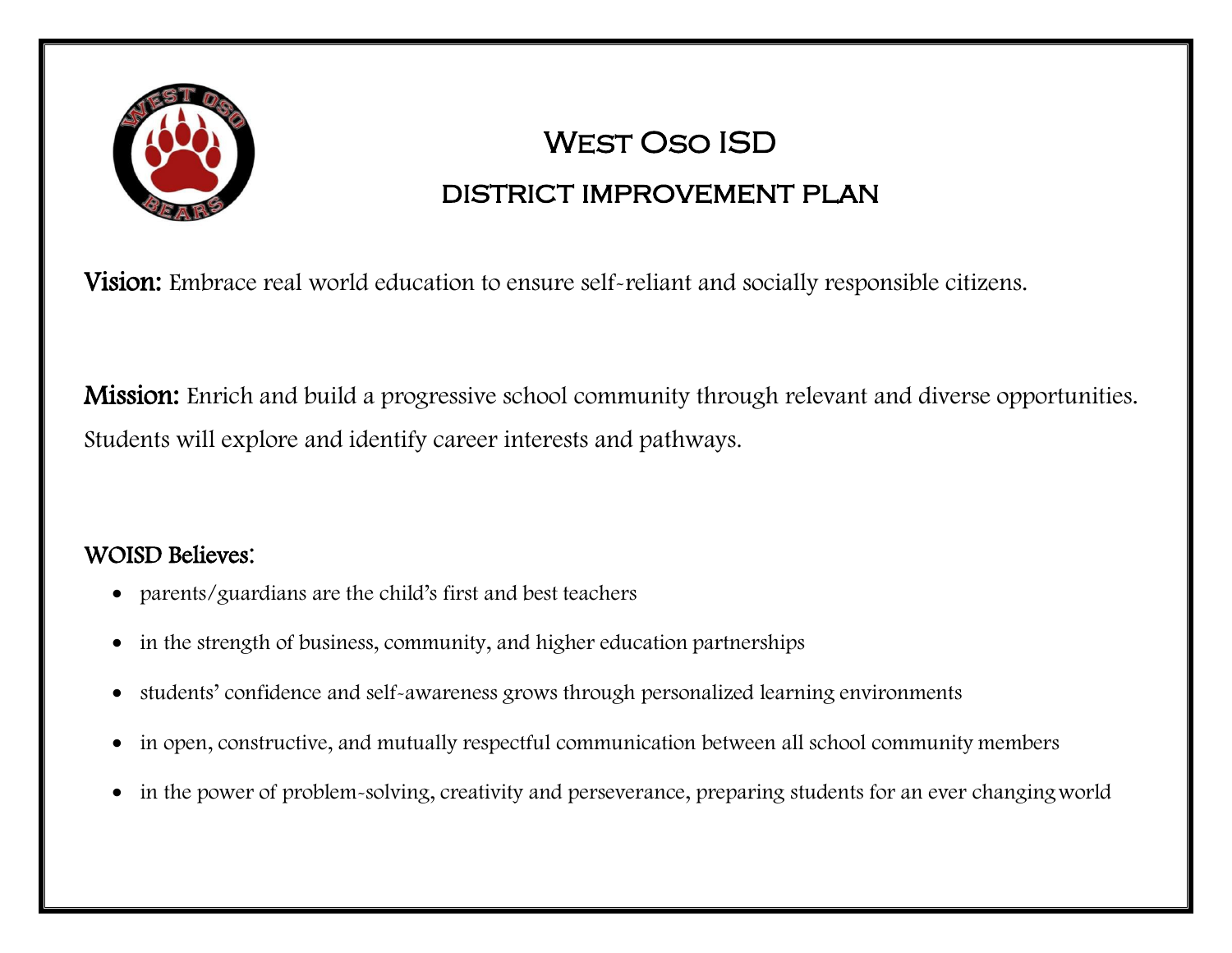

### Table of Contents

Board of Trustees and Administration

Demographics

Data Sources

Needs Assessment

Goal One: WOISD will provide a safe, healthy, and nurturing environment for all.

Goal Two: WOISD will broaden and strengthen connections with families and community to achieve a culture of Excellence.

Goal Three: WOISD will implement a dynamic curriculum based on effective teaching and learning practices that are responsive to students' needs.

Goal Four: WOISD will offer advanced coursework, field experiences, and extra-curricular activities in preparation for post-graduation college and career pathways.

Goal Five: WOISD will attract, develop, support, and retain highly qualified staff.

Goal Six: WOISD will generate fiscally and ethically sound decisions that address current and future needs.

Appendix A: Supporting Documents

Appendix B: TEA Accountability Summary Report

Appendix C: STAAR Performance Data

Appendix D: CCMR Data

Appendix E: Closing the Gaps Data

Appendix F: Financial Data

Appendix G: Parent Involvement Survey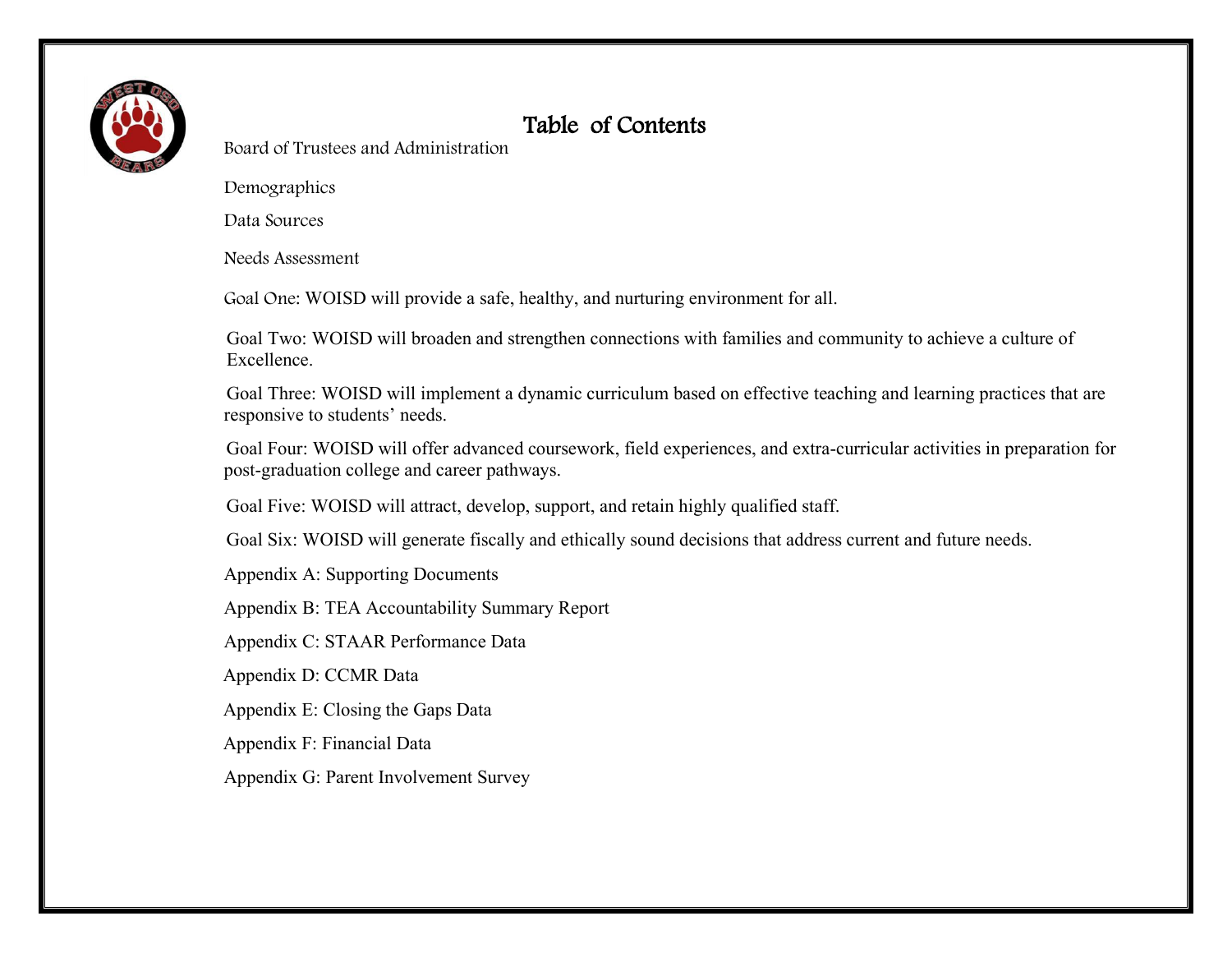

### West Oso Independent School District Board of Trustees

Cella Boyd – Board President Velma Rodriguez – Board Vice-President Rose Soto – Board Secretary Liz Gutierrez - Board Trustee Shirley Jordan - Board Trustee Lonie Alexander - Board Trustee Oscar Arredondo - Board Trustee

#### Administration

Superintendent of Schools Conrado Garcia

Assistant Superintendent Curriculum & Instruction and Human Resources Dr. Cissy Perez

Assistant Superintendent Business, Finance, and School Operations David Palacios

Executive Director of Special Education and Student Services RJ Alvarado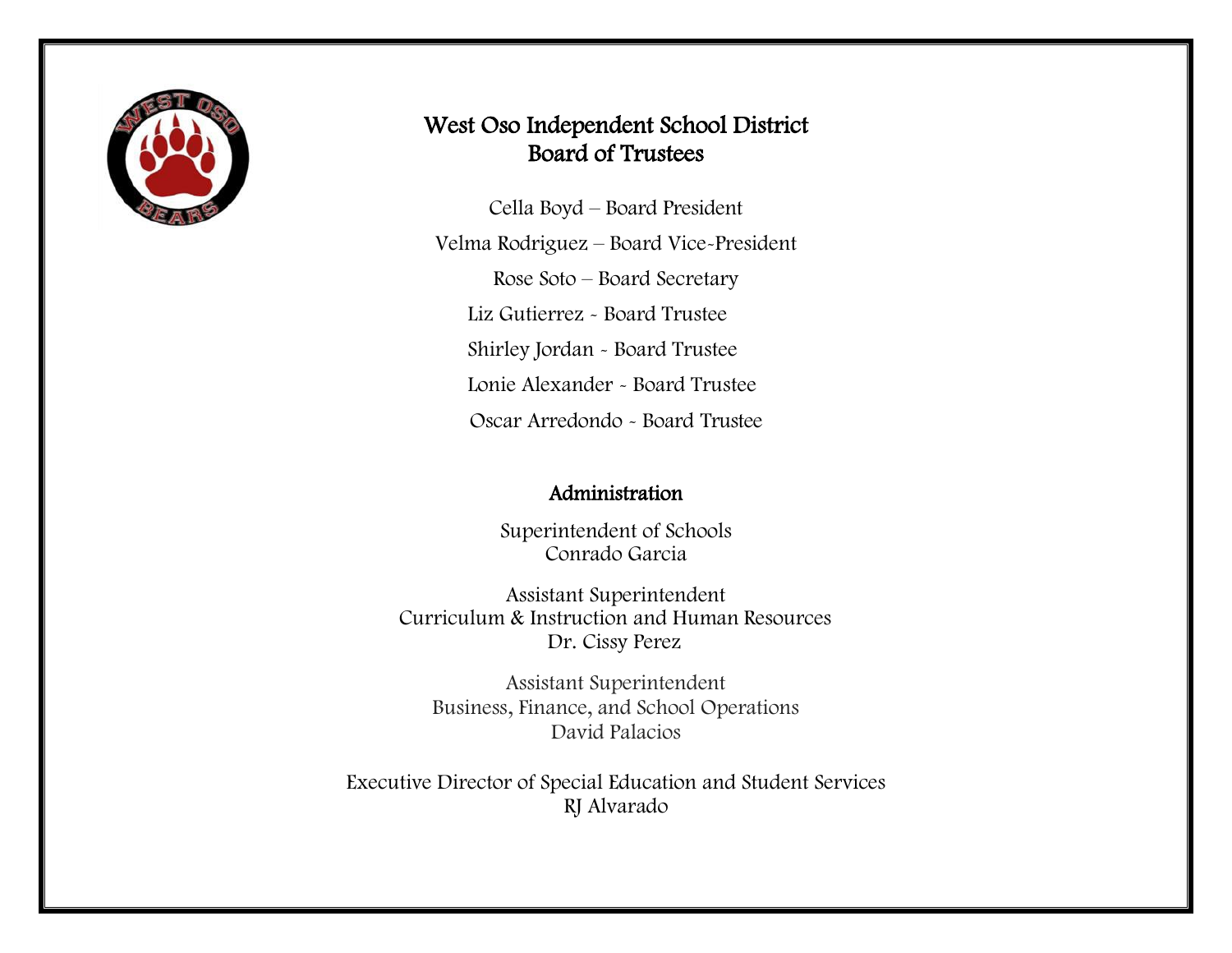

### Demographics

#### **TOTAL STUDENT ENROLLMENT 2018- 19**

2,087

#### **STUDENT ENROLLMENT BY RACE/ETHNICITY**

| RULLMENT BY RACE/ETHNICH Y |       |
|----------------------------|-------|
| <b>AFRICAN AMERICAN</b>    | 8.4%  |
| <b>ASIAN</b>               | 0.0%  |
| <b>HISPANIC</b>            | 88.3% |
| <b>AMERICAN INDIAN</b>     | 0.0%  |
| <b>PACIFIC ISLANDER</b>    | 0.0%  |
| <b>TWO OR MORE RACES</b>   | 0.4%  |
| <b>WHITE</b>               | 2.8%  |

#### **STUDENT ENROLLMENT BY GENDER**



#### **STUDENT ENROLLMENT BY TYPE**

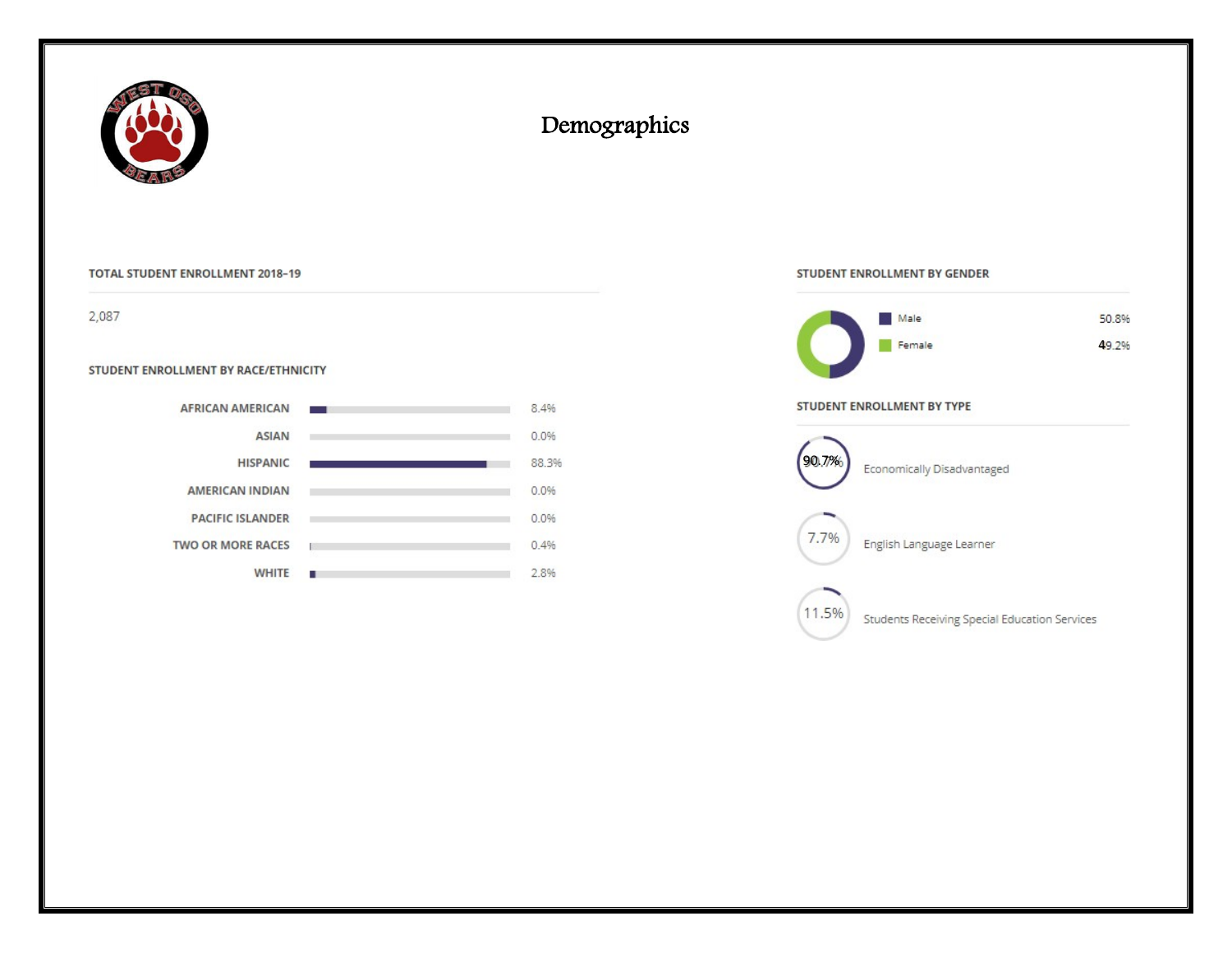

### Data Sources

West Oso ISD District Improvement Plans are developed with ongoing data review using multiple sources and multiple measures of data including:

- [Drop-out Summary Report TEA](https://drive.google.com/file/d/19dkSE3QJLvl7DYFr9wnJV4-Mi727mMUt/view?usp=sharing) 2019
- [TEA 2018 TAPR](https://drive.google.com/file/d/1m12hGt71ut5kW6eRBCI8pljFSM8ytDkE/view?usp=sharing) Report
- [House Bill 5 District Ratings](https://drive.google.com/file/d/1877PTSzwXMBLGNP83Muwdt-BYArfEDwi/view?usp=sharing)
- PD Needs Assessment Surveys
- PD Evaluation Surveys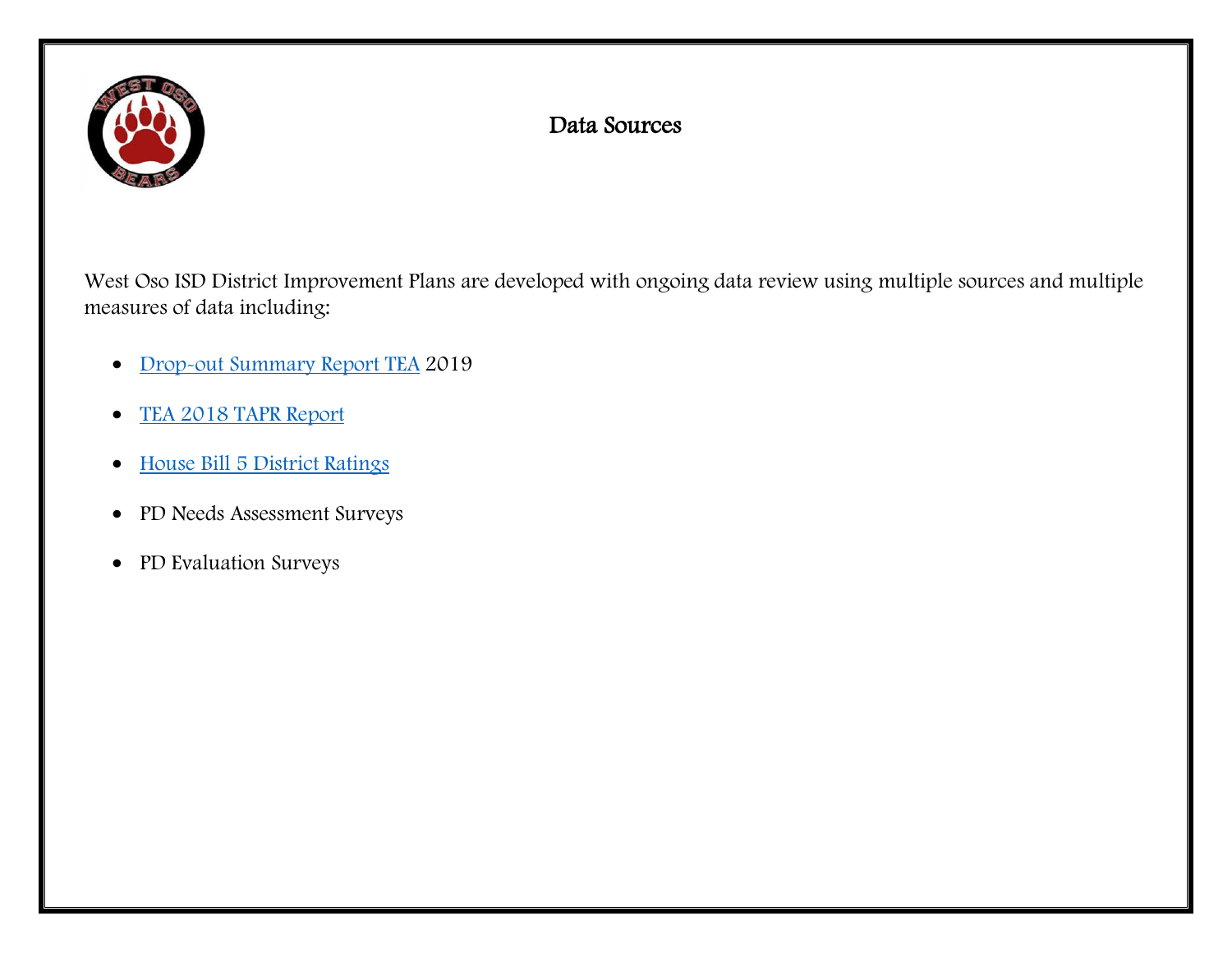

### Needs Assessment

### **Goal One: WOISD will provide a safe, healthy, and nurturing environment for**

#### **all. Strengths:**

- West Oso ISD has clearly defined Emergency Operating Procedures.
- West Oso ISD has trained both staff and educated student bodies at JH and HS on suicide prevention.
- West Oso ISD has a School Health Advisory Committee comprised of all stakeholders in the district.
- West Oso ISD has school counseling interns which have provided both individual and family counseling.

#### **Needs:**

- Mental health support for staff
- Team building activities for staff
- Continue to host celebrations and recognition activities for staff and students

### **Goal Two: WOISD will broaden and strengthen connections with families and community to achieve a culture of excellence.**

- Open House and Meet the Teacher.
- Holiday celebrations
- PTA performances
- Bear Time collections
- KEYS Walk
- Extracurricular activities (athletics, academics)
- Partnerships including Fish for Life, TAMUCC, Del Mar, Shop with a Cop
- Business Partnership Breakfast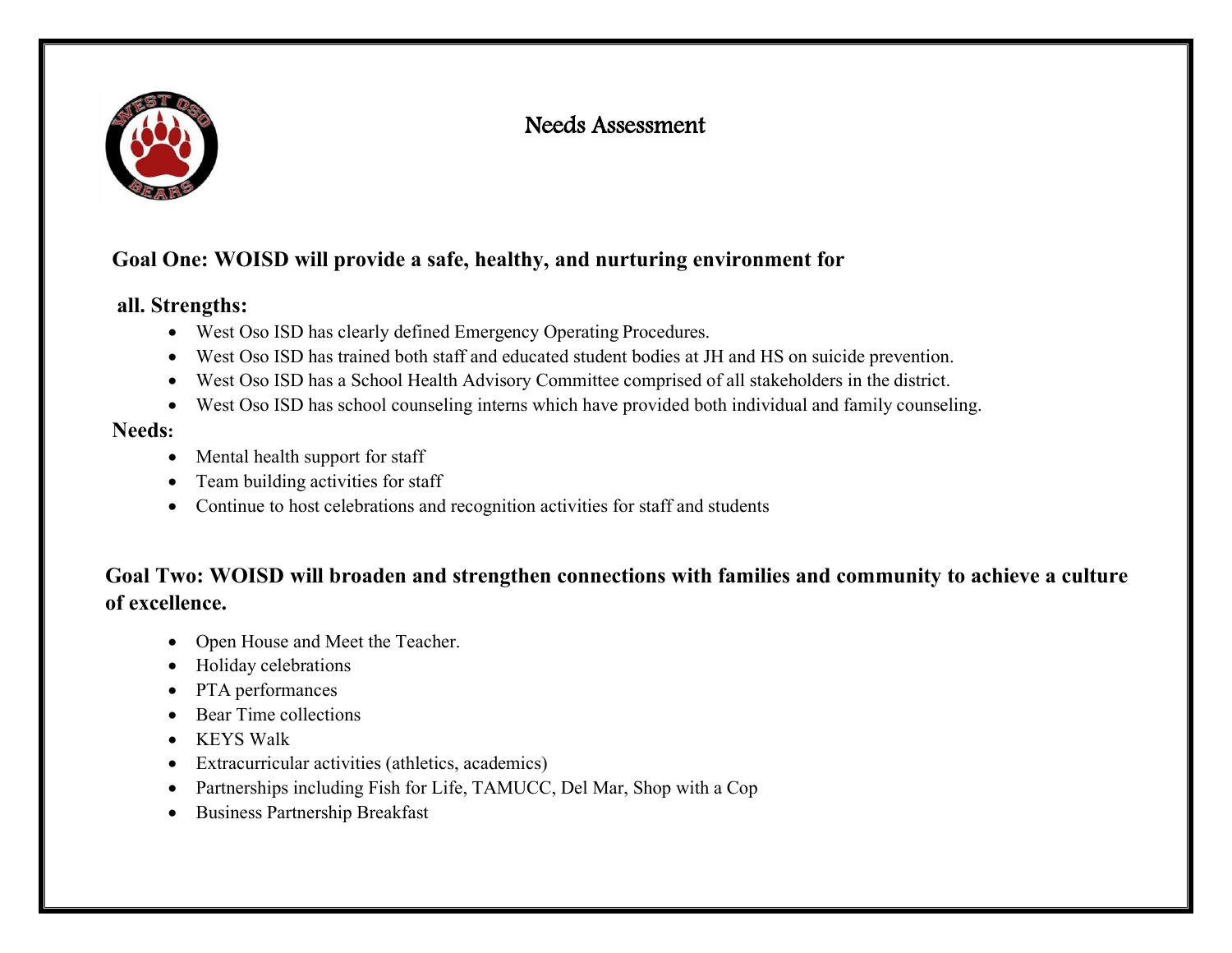- Judges support during attendance meetings
- Health Fair

#### **Needs:**

- More academic nights
- Additional extra-curricular opportunities especially at JFK and WOE
- Homework help
- Teacher/parent conferences in the district schedule
- Community service and outreach
- Parent education and information nights including Test Taking Tips and Mental Health Support
- District Robocall notification system

### **Goal Three: WOISD will implement a dynamic curriculum based on effective teaching and learning practices that are responsive to students' needs.**

#### **Strengths:**

- 98% of the students who took the Algebra I EOC scored at or above the approaches level, 86% at meets, and 66% at master's level.
- 85% of the students who took the Biology EOC scored at or above the approaches level, 58% at meets, and 15% at master's level.
- 89% of the students who took the U.S. History EOC scored at or above the approaches level, 62% at meets, and 34% at master's level.

#### **Needs:**

- Increase students reaching the meets and masters level on STAAR/EOC at WOE and WOJH and English I/II EOC exams.
- Increase students' involvement in reading and writing tasks across all curricular areas starting at JFK through High School.
- Differentiated instruction and assessment to meet the need of all learners.
- Professional development in developing quality assessments, both formative and summative.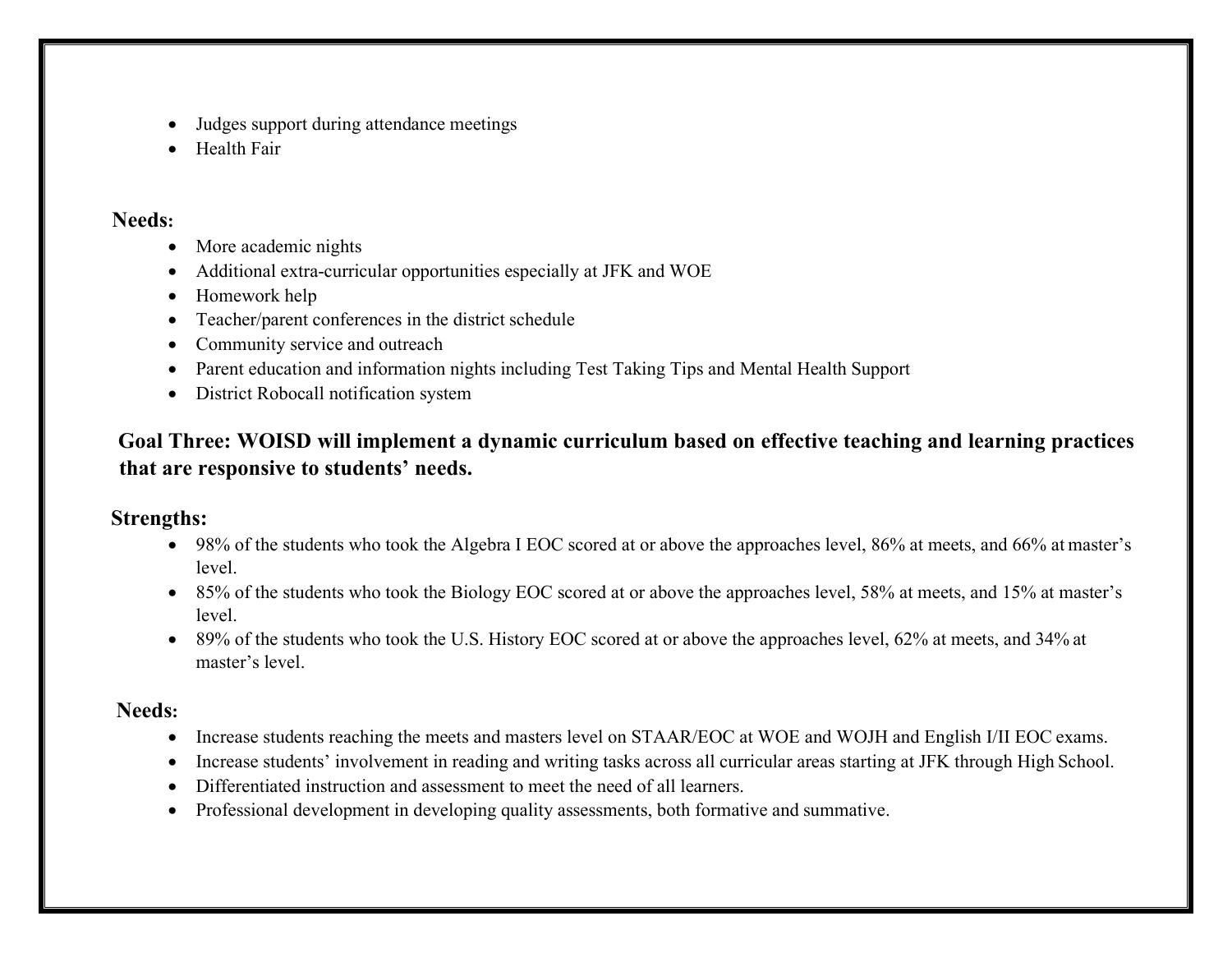**Goal Four: WOISD will offer advanced coursework, field experiences, and extra-curricular activities in preparation for post-graduation college and career pathways.**

#### **Strengths:**

- West Oso ISD's ECHS program offers students an opportunity to earn an Associate's Degree.
- In 2019, nineteen West Oso High School students earned an Associate's Degree.
- West Oso ISD has a strong ROTC program that prepares students for a military career.
- West Oso ISD has partnerships with both Del Mar College and Texas A & M-Corpus Christi.
- West Oso ISD has partnerships with Citgo, Lyondellbassel, and other local businesses.
- $\bullet$ Students have opportunities to take PSAT, SAT, and TSI on site and are supported through tutorial programs.
- West Oso has begun a Health Science Academy to address the workforce needs for trained professionals.

#### **Needs:**

- Increase AP offerings to include English, Government, World History, Chemistry and Art
- Increase career exploration opportunities.
- Course offerings to include Mexican American and African American studies as elective courses.
- Expose all students to advanced coursework and career opportunities, not just the ECHS students.

#### **Goal Five: WOISD will attract, develop, support, and retain highly qualified staff.**

#### **Strengths:**

- Participation in university based job fairs.
- Partnership with TAMUCC brings both tutors and field basing students to WOISD.
- WOISD provides mentors and Bear Tips Academy PD to support early career teachers.
- Campus provides PD, PLCs, and faculty meetings to build a positive and collaborative school culture.
- Campus Advisory Teams allow all stakeholders a voice in decision making.
- WOISD has relatively small class sizes.
- Variety of programs and extra-curricular activities.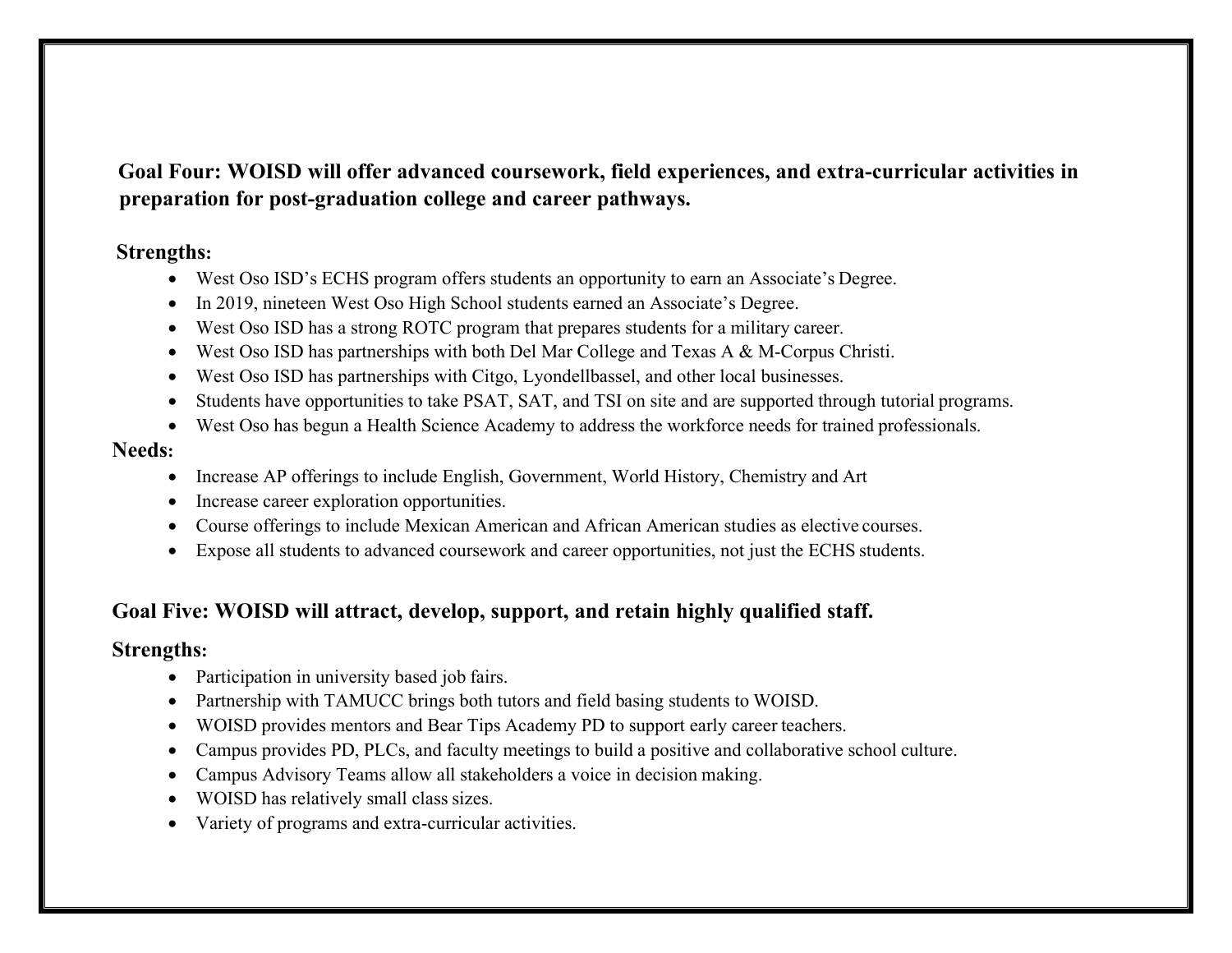#### **Needs:**

- Improve insurance and benefit offerings.
- Competitive salaries and stipends.
- Increase opportunities for all staff member voices to be heard, especially as it relates to decisions made by central office and campus administration.
- Provide professional and personal skills training.
- Have individuals, campuses, programs do self-assessments

#### **Goal Six: WOISD will generate fiscally and ethically sound decisions that address current and future needs**.

#### **Strengths:**

- Structured professional development during the Teaching and Learning Conference was based on needs identified through both teacher surveys and student performance data.
- Additional support in Curriculum and Instruction department to focus on the needs of Special Populations including English Learners, Special Education students, GT, as well as students in the 504 program.
- Variety of programs and extra-curricular activities.
- Consultants have been hired to provide job embedded coaching to both teachers and administrators.

#### **Needs:**

- Solicit teacher feedback on professional development provided throughout the year to inform future plans.
- Campus budgets to be distributed before the school year begins in order to provide teachers with the resources they need to best instruct students.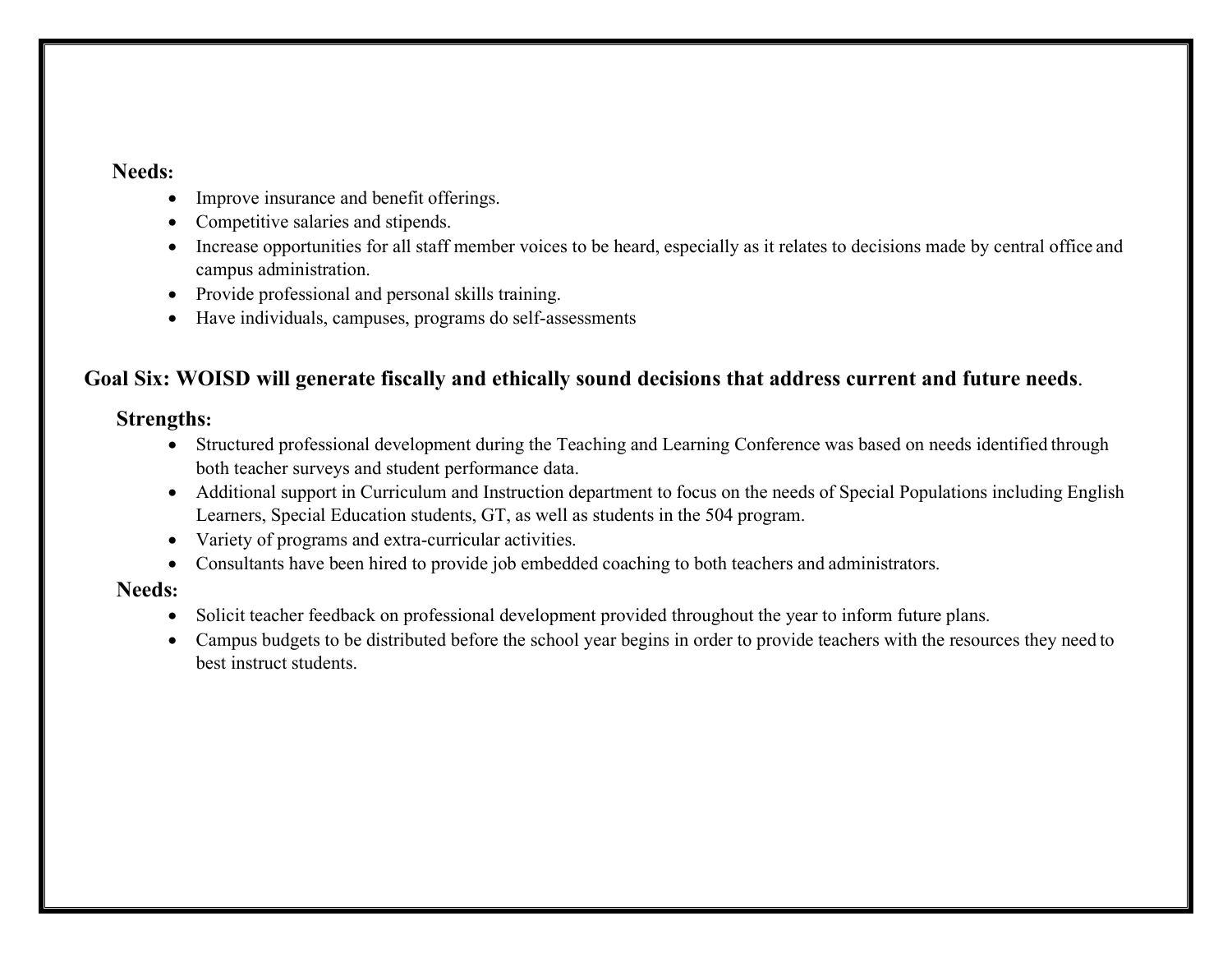

Goal One: WOISD will provide a safe, healthy, and nurturing environment for all.

| Objective/s: Staff and students' mental, emotional, and physical health needs will be addressed. |
|--------------------------------------------------------------------------------------------------|
|--------------------------------------------------------------------------------------------------|

| Measurable Goal                                                                                          | <b>Strategy</b>                                                                                                                                                                                                      | Resources                                                                  | Responsible                                                             | Time-Bound                                                                                                                                                                                                           |
|----------------------------------------------------------------------------------------------------------|----------------------------------------------------------------------------------------------------------------------------------------------------------------------------------------------------------------------|----------------------------------------------------------------------------|-------------------------------------------------------------------------|----------------------------------------------------------------------------------------------------------------------------------------------------------------------------------------------------------------------|
| (Specific benchmarks)                                                                                    |                                                                                                                                                                                                                      |                                                                            | (Person/s)                                                              |                                                                                                                                                                                                                      |
| Overall discipline referrals<br>within West Oso ISD will<br>decrease by 7% from May 2019<br>to May 2020. | Conflict resolution and<br>character education activities<br>will be implemented during<br>Bear Time (all campuses) and<br>Power Hour (HS and JH)<br>programs resulting in a<br>decrease in discipline<br>referrals. | Master schedule<br>ReThinkit lessons and<br>activities during<br>Bear-Time | • Executive<br>Director of<br>Special Programs.<br>$\bullet$ Principals | Bear Time<br>activities will be<br>implemented<br>beginning in<br>September 2019.<br>Power Hour at the<br>West Oso High<br>School and West<br>Oso Junior High<br>campuses will be<br>implemented by<br>January 2019. |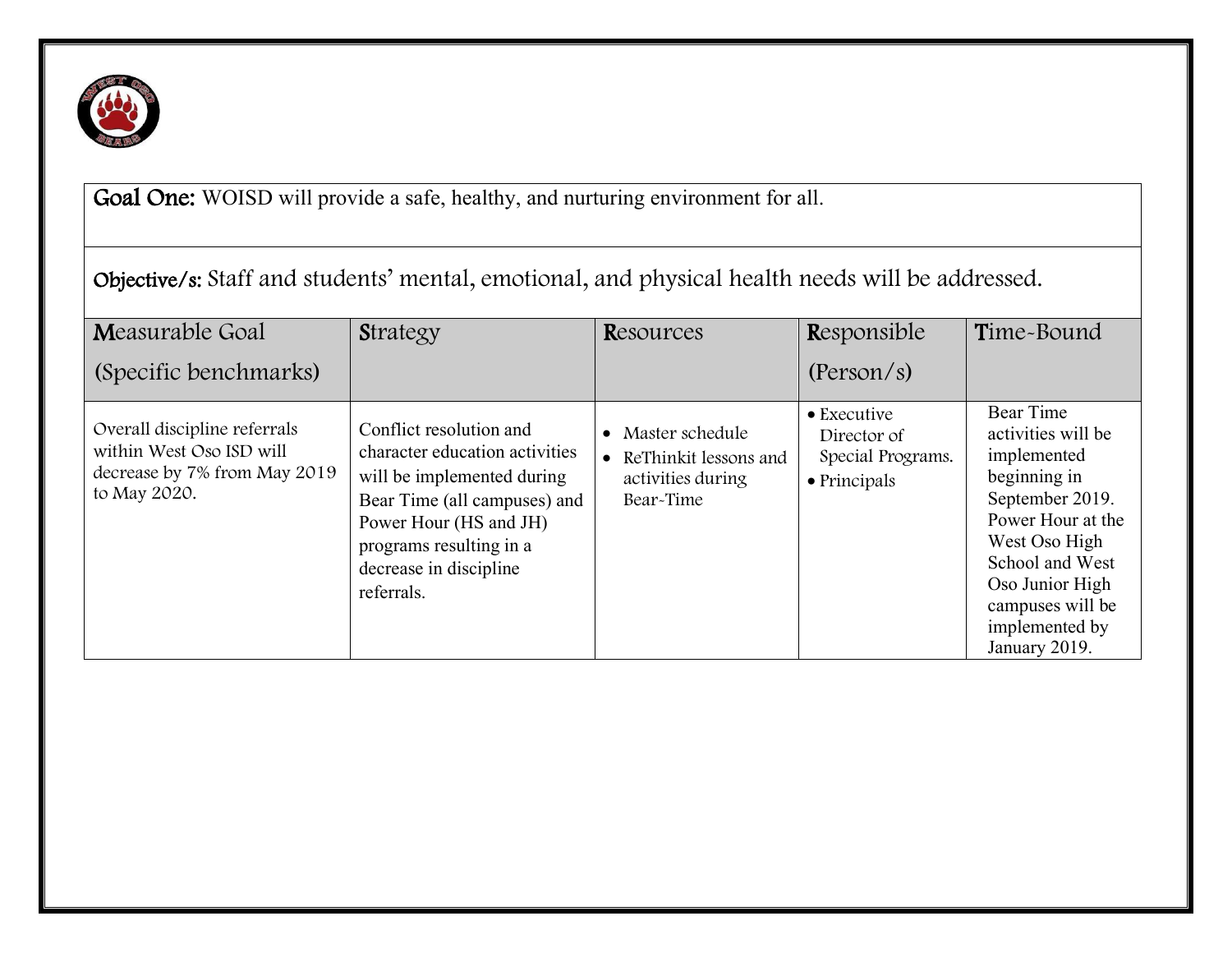| 100% of the WOISD campuses<br>will conduct safety drills<br>according to the following<br>requirements:<br>Nine fire drills.<br>Four lockdown drills.<br>Two shelter-in-place<br>drills.<br>Two active-shooter<br>drills. | All campuses will have fire<br>drills, lockdown drills, shelter<br>in place drills and at least one<br>Active Shooter Drill during<br>the 2019-2020 school year. | Google docs for<br>$\bullet$<br>documentation.<br>Written guidelines.<br>$\bullet$<br>Corpus Christi<br>Police Dept.<br>Training<br>$\bullet$ | • Executive<br>Director of<br>Special<br>Programs.<br>Principals                  | All drills will be<br>complete and<br>documented by May<br>2020 |
|---------------------------------------------------------------------------------------------------------------------------------------------------------------------------------------------------------------------------|------------------------------------------------------------------------------------------------------------------------------------------------------------------|-----------------------------------------------------------------------------------------------------------------------------------------------|-----------------------------------------------------------------------------------|-----------------------------------------------------------------|
| All four campuses and districts<br>will plan one celebration for<br>staff and students every six<br>weeks.                                                                                                                | Students will be recognized<br>based on attendance, grades,<br>and citizenship.<br>Teachers will be recognized<br>for hard work and<br>dedication.               | Local Funds for food<br>and other supplies<br>for the celebrations                                                                            | Campus and<br>district<br>administrators.<br>CIS staff<br>$\bullet$<br>Counselors | Every six weeks<br>during the 2019-<br>2020 school year         |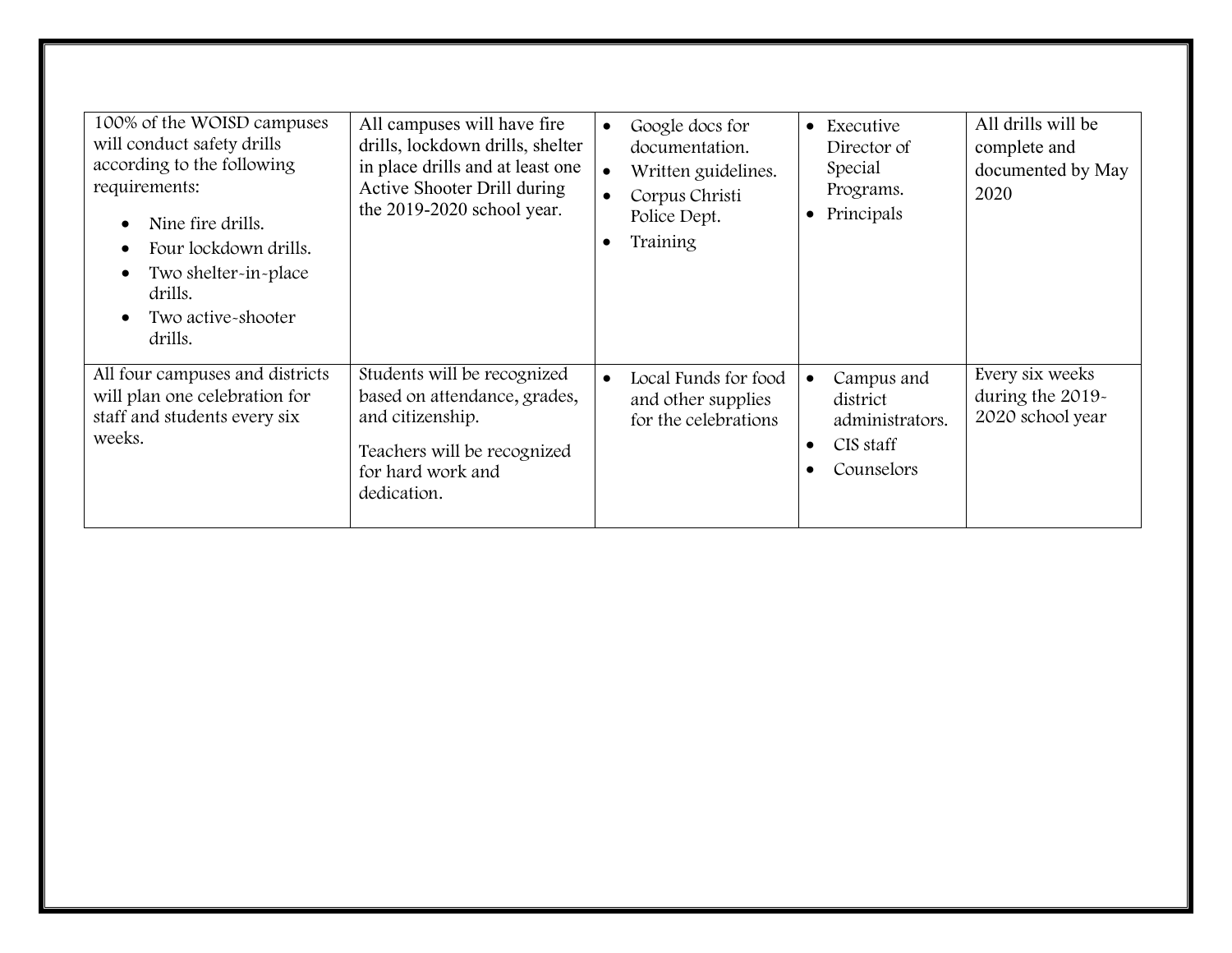Goal Two: WOISD will broaden and strengthen connections with families and community to achieve a culture of excellence.

Objective/s: WOISD will continuously communicate upcoming events and partnerships with families and community to build positive relationships.

All WOISD campuses will provide family engagement opportunities monthly during the 2019-2020 academic school year.

| Measurable Goal                                         | Strategy                                                                                                                                                                                                   | Resources                                                                                                                                                                                                                               | Responsible                                                                                    | Time-Bound                                                     |
|---------------------------------------------------------|------------------------------------------------------------------------------------------------------------------------------------------------------------------------------------------------------------|-----------------------------------------------------------------------------------------------------------------------------------------------------------------------------------------------------------------------------------------|------------------------------------------------------------------------------------------------|----------------------------------------------------------------|
| (Specific benchmarks)                                   |                                                                                                                                                                                                            |                                                                                                                                                                                                                                         | (Person/s)                                                                                     |                                                                |
| WOISD will provide 9 monthly<br>Parent Academy meetings | A different topic is showcased<br>each month (See attachment)<br>based on feedback from<br>Parent Surveys<br>District Parent Academy<br>Committee will meet every<br>two months to plan<br>upcoming events | Campus Local Funds<br>and Title I Parent<br>Involvement Funds for<br>food and other supplies<br>depending on topics<br>showcased<br>Campus Local Funds<br>and Title I Parent<br>Involvement Funds for<br>Educational give away<br>items | Parent &<br>Community<br>Involvement<br>Coordinator<br>District Parent<br>Academy<br>Committee | Every month during<br>the 2019-2020<br>academic school<br>year |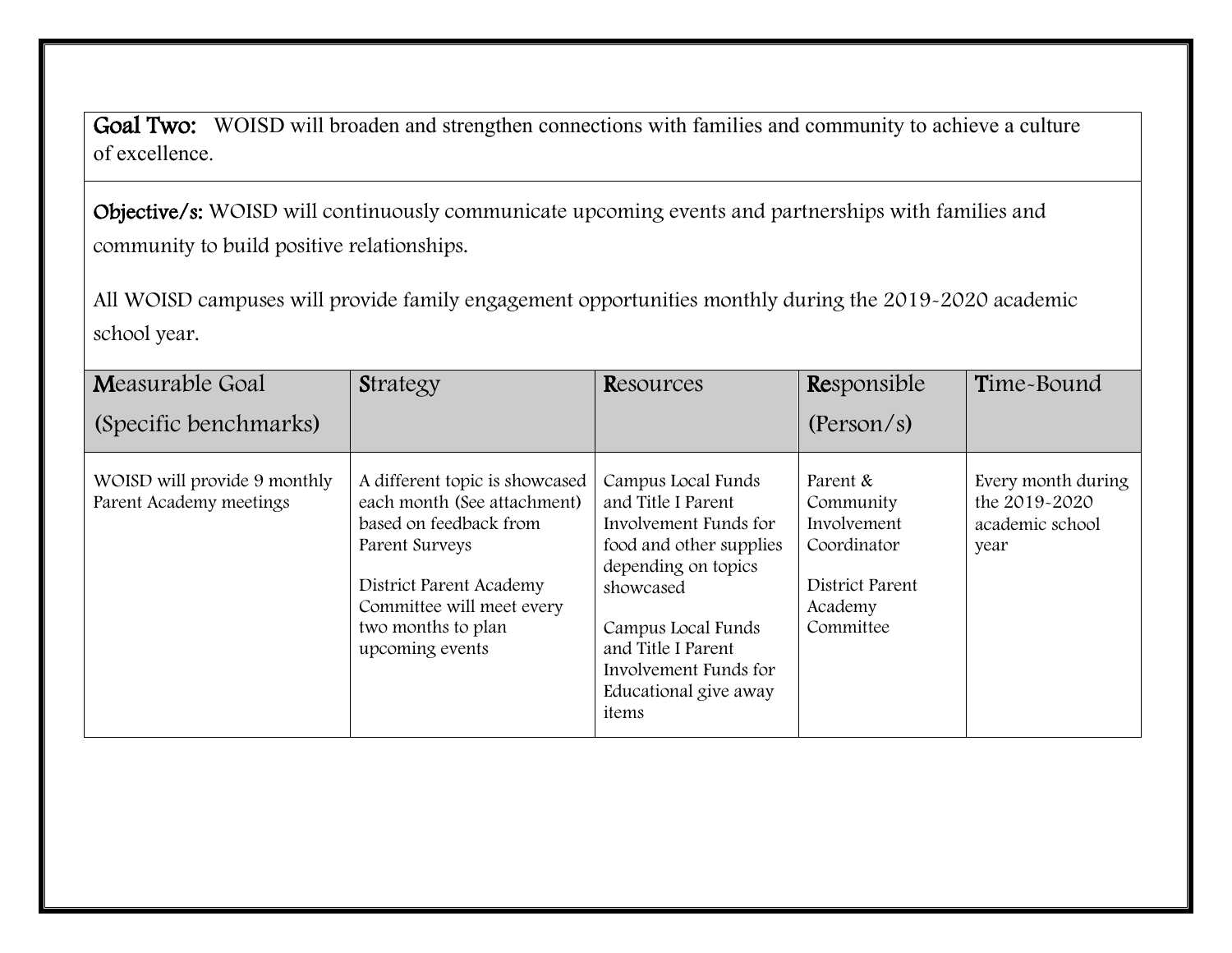| West Oso High School will<br>sponsor a district-wide health<br>fair.                                                                                                                                                                                | Vendors will be set up to<br>assist families with carious<br>community programs                                                  | Vendors from the<br>community will setup<br>booths and provide<br>support      | Parent &<br>Community<br>Involvement<br>Coordinator                                                                              | September 5, 2019 |
|-----------------------------------------------------------------------------------------------------------------------------------------------------------------------------------------------------------------------------------------------------|----------------------------------------------------------------------------------------------------------------------------------|--------------------------------------------------------------------------------|----------------------------------------------------------------------------------------------------------------------------------|-------------------|
|                                                                                                                                                                                                                                                     |                                                                                                                                  |                                                                                | Community<br>Partnership-Judge<br>JAG                                                                                            |                   |
| WOISD Elementary and JFK will<br>conduct coffee with the<br>counselor and parent<br>coordinator one time each<br>semester.                                                                                                                          | Present information on what<br>is going on with the campus<br>in the near future                                                 | Campus Local Funds<br>Food and other supplies<br>depend on topics<br>showcased | Parent &<br>Community<br>Involvement<br>Coordinator<br>Counselors                                                                | Spring and Fall   |
| The Business Partner Breakfast<br>will be held in October of 2019.<br>300 people representing non-<br>profit organization, businesses,<br>and institutes of higher<br>education will be invited. At<br>least 100 partners will attend<br>the event. | Provide an opportunity for<br>the district to be showcased<br>and for community member<br>to create a partnership with<br>WOISD. | Presenting Information<br>Wish Tree<br>Food                                    | Parent &<br>Community<br>Involvement<br>Coordinator<br>Principals<br>Directors<br>Superintendent<br>Assistant<br>Superintendents | October 2019      |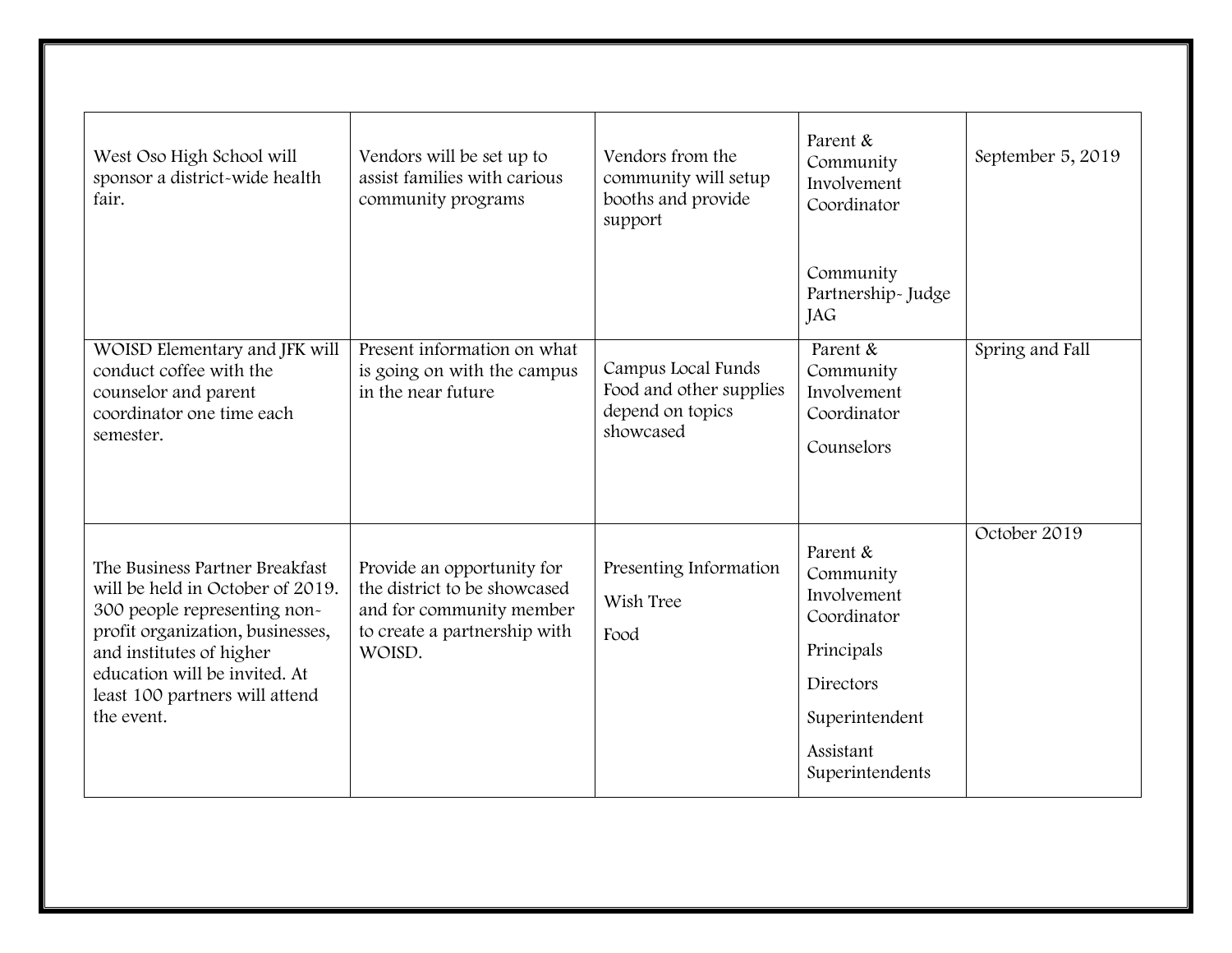|                                                                                                          |                                                                                                                                                         |                                                                                                                                                                                                                                                                                                                     | Additional<br>Stakeholders                                                                                  | Fall 2019                                   |
|----------------------------------------------------------------------------------------------------------|---------------------------------------------------------------------------------------------------------------------------------------------------------|---------------------------------------------------------------------------------------------------------------------------------------------------------------------------------------------------------------------------------------------------------------------------------------------------------------------|-------------------------------------------------------------------------------------------------------------|---------------------------------------------|
| Conduct a parent involvement<br>survey at all four campuses.                                             | The survey will be provided<br>at open house<br>A new Parent portal<br>instruction flyer will be<br>created now that we moved<br>to a different system. | District Provided hard<br>copies for distribution<br>Technology devices to<br>conduct survey                                                                                                                                                                                                                        | Parent &<br>Community<br>Involvement<br>Coordinator<br>Administration                                       |                                             |
| WOISD campuses will provide<br>community involvement events<br>at least monthly at all four<br>campuses. | 1. Mini Home<br>Improvement Expo at<br>JFK<br>Career Day at WOE<br>2.<br>Veterans Day<br>3.<br>celebration at JFK<br>campus<br>4. Health Fair at WOHS.  | Habitat for<br>1.<br>humanity, Frost<br>bank gave loan tips<br>and credit score<br>tips, housing<br>department<br>discussed grants for<br>free housing and<br>grants for home<br>improvement, etc.<br>Various community<br>2.<br>members will<br>volunteer to present<br>to students<br>regarding their<br>careers. | Parent &<br>Community<br>Involvement<br>Coordinator<br>Administration<br>Identified<br>committee<br>members | Apr 13, 2019<br>Jan 20 <sup>th</sup> , 2020 |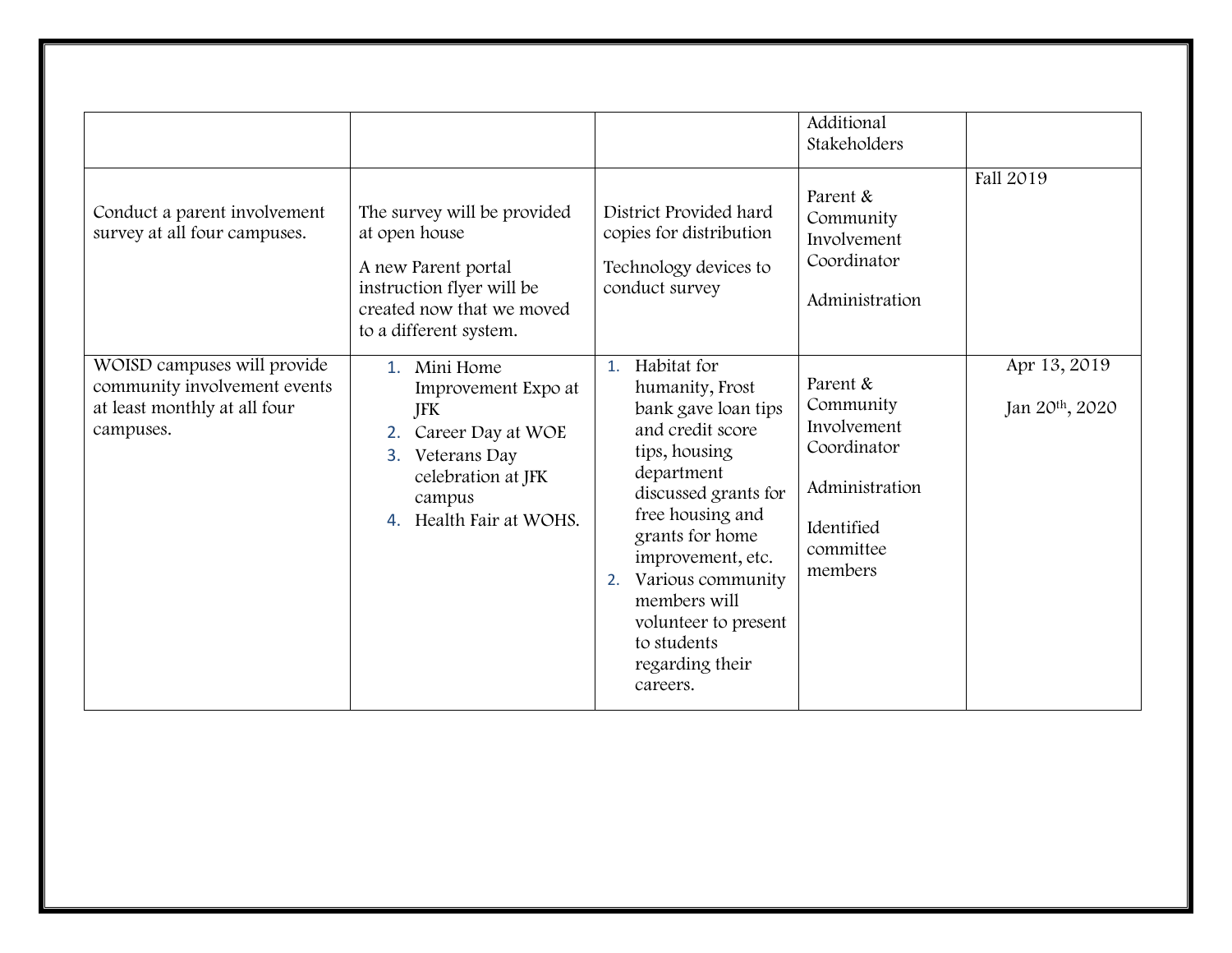Goal Three: WOISD will implement a dynamic curriculum based on effective teaching and learning practices that are responsive to students' needs.

|                                                                                                                                                                                                                                                                                                                                                                                                                                         | Strategy                                                                                                                                                                                                                                                                                                                                 | Resources                                                                                                                                                                                                                                                | Responsible                                                                                                   | Time-Bound                                                                                                |
|-----------------------------------------------------------------------------------------------------------------------------------------------------------------------------------------------------------------------------------------------------------------------------------------------------------------------------------------------------------------------------------------------------------------------------------------|------------------------------------------------------------------------------------------------------------------------------------------------------------------------------------------------------------------------------------------------------------------------------------------------------------------------------------------|----------------------------------------------------------------------------------------------------------------------------------------------------------------------------------------------------------------------------------------------------------|---------------------------------------------------------------------------------------------------------------|-----------------------------------------------------------------------------------------------------------|
| (Specific benchmarks)                                                                                                                                                                                                                                                                                                                                                                                                                   |                                                                                                                                                                                                                                                                                                                                          |                                                                                                                                                                                                                                                          | (Person/s)                                                                                                    |                                                                                                           |
| Overall STAAR performance<br>(including grades 3-8 STAAR)<br>and high school EOC exams)<br>will increase by 5% in each<br>3.<br>level:<br>4.<br>Students scoring at the<br>1)<br>approaches level will<br>5.<br>increase from 72% overall<br>to 77%.<br>6.<br>Students scoring at the<br>2)<br>meets level will increase<br>from $39\%$ to $44\%$ .<br>Students scoring at the<br>3)<br>masters level will increase<br>from 16% to 21%. | Aligned ELAR curriculum<br>in grades K-8.<br>2. Job embedded math<br>coaching in grades K-8.<br>Guided math training and<br>implementation.<br>Instructional coaching at<br>all campuses.<br>During the day tutor in<br>targeted high needs areas.<br>Job embedded<br>instructional leadership<br>coaching for campus<br>administrators. | 1. ELAR adopted<br>curriculum grades K-<br>8.<br>2. Guided math<br>bundles.<br>3. Guided math<br>training.<br>4. Intensive ELAR<br>training in newly<br>adopted curriculum.<br>5. Differentiated online<br>program for<br>remediation and<br>enrichment. | Campus and<br>district<br>administrators.<br>Instructional<br>Coaches.<br>Classroom teachers<br>Support staff | Spring 2020 testing<br>will measure the<br>impact of initiatives<br>during the 2019-<br>2020 school year. |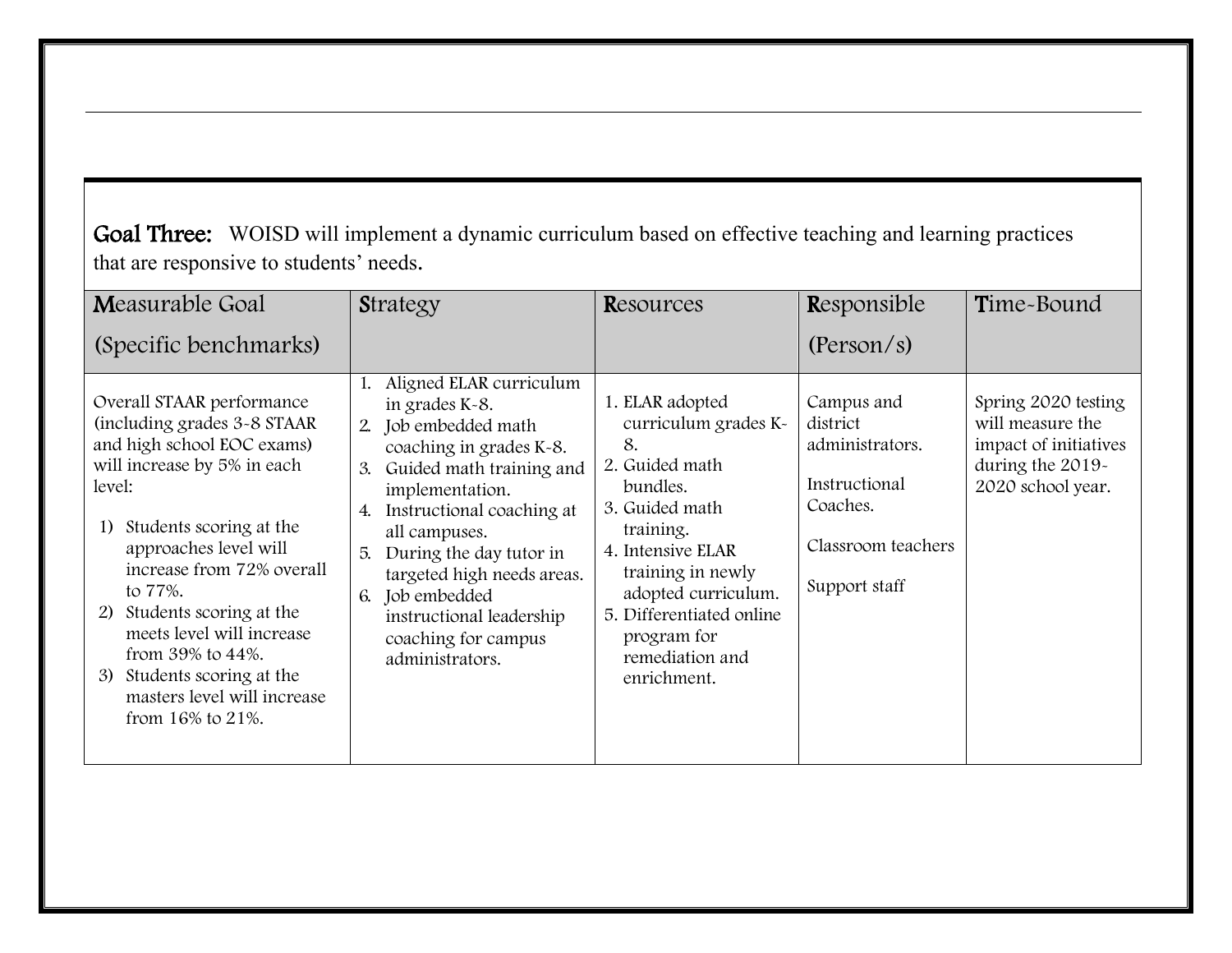| Special Education STAAR<br>performance (including grades<br>3-8 STAAR and high school<br>EOC exams) will increase by 5%<br>in each level:<br>Students scoring at the<br>1)<br>approaches level will<br>increase from 45% overall<br>to 50%.<br>Students scoring at the<br>2)<br>meets level will increase<br>from 22% to 27%.<br>Students scoring at the<br>3)<br>master's level will increase<br>from 9% to 14%.<br>Students reading at or<br>4)<br>above grade level at JFK in<br>grades one and two will<br>increase from 36% to 50%. | Review of student<br>1.<br>achievement results<br>disaggregated by<br>reporting categories with<br>SPED teachers and the<br>SPED instructional<br>coordinator.<br>2. All SPED students have<br>individual intervention<br>plans.<br>3. Executive Director of<br>SPED and SPED<br>Instructional coordinator<br>will lead training on<br>reading and<br>implementing Individual<br>Education Plans.<br>4. Achieve 3000.<br>Training on co-teaching<br>5.<br>model and structuring<br>positive learning<br>environments.<br>6. SPED instructional<br>coordinator to provide<br>training, support, and<br>monitoring of bilingual<br>and ESL programs. | Technology tools<br>1.<br>2.<br>ELAR adopted<br>curriculum grades<br>$K-8$<br>3.<br>Guided math<br>training.<br>ELAR professional<br>4.<br>development.<br>Achieve 3000<br>5.<br>training.<br><b>EMAT</b> Funding | Campus and<br>district<br>administrators.<br><b>Executive Director</b><br>of Special<br>Programs.<br>SPED Instructional<br>Coordinator<br>Instructional<br>Coaches<br>General education<br>and SPED teachers<br>Support staff | Spring 2020 testing<br>will measure the<br>impact of initiatives<br>during the 2019-<br>2020 school year. |
|------------------------------------------------------------------------------------------------------------------------------------------------------------------------------------------------------------------------------------------------------------------------------------------------------------------------------------------------------------------------------------------------------------------------------------------------------------------------------------------------------------------------------------------|----------------------------------------------------------------------------------------------------------------------------------------------------------------------------------------------------------------------------------------------------------------------------------------------------------------------------------------------------------------------------------------------------------------------------------------------------------------------------------------------------------------------------------------------------------------------------------------------------------------------------------------------------|-------------------------------------------------------------------------------------------------------------------------------------------------------------------------------------------------------------------|-------------------------------------------------------------------------------------------------------------------------------------------------------------------------------------------------------------------------------|-----------------------------------------------------------------------------------------------------------|
|------------------------------------------------------------------------------------------------------------------------------------------------------------------------------------------------------------------------------------------------------------------------------------------------------------------------------------------------------------------------------------------------------------------------------------------------------------------------------------------------------------------------------------------|----------------------------------------------------------------------------------------------------------------------------------------------------------------------------------------------------------------------------------------------------------------------------------------------------------------------------------------------------------------------------------------------------------------------------------------------------------------------------------------------------------------------------------------------------------------------------------------------------------------------------------------------------|-------------------------------------------------------------------------------------------------------------------------------------------------------------------------------------------------------------------|-------------------------------------------------------------------------------------------------------------------------------------------------------------------------------------------------------------------------------|-----------------------------------------------------------------------------------------------------------|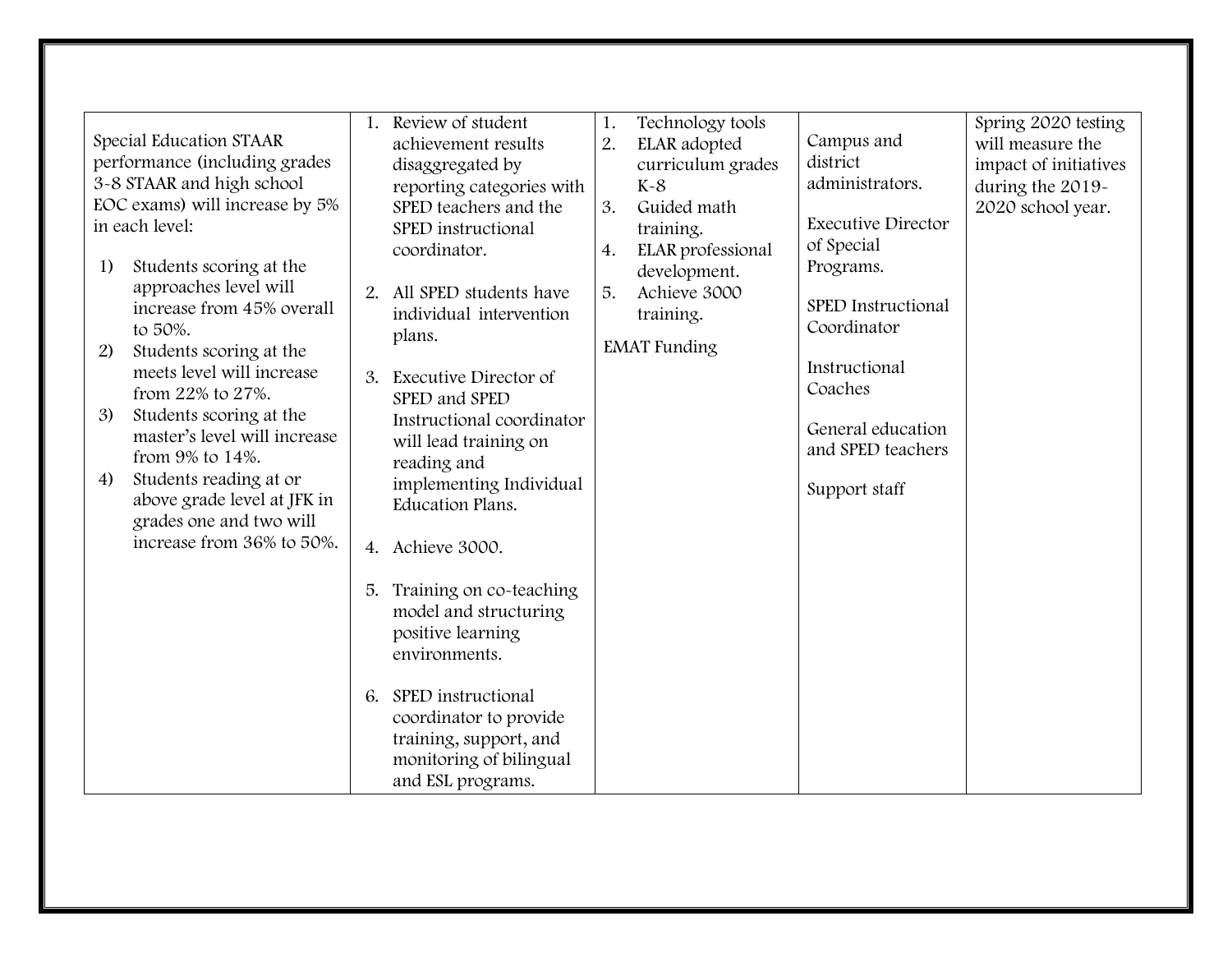|                                                                                                                                                                                                                                                                                                                                                                                                                                     | 7. Increase SPED parent<br>contacts to 2x every six<br>weeks grading period.                                                                                                               |                                                                                      |                                                                                                                                                                     |                                                                                                           |
|-------------------------------------------------------------------------------------------------------------------------------------------------------------------------------------------------------------------------------------------------------------------------------------------------------------------------------------------------------------------------------------------------------------------------------------|--------------------------------------------------------------------------------------------------------------------------------------------------------------------------------------------|--------------------------------------------------------------------------------------|---------------------------------------------------------------------------------------------------------------------------------------------------------------------|-----------------------------------------------------------------------------------------------------------|
| EL current and monitored<br>students' STAAR performance<br>(including grades 3-8 STAAR)<br>and high school EOC exams)<br>will increase by 5% in each<br>level:<br>1) Students scoring at the<br>approaches level will<br>increase from 58%<br>overall to 63%.<br>2) Students scoring at the<br>meets level will increase<br>from 26% to 31%.<br>Students scoring at the<br>3)<br>masters level will<br>increase from 10% to<br>15%. | 1. Achieve 3000.<br>Sheltered instruction<br>2.<br>training.<br>3. EL Instructional<br>coordinator to provide<br>training, support, and<br>monitoring of<br>bilingual and ESL<br>programs. | Computer access.<br>1.<br>2.<br>Spanish materials<br><b>EMAT</b> and ESSA<br>Funding | Campus and<br>district<br>administrators.<br>EL Instructional<br>Coordinator<br>Instructional<br>Coaches<br>General education<br>and SPED teachers<br>Support staff | Spring 2020 testing<br>will measure the<br>impact of initiatives<br>during the 2019-<br>2020 school year. |
|                                                                                                                                                                                                                                                                                                                                                                                                                                     |                                                                                                                                                                                            |                                                                                      |                                                                                                                                                                     |                                                                                                           |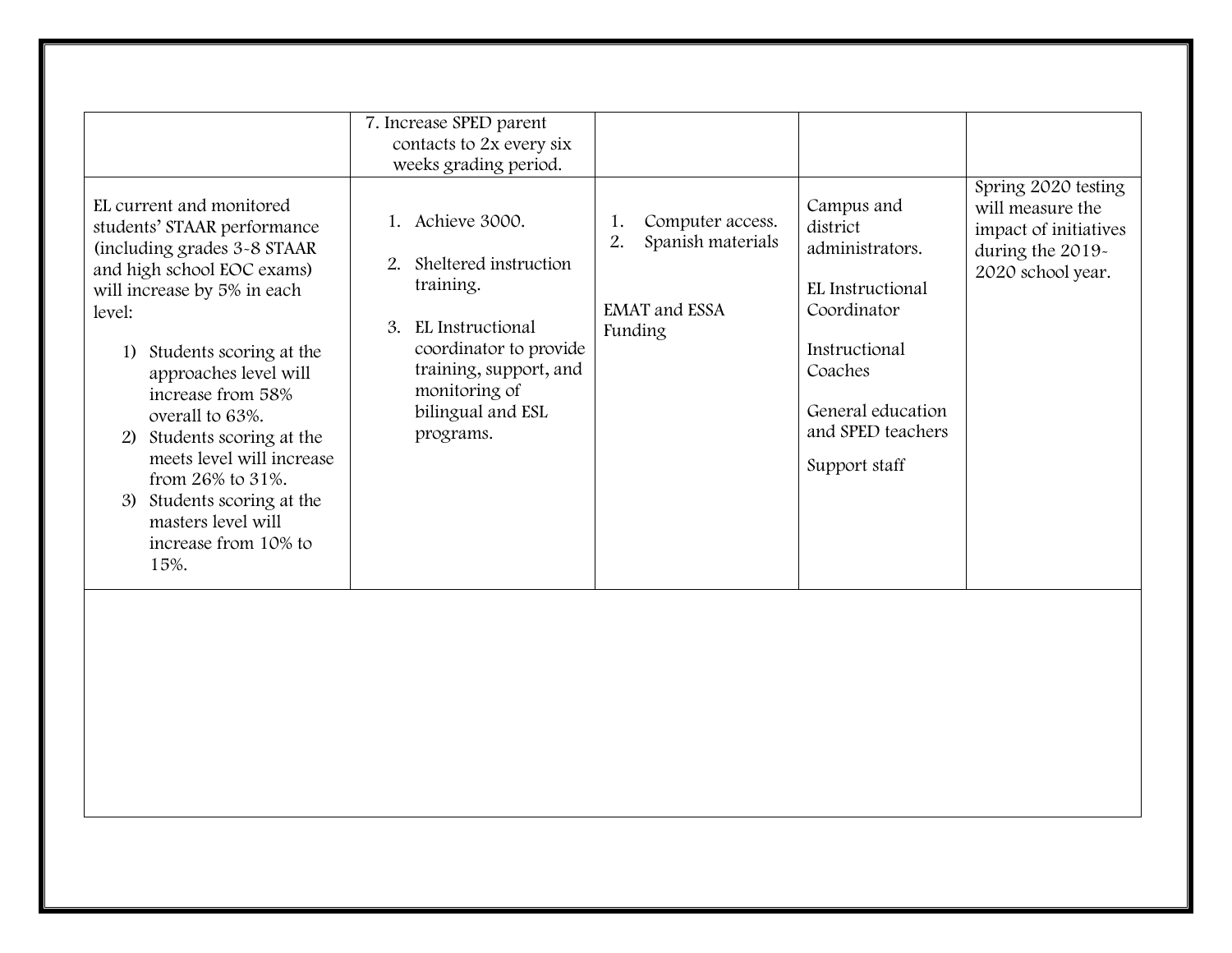Goal Four: WOISD will offer advanced coursework, field experiences, and extra-curricular activities inpreparation for post-graduation college and career pathways.

| Measurable goal                                                                                                                                                                                                                                            | Strategy                                                                                                                                                          | Resources                                                                                                                                                                                          | Responsible                                                                         | Time-Bound                                                                                                                                                                                                                                  |
|------------------------------------------------------------------------------------------------------------------------------------------------------------------------------------------------------------------------------------------------------------|-------------------------------------------------------------------------------------------------------------------------------------------------------------------|----------------------------------------------------------------------------------------------------------------------------------------------------------------------------------------------------|-------------------------------------------------------------------------------------|---------------------------------------------------------------------------------------------------------------------------------------------------------------------------------------------------------------------------------------------|
| (Specific benchmarks)                                                                                                                                                                                                                                      |                                                                                                                                                                   |                                                                                                                                                                                                    | (Person/s)                                                                          |                                                                                                                                                                                                                                             |
| West Oso ISD will offer two<br>new AP courses (AP government<br>and AP digital art) during the<br>2019-2020 school year and an<br>additional three AP courses (AP<br>biology, AP world history and<br>AP English IV) during the 2020-<br>2021 school year. | Offer AP government.<br>1.<br>Offer AP digital art.<br>2.<br>3.<br>Offer AP English IV.<br>Offer AP biology.<br>4.<br>Offer AP world history.<br>5.               | Need to train teachers<br>for Chemistry, Biology,<br>English IV.<br>Title II Funding                                                                                                               | Advanced<br>Academics Director<br>Campus Principal<br>Counselors                    | 1. Begin offering AP<br>government and<br>digital art January<br>of 2020.<br>2. Provide training<br>during the summer<br>of 2020 for new AP<br>courses.<br>2. Purchasing<br>materials prior to<br>the beginning of the<br>school year 2020. |
| 100% of West Oso ISD<br>graduates will have a post-<br>secondary college, career,<br>and/or military plan.                                                                                                                                                 | Career days at all<br>1.<br>campuses.<br>2.<br>Guest speakers<br>throughout the year.<br>3.<br>Expand work and<br>internship experiences.<br>Job shadowing.<br>4. | Computer access.<br>Local Monies to feed<br>$\mathfrak{L}$<br>guest speakers.<br>Transportation to<br>3.<br>work environments.<br>4. AVID trained staff<br>and administration.<br>Go Center.<br>5. | Counselors<br><b>CTE Department</b><br>Campus<br>administrators<br>Campus Principal | February 6 <sup>th</sup> career<br>day<br>Apply for work<br>based grant through<br>HB 3 for summer of<br>2020.                                                                                                                              |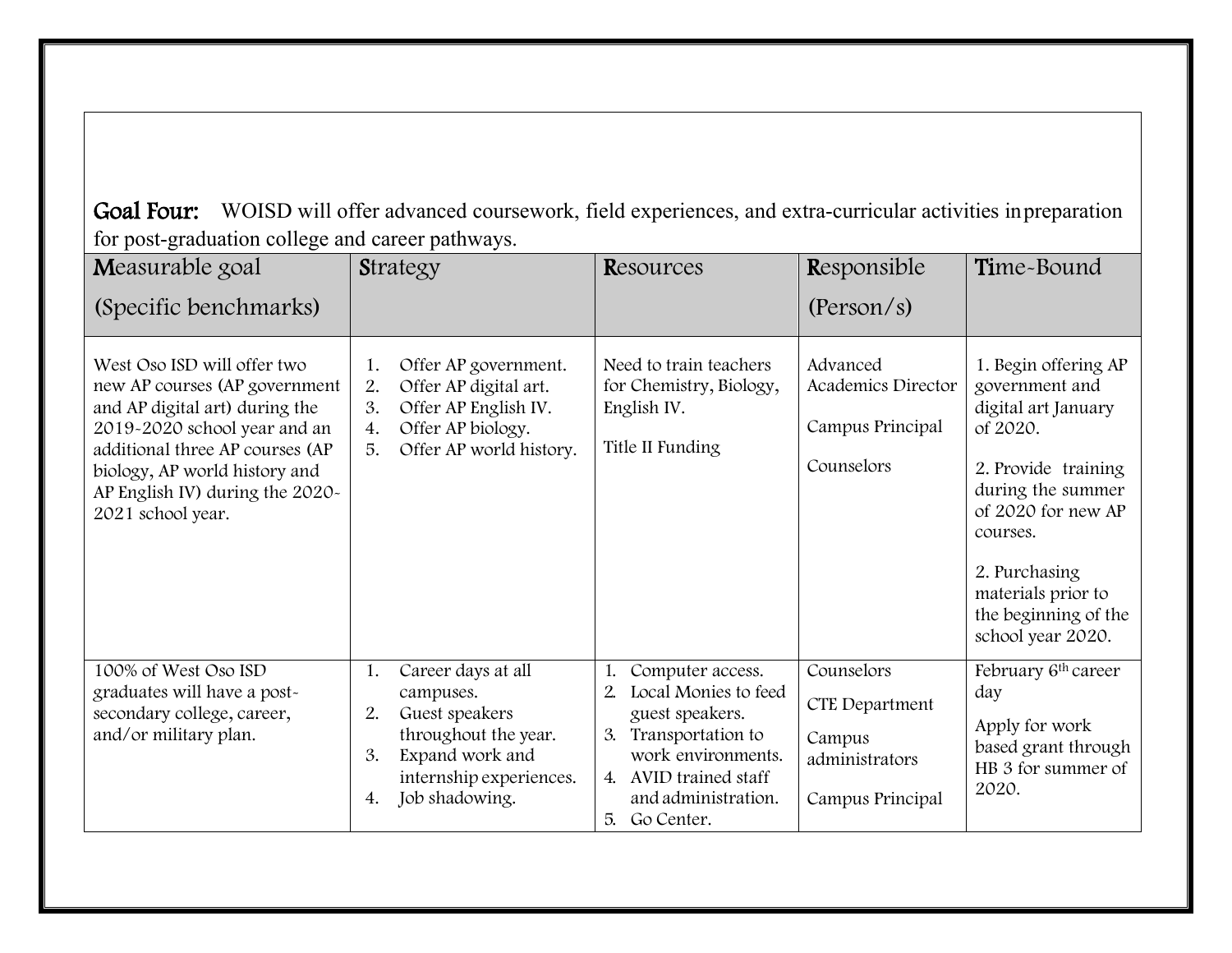| At least 12 non-ECHS students<br>per semester will be enrolled in<br>dual credit coursework.                                                                                                                                                                                      | 5.<br>Implement Investigating<br>Careers course at the JH<br>level.<br>1. TSI tutoring available to<br>all students during, after<br>school and on Saturdays.<br>2. Increase counseling<br>services to non-ECHS<br>students. | 6. Upward bound.<br>1. Campus Local and<br><b>CCMR</b> Monies to<br>support Saturday<br>tutoring program.<br>2. Monies for dual<br>credit courses for<br>tuition and books. | Counselors<br>Advanced<br>Academics Director<br>HS Staff | Counseling<br>provided<br>1. Information<br>meeting in<br>January 2020.<br>2. TSI tutorials in<br>January-March<br>2020. |  |
|-----------------------------------------------------------------------------------------------------------------------------------------------------------------------------------------------------------------------------------------------------------------------------------|------------------------------------------------------------------------------------------------------------------------------------------------------------------------------------------------------------------------------|-----------------------------------------------------------------------------------------------------------------------------------------------------------------------------|----------------------------------------------------------|--------------------------------------------------------------------------------------------------------------------------|--|
| <b>Goal Five:</b> WOISD will attract, develop, support, and retain highly qualified staff.<br>Objective/s: Teachers' pedagogy, content, and interpersonal skills will flourish in a supported<br>environment. The retention rate of certified teaching staff will increase by 5%. |                                                                                                                                                                                                                              |                                                                                                                                                                             |                                                          |                                                                                                                          |  |
| Measurable Goal<br>(Specific benchmarks)                                                                                                                                                                                                                                          | Strategy                                                                                                                                                                                                                     | Resources                                                                                                                                                                   | Responsible<br>(Person/s)                                | Time-Bound                                                                                                               |  |
| Human Resources will attend a<br>minimum of 2 job fairs during<br>the current school year.                                                                                                                                                                                        | Accept invitations to job fairs.<br>Look for local and<br>neighboring towns' events<br>and ask for a table.                                                                                                                  | Connections<br>Literature to pass out<br>PR finery                                                                                                                          | Director of Human<br>Resources                           | Events will be<br>attended before the<br>2019-2020 ends                                                                  |  |
| The Grow Your Own<br>partnership will result in ten                                                                                                                                                                                                                               | TEA will support ten teacher<br>candidates from TAMUCC in<br>completing full year                                                                                                                                            | PD developed<br>collaboratively between                                                                                                                                     | <b>TAMUCC Site</b><br>professor                          | Students will<br>complete                                                                                                |  |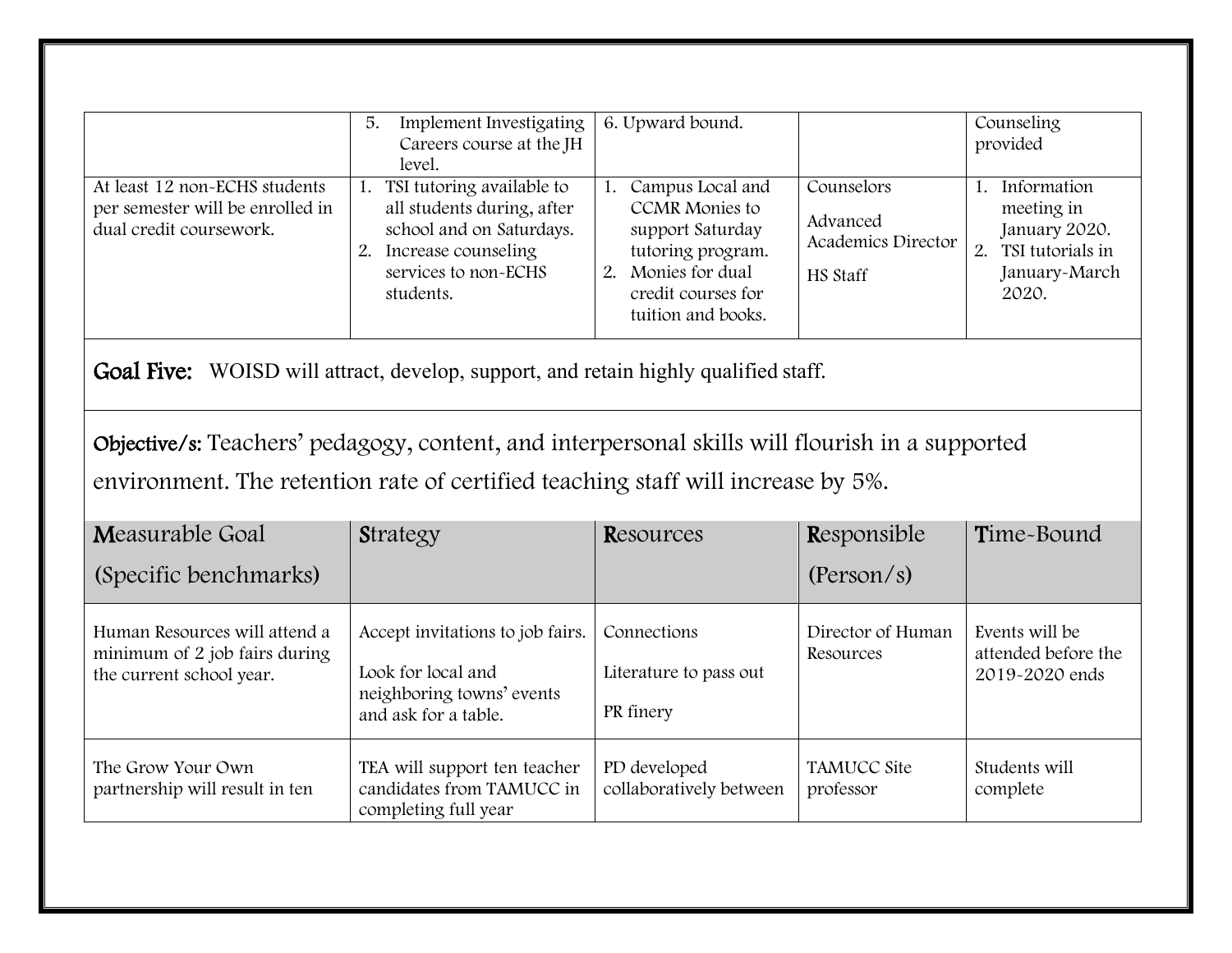| highly qualified new teachers<br>joining WOISD.                                                                                                                 | internships at WOISD during<br>the 2019-2020 school year.<br>These students will join<br>WOISD as full time certified<br>teachers during the 2020-<br>2021 school year.                                                                                                                                                                                      | WOISD and TAMUCC<br>personnel<br>\$15,000 scholarships<br>provided by TEA.                         | College of<br>Education<br>professors<br>Assistant Supt.<br>Instructional<br>Director | internships in May,<br>2020.<br>They will be<br>employed as<br>certified teachers in<br>August, 2020.                   |
|-----------------------------------------------------------------------------------------------------------------------------------------------------------------|--------------------------------------------------------------------------------------------------------------------------------------------------------------------------------------------------------------------------------------------------------------------------------------------------------------------------------------------------------------|----------------------------------------------------------------------------------------------------|---------------------------------------------------------------------------------------|-------------------------------------------------------------------------------------------------------------------------|
| The Curriculum & Instruction<br>team will work with principals<br>to connect every first year<br>teacher with a qualified mentor<br>before the start of school. | Selected mentor must have a<br>minimum of 3 years teaching<br>experience, superior record<br>of assisting students in<br>achieving strong academic<br>performance, content and/or<br>grade level expertise, strong<br>interpersonal skills and<br>ability to work well with<br>others, and be considered a<br>leader (or capable of being<br>one) on campus. | Seasoned staff members<br>that meet all the<br>requirements.<br>Principal cooperation<br>and input | Curriculum &<br>Instruction team<br>Principals                                        | Selections must be<br>made no later than<br>the beginning of<br>August                                                  |
| The Curriculum & Instruction<br>team will conduct a mentor<br>training in early August.                                                                         | Training session will cover<br>reviewing the West Oso ISD<br>Mentor Handbook and the<br>expectations of: monthly<br>meetings with mentee;<br>completing monthly calendar<br>checklist with mentee, sign,<br>and scan C&I team member;<br>and conducting at least two<br>observations of your mentee                                                          | Handbook with<br>associated documents<br>List of mentees                                           | Curriculum &<br>Instruction team<br>Mentors                                           | Calendar checklist<br>will be completed<br>monthly<br>Observations must<br>occur within the<br>2019-2020 school<br>year |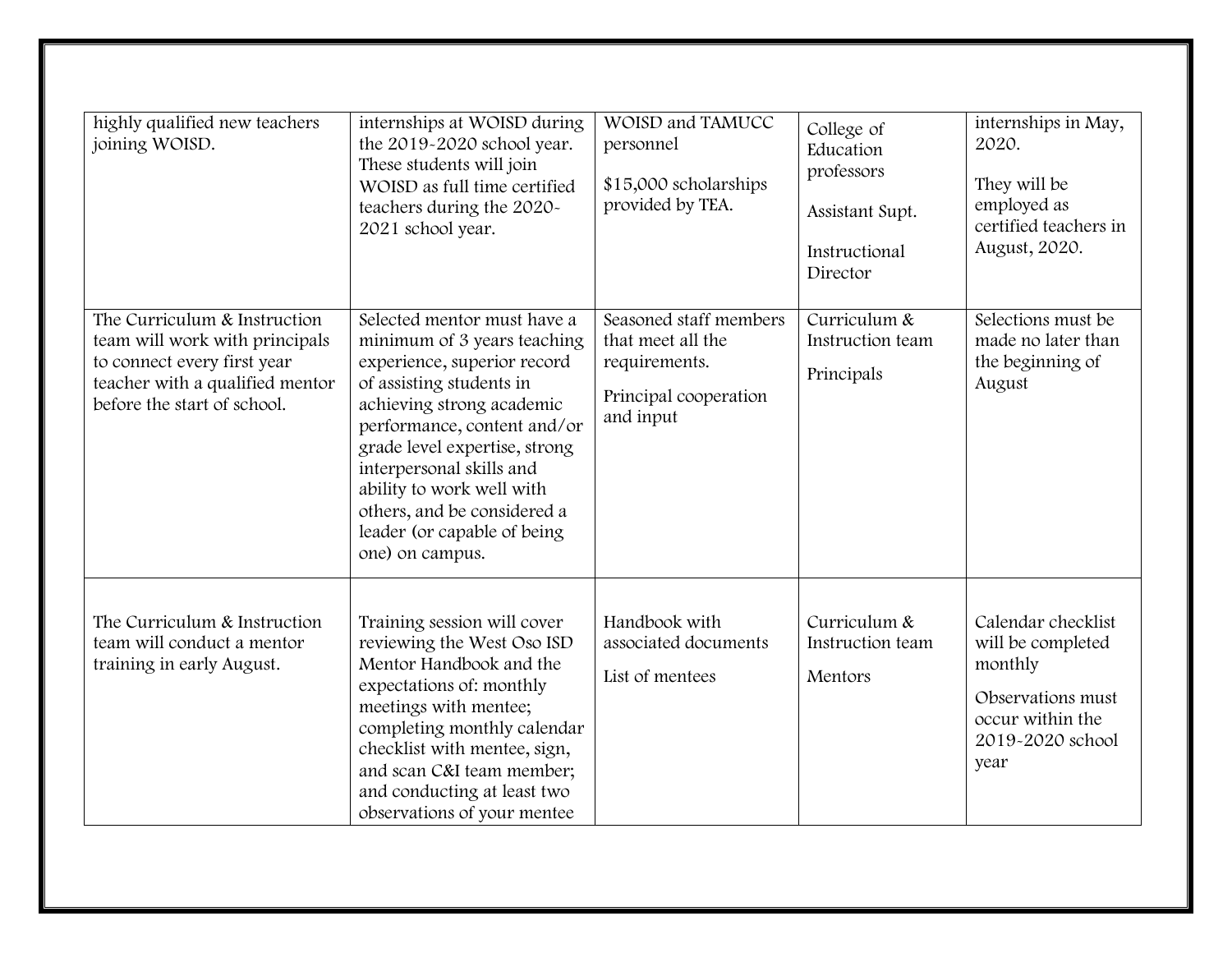|                                                                                                                                                      | (fall and spring) and provide<br>feedback.                                                                                                       |                                                                                                                |                                                |                                                                     |
|------------------------------------------------------------------------------------------------------------------------------------------------------|--------------------------------------------------------------------------------------------------------------------------------------------------|----------------------------------------------------------------------------------------------------------------|------------------------------------------------|---------------------------------------------------------------------|
| The Curriculum & Instruction<br>team will implement the first<br>year teacher induction program<br>that meets 6 times during the<br>school year.     | Strategically plan the meeting<br>to focus on topics that first<br>year teachers need during<br>that specific timeframe.                         | Schedules<br>Location<br>Manuals<br>Instructional Material-<br>Title II and Curriculum<br>& Instruction Budget | Curriculum &<br>Instruction team<br>Principals | The last session will<br>be held at the end of<br>April             |
| The Curriculum & Instruction<br>team will continue to administer<br>support for second and third<br>year teachers by meeting twice<br>a school year. | Trainings will be centered<br>around developing and<br>strengthening the tools and<br>skills learned during the first<br>year induction program. | Schedules<br>Location<br><b>Instructional Materials</b>                                                        | Curriculum &<br>Instruction team               | The last session will<br>be held at the<br>beginning of<br>February |

Goal Six: WOISD will generate fiscally and ethically sound decisions that address current and future needs.

Objective/s: To allocate local campus monies to principals by August 1<sup>st</sup> to generate fiscally and ethically sound decisions to address current campus needs.

| Measurable Goal       | Strategy | Resources | Responsible | Time-Bound |
|-----------------------|----------|-----------|-------------|------------|
| (Specific benchmarks) |          |           | (Person/s)  |            |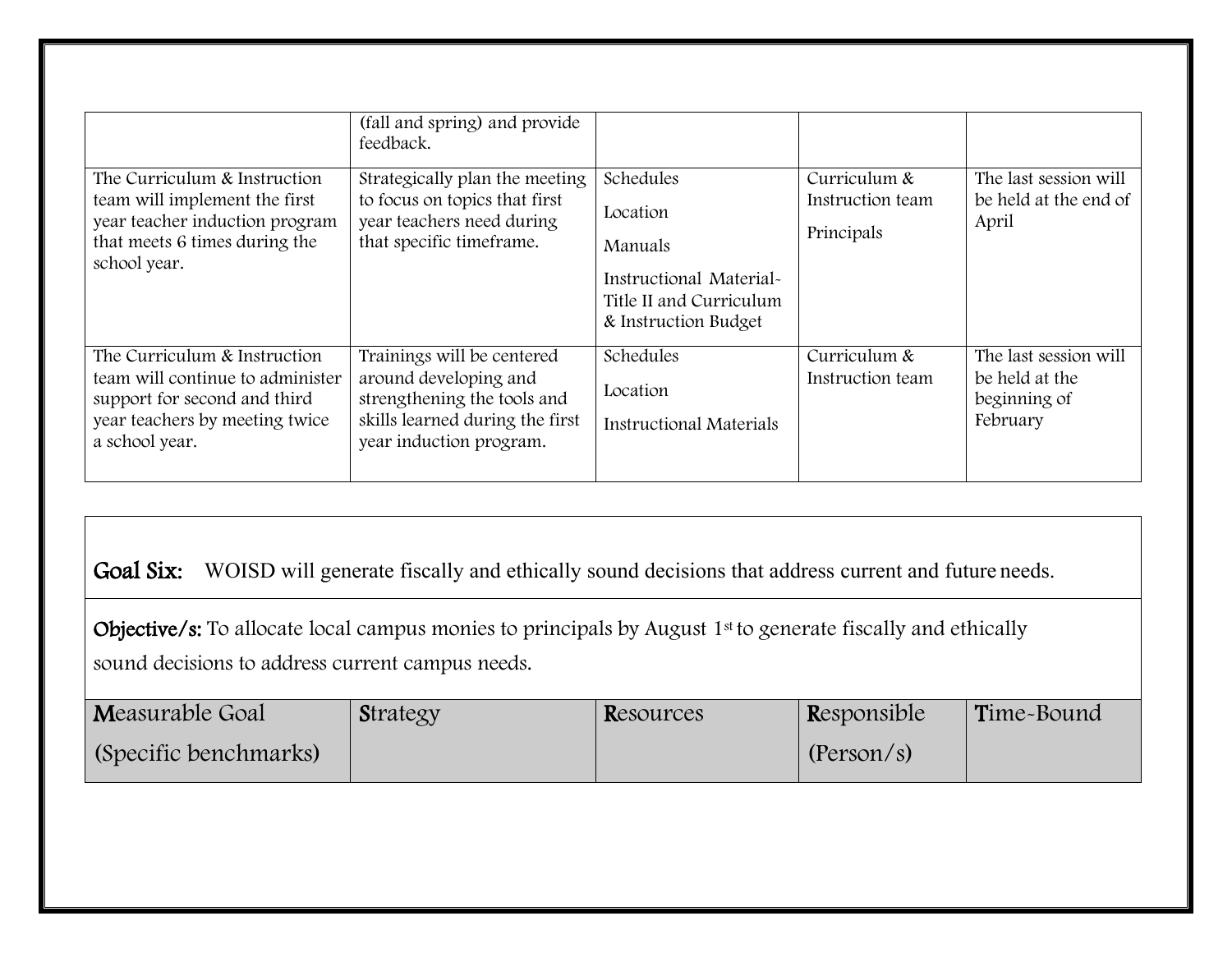| 100% of campus principals will<br>receive their Local Campus<br>Budget allocations by August 1st<br>of each school year. | C&I Leaders will gather input<br>from principals about their<br>line items to ensure the<br>Business Office leaders<br>receive their<br>recommendations by June 1 <sup>st</sup> .<br>The Business Office will then<br>provide line items by August<br>1 <sup>st</sup> based on the<br>recommended allocations<br>provided by the principals to<br>meet their campus needs. | Local Campus Budget<br>Worksheets<br>Title I tutorial<br>worksheets by October<br>$1st$ . | Asst. Supt. of<br>Business & Finance<br>Asst. Supt. of<br>Curriculum &<br>Instruction and<br>Human Resources | End of previous<br>school year, June,<br>and incoming<br>school year, August,<br>of each school year |
|--------------------------------------------------------------------------------------------------------------------------|----------------------------------------------------------------------------------------------------------------------------------------------------------------------------------------------------------------------------------------------------------------------------------------------------------------------------------------------------------------------------|-------------------------------------------------------------------------------------------|--------------------------------------------------------------------------------------------------------------|------------------------------------------------------------------------------------------------------|
|--------------------------------------------------------------------------------------------------------------------------|----------------------------------------------------------------------------------------------------------------------------------------------------------------------------------------------------------------------------------------------------------------------------------------------------------------------------------------------------------------------------|-------------------------------------------------------------------------------------------|--------------------------------------------------------------------------------------------------------------|------------------------------------------------------------------------------------------------------|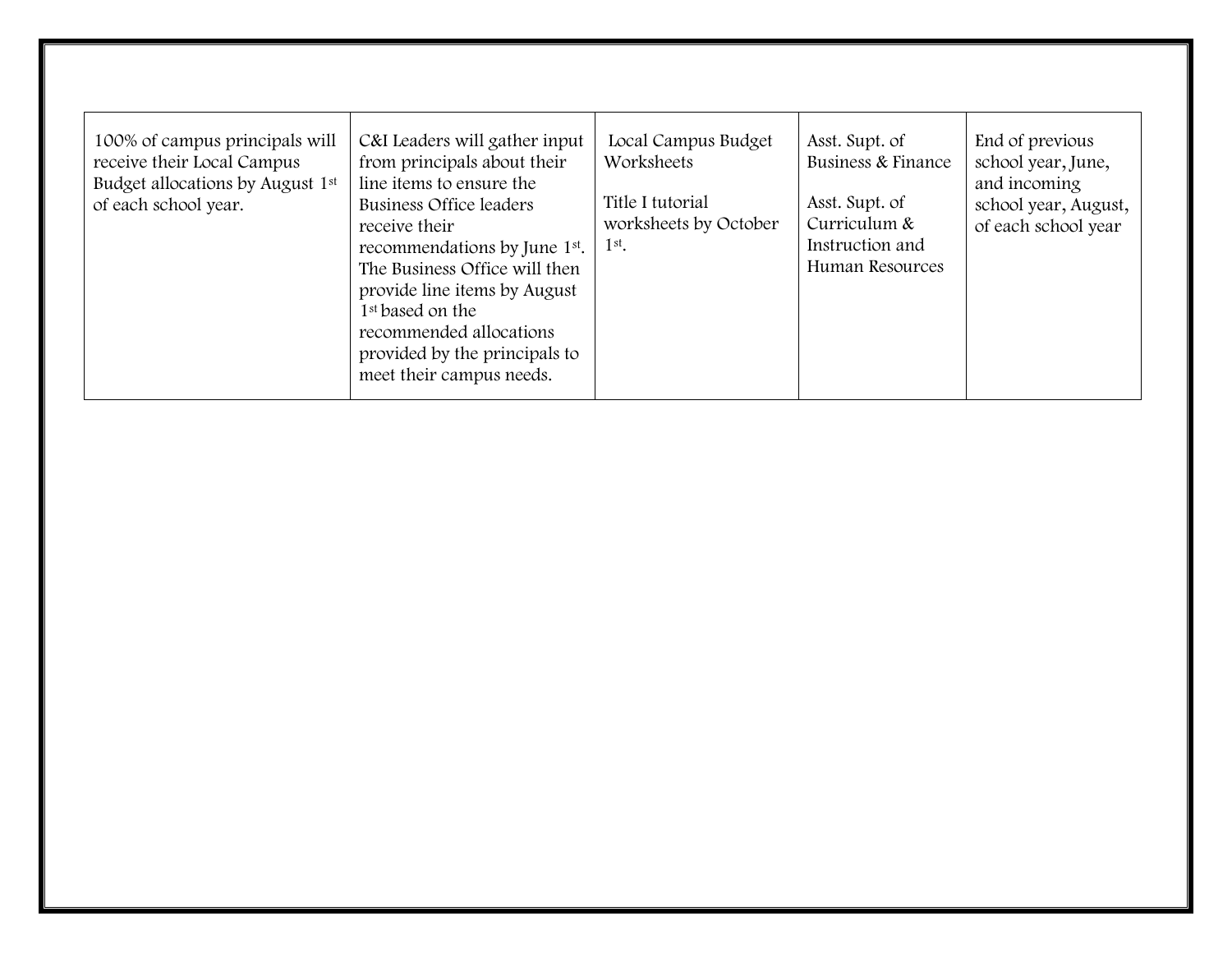

### **Appendix A: Supporting Documents**

- $\bullet$ [2019-2020 Student](https://drive.google.com/file/d/1sIUkYYq5luoGGdATCYrnIatiRX8VNgj4/view?usp=sharing) Handbook
- [Teen Violence PD](https://drive.google.com/file/d/1sY0eguE5oQSyn685Sakpf2NWOQSd9Dm1/view?usp=sharing) PowerPoint
- [2019-2020 Employee](https://drive.google.com/file/d/1Wk9cKVNwRY_D88Lml-ORQZq2Ul0WnfV9/view?usp=sharing) Handbook
- [Cyberbullying Training](https://drive.google.com/file/d/1yE6ClvRIsasI5iCN_79QB7tRdcNmLjLZ/view?usp=sharing)
- [Suicide Prevention](https://drive.google.com/file/d/1kXrmQuMeQloslZJ00F9Y3K8n9xW0eYl-/view?usp=sharing) Training
- [Suicide Prevention](https://drive.google.com/file/d/16zukBQxSKsvlEcQLEMQOPiJxjWGLm8Pu/view?usp=sharing) Handbook
- [School Emergency Management](https://drive.google.com/file/d/1bSczsm5wiIsR262tiIYEk-4do5iFqsRF/view?usp=sharing) Training
- [Emergency Operations](https://drive.google.com/file/d/1NZIBNgLe29u0l-Y2glaQuhwPRYBLBzA8/view?usp=sharing) Manual
- [WOISD 2019-2020 Discipline](https://drive.google.com/file/d/1MqLs8ITKY5DSBvuNT9y7ON1ChZemjsN0/view?usp=sharing) Chart/Plan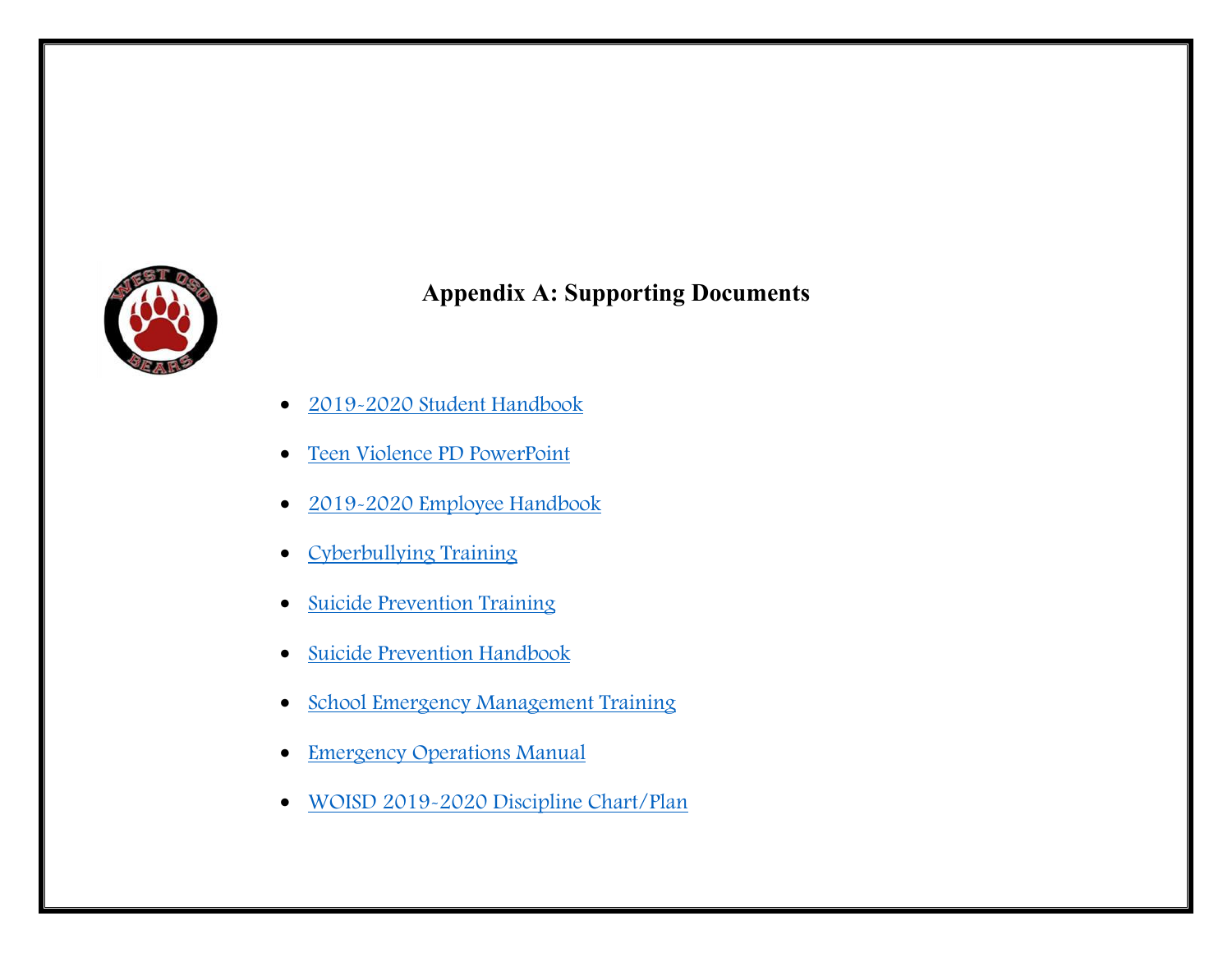- [DAEP Handbook](https://drive.google.com/file/d/1fY5frinTPLZ55VO5ZOLqj6e_-LiYsIT7/view?usp=sharing)
- [Threat Assessment](https://drive.google.com/file/d/1u4C3pKc-wN87bCoE9Cbi0kTiW67bljpS/view?usp=sharing) Training
- [Student Code of](https://drive.google.com/file/d/1s0ZbkxGhNEaL_qxFE67H2ZmT3NFY3O9k/view?usp=sharing) Conduct



**Appendix B: TEA Accountability Summary Report**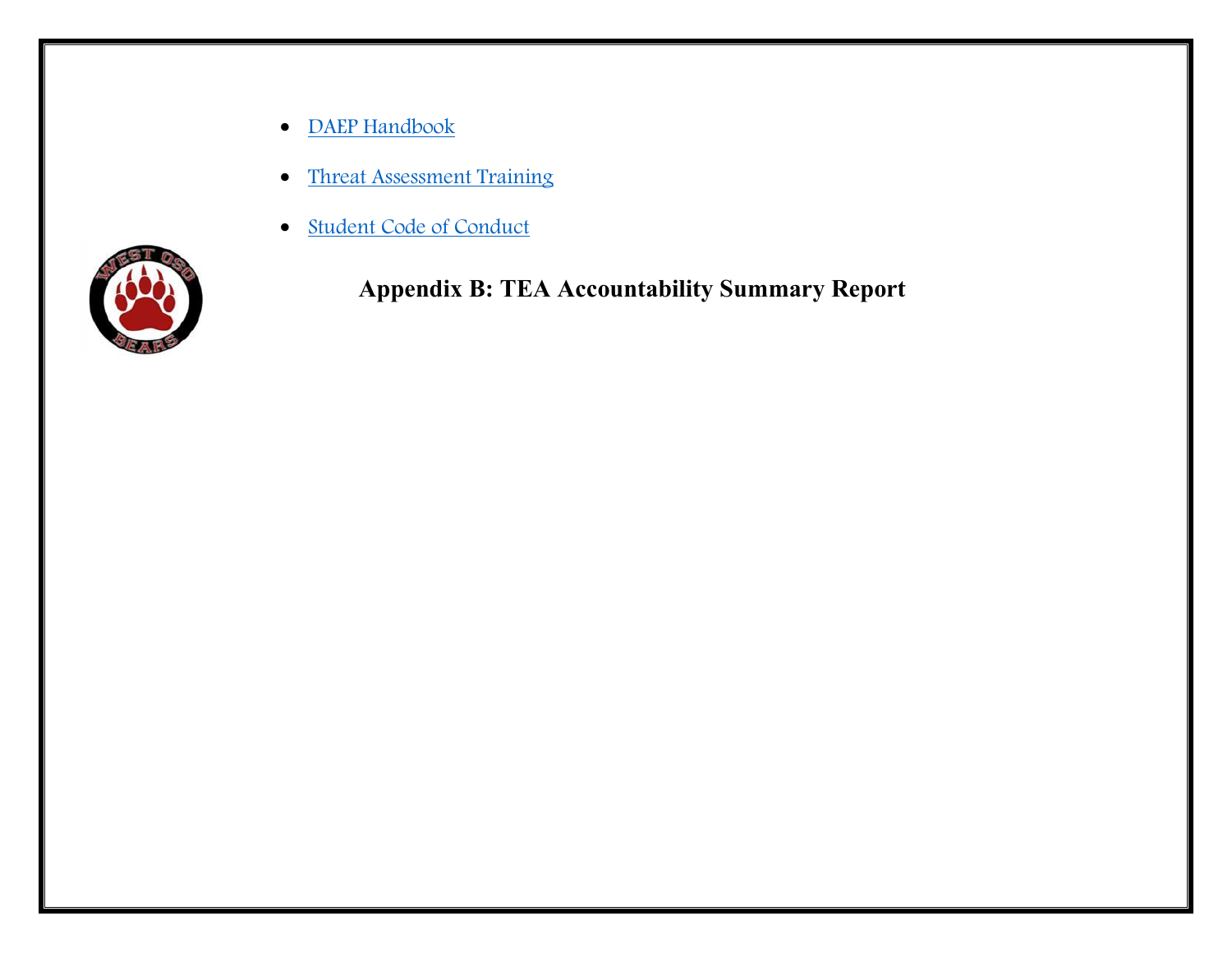#### School Year 2018-19 WEST OSO ISO --- *TEA*

Student Enrollment Details 2,087 Students Enrolled Address 5050 ROCKFORD DR, CORPUS CHRISTI, TX 78416

### **III** HOW ARE SCORES CALCULATED?

# **9** STUDENT ACHIEVEMENT

| Component                               | Score | % of grade |
|-----------------------------------------|-------|------------|
| <b>STAAR Performance</b>                | 73    | 40%        |
| College, Career, and Military Readiness | 91    | 40%        |
| <b>Graduation Rate</b>                  | 80    | 20%        |
| Total                                   | 82    | 100%       |
|                                         |       |            |

### SCHOOL PROGRESS

The higher score of Academic Growth or Relative Performance is used.

| <b>Score</b> | % of grade |
|--------------|------------|
|              |            |
|              | 100%       |
| 90           | 100%       |
|              |            |

#### **1** CLOSING THE GAPS

| Component                           | Score | % of grade |
|-------------------------------------|-------|------------|
| <b>Grade Level Performance</b>      | 47    | 50.0%      |
| Academic Growth/Graduation Rate     | 33    | 10.0%      |
| <b>English Language Proficiency</b> | 100   | 10.0%      |
| Student Achievement                 | 100   | 30.0%      |
| Total                               | 82    | 100%       |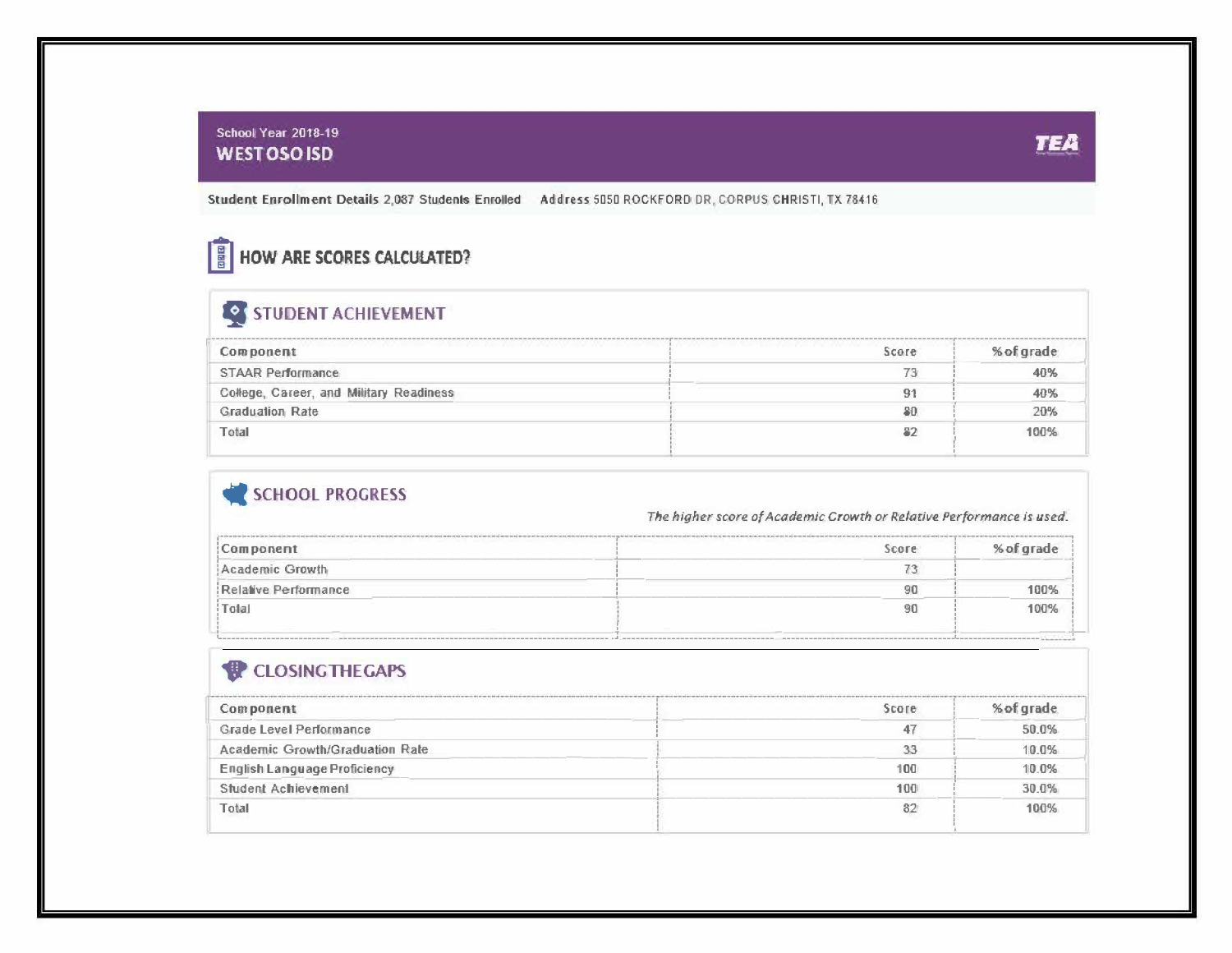

## **Appendix C: STAAR Performance Data**

|                                                                 |               |                |               |                 | Two          |              |              |                          |                |                |                                 | Non-                          |
|-----------------------------------------------------------------|---------------|----------------|---------------|-----------------|--------------|--------------|--------------|--------------------------|----------------|----------------|---------------------------------|-------------------------------|
|                                                                 |               |                |               |                 | or<br>Mor    |              |              | EL.<br><b>(Current</b> ) | <b>Special</b> | <b>Special</b> | <b>Contin</b><br>$\mathbf{u}$ - | <b>Contin</b><br>$\mathbf{u}$ |
|                                                                 | <b>All</b>    | <b>African</b> |               |                 | $\mathbf{e}$ | <b>Econ</b>  | EL.          | &                        | Ed             | Ed             | ously                           | ously                         |
|                                                                 | <b>Studen</b> | <b>America</b> | <b>Hispan</b> | Whit            | Race         | <b>Disad</b> | (Curren      | <b>Monitore</b>          | <b>(Curren</b> | <b>(Forme)</b> | <b>Enrolle</b>                  | <b>Enrolle</b>                |
|                                                                 | ts            | $\mathbf n$    | ic            | e               | $\mathbf{s}$ | $\mathbf{V}$ | $\mathbf{t}$ | d)                       | <sub>t</sub>   | $\mathbf{r}$   | d                               | d                             |
| <b>All Subjects</b>                                             |               |                |               |                 |              |              |              |                          |                |                |                                 |                               |
| <b>Percent of Tests</b><br>% at Approaches GL Standard or Above | 72%           | 68%            | 72%           | 74%             | 50%          | 71%          | 54%          | 58%                      | 45%            | 74%            | 74%                             | 66%                           |
| % at Meets GL Standard or Above                                 | 39%           | 35%            | 40%           | 36%             | 13%          | 37%          | 22%          | 26%                      | 22%            | 48%            | 42%                             | 32%                           |
| % at Masters GL Standard                                        | 16%           | 14%            | 16%           | 19%             | 13%          | 15%          | 10%          | 10%                      | 9%             | 19%            | 17%                             | 13%                           |
| Number of Tests<br># at Approaches GL Standard or Above         | 2,425         | 202            | 2,167         | 52              | 4            | 2,168        | 132          | 169                      | 197            | 20             | 1,771                           | 654                           |
| # at Meets GL Standard or Above                                 | 1,314         | 102            | 1,186         | 25              | $\mathbf{1}$ | 1,144        | 55           | 75                       | 96             | 13             | 1,002                           | 312                           |
| # at Masters GL Standard                                        | 528           | 42             | 472           | 13              | $\mathbf{1}$ | 457          | 24           | 30                       | 41             | 5              | 399                             | 129                           |
| <b>Total Tests</b>                                              | 3,372         | 295            | 2,999         | 70              | 8            | 3,055        | 246          | 289                      | 436            | 27             | 2,385                           | 987                           |
| <b>ELA/Reading</b>                                              |               |                |               |                 |              |              |              |                          |                |                |                                 |                               |
| Percent of Tests<br>% at Approaches GL Standard or Above        | 70%           | 65%            | 70%           | 85%             | $\star$      | 69%          | 44%          | 52%                      | 39%            | 58%            | 71%                             | 67%                           |
| % at Meets GL Standard or Above                                 | 37%           | 33%            | 37%           | 46%             | $\star$      | 35%          | 20%          | 26%                      | 18%            | 42%            | 39%                             | 32%                           |
| % at Masters GL Standard                                        | 12%           | 10%            | 12%           | 19%             | $\star$      | 12%          | 8%           | 9%                       | 7%             | 8%             | 12%                             | 12%                           |
| Number of Tests<br># at Approaches GL Standard or Above         | 919           | 78             | 816           | $\star\star$    | $\star$      | 823          | 44           | 64                       | 66             | $\overline{7}$ | 667                             | 252                           |
| # at Meets GL Standard or Above                                 | 489           | 40             | 437           | $\star\star$    | $\star$      | 424          | 20           | 32                       | 31             | 5              | 370                             | 119                           |
| # at Masters GL Standard                                        | 160           | 12             | 143           | $\star\star$    | $\star$      | 140          | 8            | 11                       | 11             | $\mathbf{1}$   | 116                             | 44                            |
| <b>Total Tests</b>                                              | 1,318         | 120            | 1.169         | $^{\star\star}$ | $\star$      | 1.195        | 101          | 124                      | 168            | 12             | 943                             | 375                           |
| <b>Mathematics</b>                                              |               |                |               |                 |              |              |              |                          |                |                |                                 |                               |
| Percent of Tests<br>% at Approaches GL Standard or Above        | 77%           | 76%            | 77%           | 82%             | $\star$      | 77%          | 66%          | 68%                      | 53%            | 89%            | 79%                             | 72%                           |
| % at Meets GL Standard or Above                                 | 44%           | 37%            | 45%           | 27%             | $\star$      | 43%          | 33%          | 34%                      | 27%            | 56%            | 47%                             | 37%                           |
| % at Masters GL Standard                                        | 23%           | 17%            | 24%           | 18%             | $\star$      | 22%          | 19%          | 19%                      | 15%            | 44%            | 25%                             | 19%                           |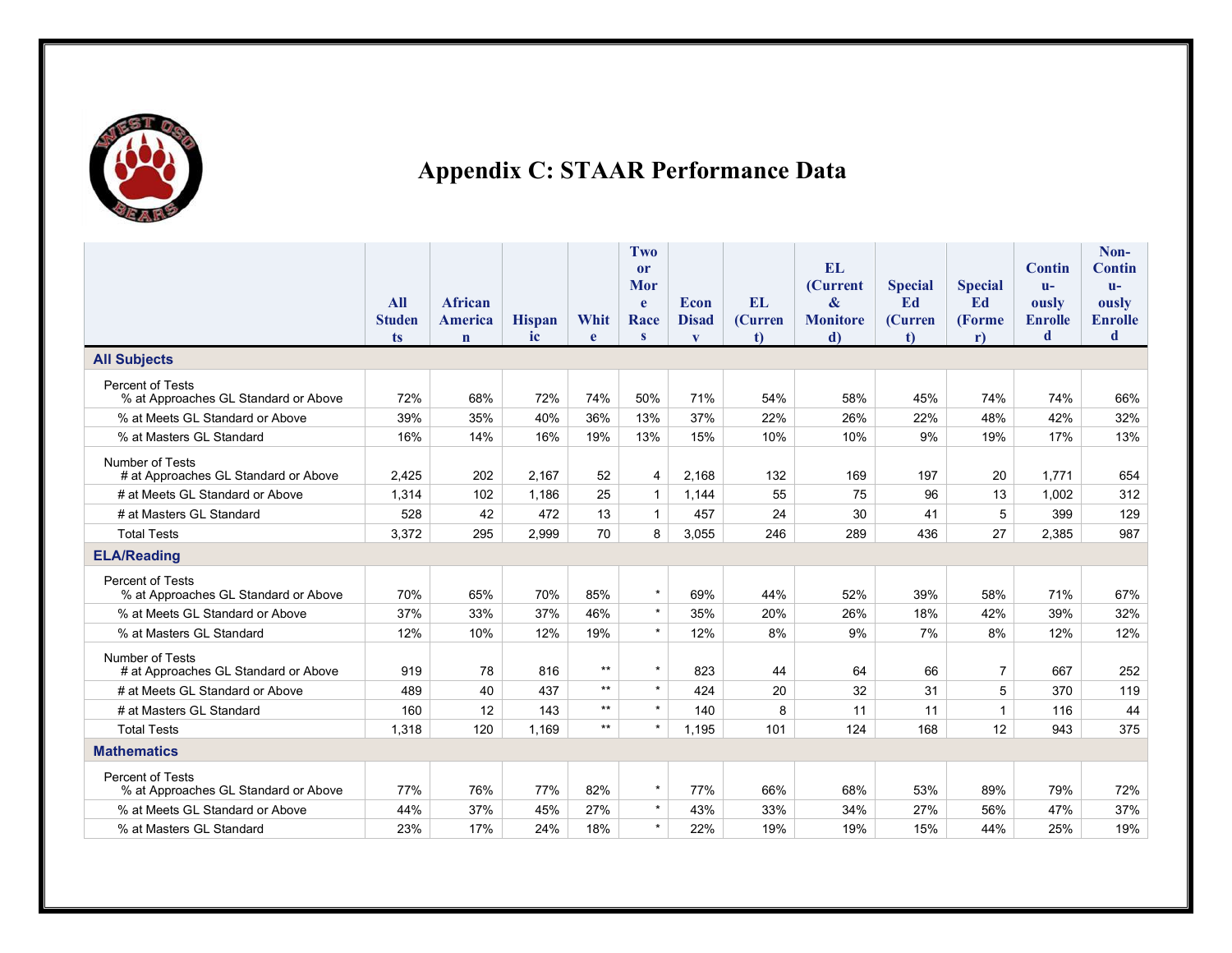| <b>Number of Tests</b>                                          |       |                |     |                 |                          |     |                |                |     |                          |     |     |
|-----------------------------------------------------------------|-------|----------------|-----|-----------------|--------------------------|-----|----------------|----------------|-----|--------------------------|-----|-----|
| # at Approaches GL Standard or Above                            | 782   | 66             | 697 | $^{\star\star}$ | $\star$                  | 708 | 48             | 58             | 69  | 8                        | 563 | 219 |
| # at Meets GL Standard or Above                                 | 446   | 32             | 407 | $**$            | $\star$                  | 398 | 24             | 29             | 36  | 5                        | 334 | 112 |
| # at Masters GL Standard                                        | 234   | 15             | 214 | $^{\star\star}$ | $\star$                  | 205 | 14             | 16             | 19  | 4                        | 175 | 59  |
| <b>Total Tests</b>                                              | 1.015 | 87             | 903 | $^{\star\star}$ | $\star$                  | 923 | 73             | 85             | 131 | 9                        | 712 | 303 |
| <b>Writing</b>                                                  |       |                |     |                 |                          |     |                |                |     |                          |     |     |
| Percent of Tests<br>% at Approaches GL Standard or Above        | 67%   | 64%            | 68% | 71%             | $\star$                  | 67% | 61%            | 65%            | 43% | $\blacksquare$           | 70% | 63% |
| % at Meets GL Standard or Above                                 | 30%   | 25%            | 30% | 29%             | $\star$                  | 28% | 23%            | 24%            | 24% | $\sim$                   | 31% | 26% |
| % at Masters GL Standard                                        | 8%    | $0\%$          | 9%  | 14%             | $\star$                  | 8%  | 6%             | 6%             | 14% | $\sim$                   | 9%  | 6%  |
| Number of Tests<br># at Approaches GL Standard or Above         | 194   | 18             | 171 | $^{\star\star}$ | $\star$                  | 175 | 19             | 22             | 16  | $\overline{\phantom{a}}$ | 133 | 61  |
| # at Meets GL Standard or Above                                 | 85    | $\overline{7}$ | 76  | $***$           | $\star$                  | 73  | $\overline{7}$ | 8              | 9   | $\blacksquare$           | 60  | 25  |
| # at Masters GL Standard                                        | 23    | $\mathbf 0$    | 22  | $^{\star\star}$ | $\star$                  | 20  | $\overline{2}$ | $\overline{2}$ | 5   | $\blacksquare$           | 17  | 6   |
| <b>Total Tests</b>                                              | 288   | 28             | 252 | $***$           | $\star$                  | 263 | 31             | 34             | 37  | $\blacksquare$           | 191 | 97  |
| <b>Science</b>                                                  |       |                |     |                 |                          |     |                |                |     |                          |     |     |
| Percent of Tests<br>% at Approaches GL Standard or Above        | 69%   | 57%            | 71% | 55%             | $\star$                  | 67% | 48%            | 54%            | 41% | 83%                      | 73% | 60% |
| % at Meets GL Standard or Above                                 | 38%   | 27%            | 40% | 36%             | $\star$                  | 36% | 16%            | 21%            | 16% | 50%                      | 43% | 28% |
| % at Masters GL Standard                                        | 11%   | 14%            | 10% | 27%             | $\star$                  | 9%  | 0%             | 4%             | 5%  | 0%                       | 12% | 9%  |
| Number of Tests<br># at Approaches GL Standard or Above         | 321   | 21             | 294 | $^{\star\star}$ | $\star$                  | 282 | 12             | 15             | 26  | 5                        | 239 | 82  |
| # at Meets GL Standard or Above                                 | 179   | 10             | 165 | $***$           | $\star$                  | 152 | 4              | 6              | 10  | 3                        | 141 | 38  |
| # at Masters GL Standard                                        | 50    | 5              | 42  | $^{\star\star}$ | $\star$                  | 39  | 0              | $\mathbf{1}$   | 3   | $\mathbf 0$              | 38  | 12  |
| <b>Total Tests</b>                                              | 466   | 37             | 417 | $***$           | $\star$                  | 419 | 25             | 28             | 63  | 6                        | 329 | 137 |
| <b>Social Studies</b>                                           |       |                |     |                 |                          |     |                |                |     |                          |     |     |
| <b>Percent of Tests</b><br>% at Approaches GL Standard or Above | 73%   | 83%            | 73% | $\star$         | $\overline{\phantom{a}}$ | 71% | 56%            | 56%            | 54% | $\overline{\phantom{a}}$ | 80% | 53% |
| % at Meets GL Standard or Above                                 | 40%   | 57%            | 39% | $\star$         | $\overline{\phantom{a}}$ | 38% | 0%             | 0%             | 27% | $\overline{\phantom{a}}$ | 46% | 24% |
| % at Masters GL Standard                                        | 21%   | 43%            | 20% | $\star$         | $\blacksquare$           | 21% | $0\%$          | 0%             | 8%  | $\blacksquare$           | 25% | 11% |
| <b>Number of Tests</b><br># at Approaches GL Standard or Above  | 209   | $\star\star$   | 189 | $\star$         | $\sim$                   | 180 | 9              | 10             | 20  | $\sim$                   | 169 | 40  |
| # at Meets GL Standard or Above                                 | 115   | $***$          | 101 | $\star$         | $\overline{a}$           | 97  | $\Omega$       | $\mathbf 0$    | 10  | $\overline{\phantom{a}}$ | 97  | 18  |
| # at Masters GL Standard                                        | 61    | $***$          | 51  | $\star$         | $\overline{a}$           | 53  | 0              | $\Omega$       | 3   | $\blacksquare$           | 53  | 8   |
| <b>Total Tests</b>                                              | 285   | $***$          | 258 | $\star$         | $\sim$                   | 255 | 16             | 18             | 37  | $\blacksquare$           | 210 | 75  |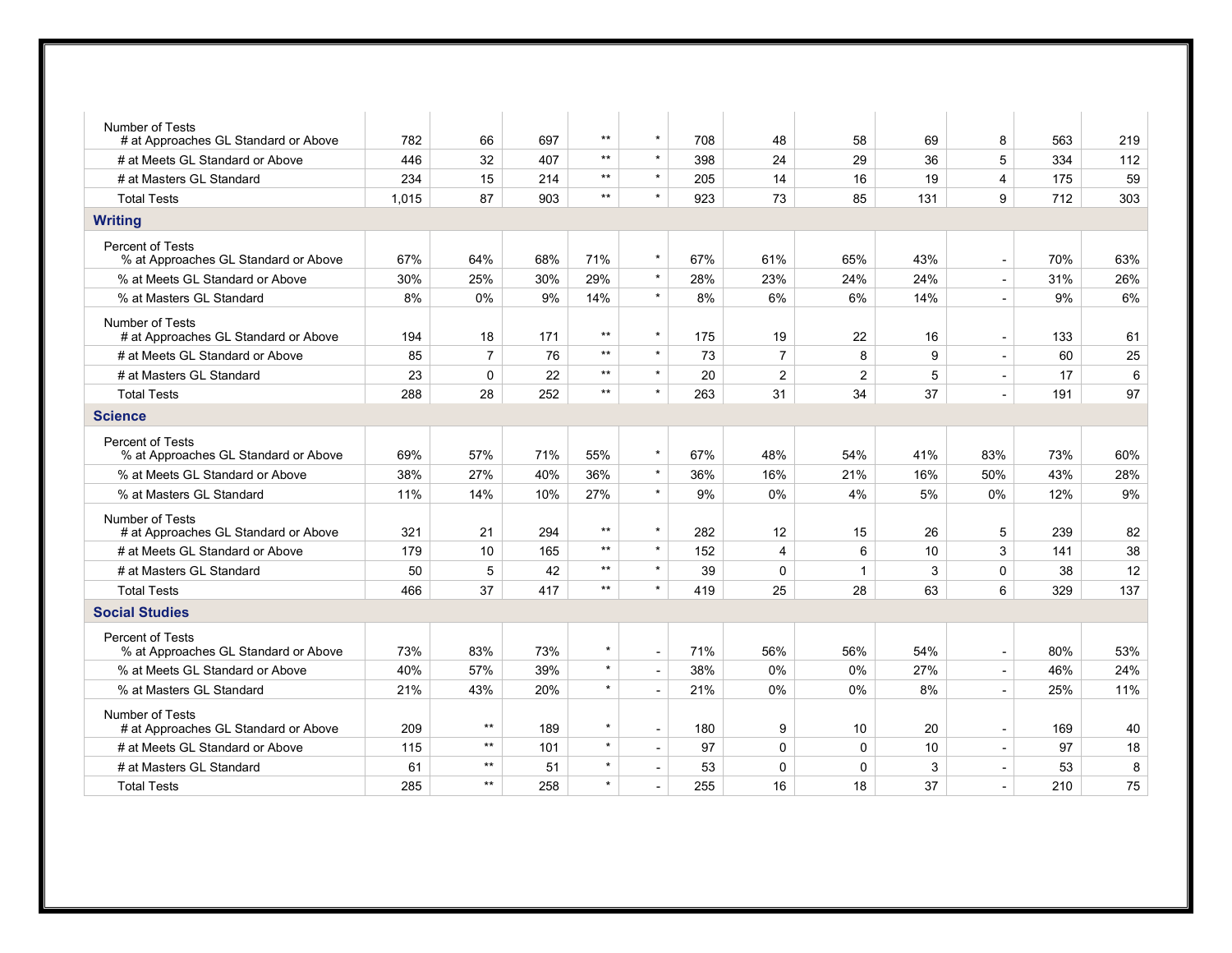

## **Appendix D: CCMR Data**

| <b>Texas Success Initiative (TSI) Criteria</b>                                        |    |     |
|---------------------------------------------------------------------------------------|----|-----|
| Met TSI criteria in both ELA/Reading and Mathematics                                  | 23 | 20% |
| ELA/Reading<br>Met TSI criteria for at least one indicator                            | 41 | 36% |
| Met TSI assessment criteria                                                           | 38 | 33% |
| Met ACT criteria                                                                      | 5  | 4%  |
| Met SAT criteria                                                                      | 20 | 18% |
| Earned credit for a college prep course                                               | 0  | 0%  |
| <b>Mathematics</b><br>Met TSI criteria for at least one indicator                     | 54 | 47% |
| Met TSI assessment criteria                                                           | 16 | 14% |
| Met ACT criteria                                                                      | 5  | 4%  |
| Met SAT criteria                                                                      | 4  | 4%  |
| Earned credit for a college prep course                                               | 38 | 33% |
|                                                                                       |    |     |
| <b>AP/IB Examination</b>                                                              |    |     |
| Met criterion score on an AP/IB exam in any subject                                   | 3  | 3%  |
|                                                                                       |    |     |
| <b>Dual Course Credits</b>                                                            |    |     |
| Earned credit for at least 3 hours in ELA or Mathematics<br>or 9 hours in any subject | 21 | 18% |
| <b>Industry-Based Certifications</b>                                                  |    |     |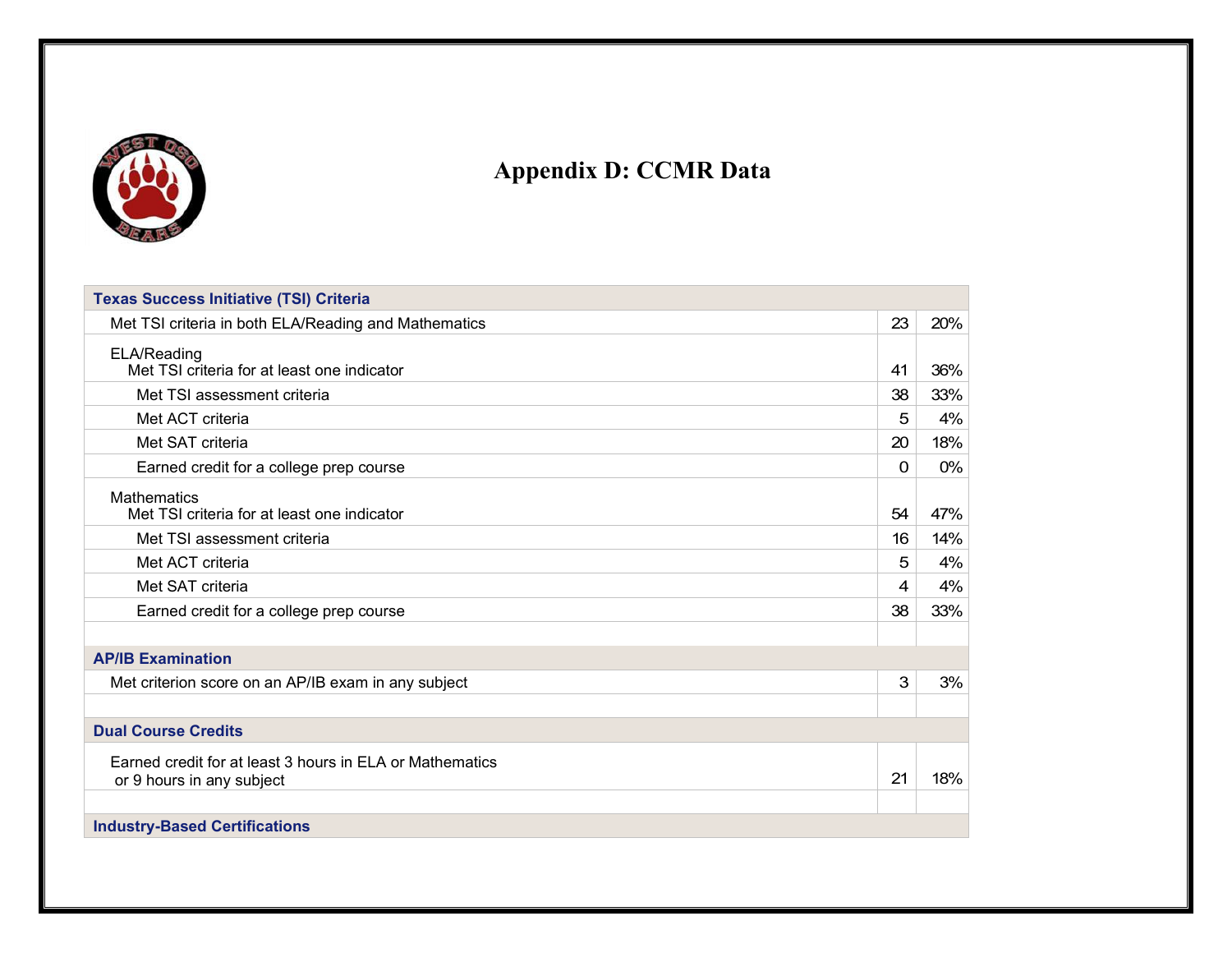| Earned an industry-based certification from approved list                                                                                                       | 0   | 0%  |
|-----------------------------------------------------------------------------------------------------------------------------------------------------------------|-----|-----|
| <b>Level I or Level II Certificate</b>                                                                                                                          |     |     |
| Earned a level I or level II certificate in any workforce education<br>area                                                                                     | 3   | 3%  |
| <b>Associate's Degree</b>                                                                                                                                       |     |     |
| Earned an associate's degree while in high school                                                                                                               | 1   | 1%  |
| <b>OnRamps Dual Enrollment Course</b>                                                                                                                           |     |     |
| Completed an OnRamps course and qualified for at least 3<br>hours of university or college credit in any subject                                                | 0   | 0%  |
| <b>Graduate with Completed IEP and Workforce Readiness</b>                                                                                                      |     |     |
| Received graduation type code of 04, 05, 54, or 55                                                                                                              | 1   | 1%  |
| <b>Special Ed with Advanced Degree Plan</b>                                                                                                                     |     |     |
| Identified as receiving special education services and earned an<br>advanced degree plan                                                                        | 6   | 5%  |
| <b>U.S. Armed Forces</b>                                                                                                                                        |     |     |
| Enlisted in the U.S. Armed Forces                                                                                                                               | 30  | 26% |
| <b>Met Non-CTE Criteria</b>                                                                                                                                     |     |     |
| Met at least one criteria above                                                                                                                                 | 64  | 56% |
| <b>CTE Coherent Sequence Coursework Aligned with Industry-Based Certifications</b>                                                                              |     |     |
| CTE coherent sequence graduate with at least one CTE course<br>aligned with an industry-based certification and did not meet any<br>other criteria (1/2 credit) | 6.5 | 6%  |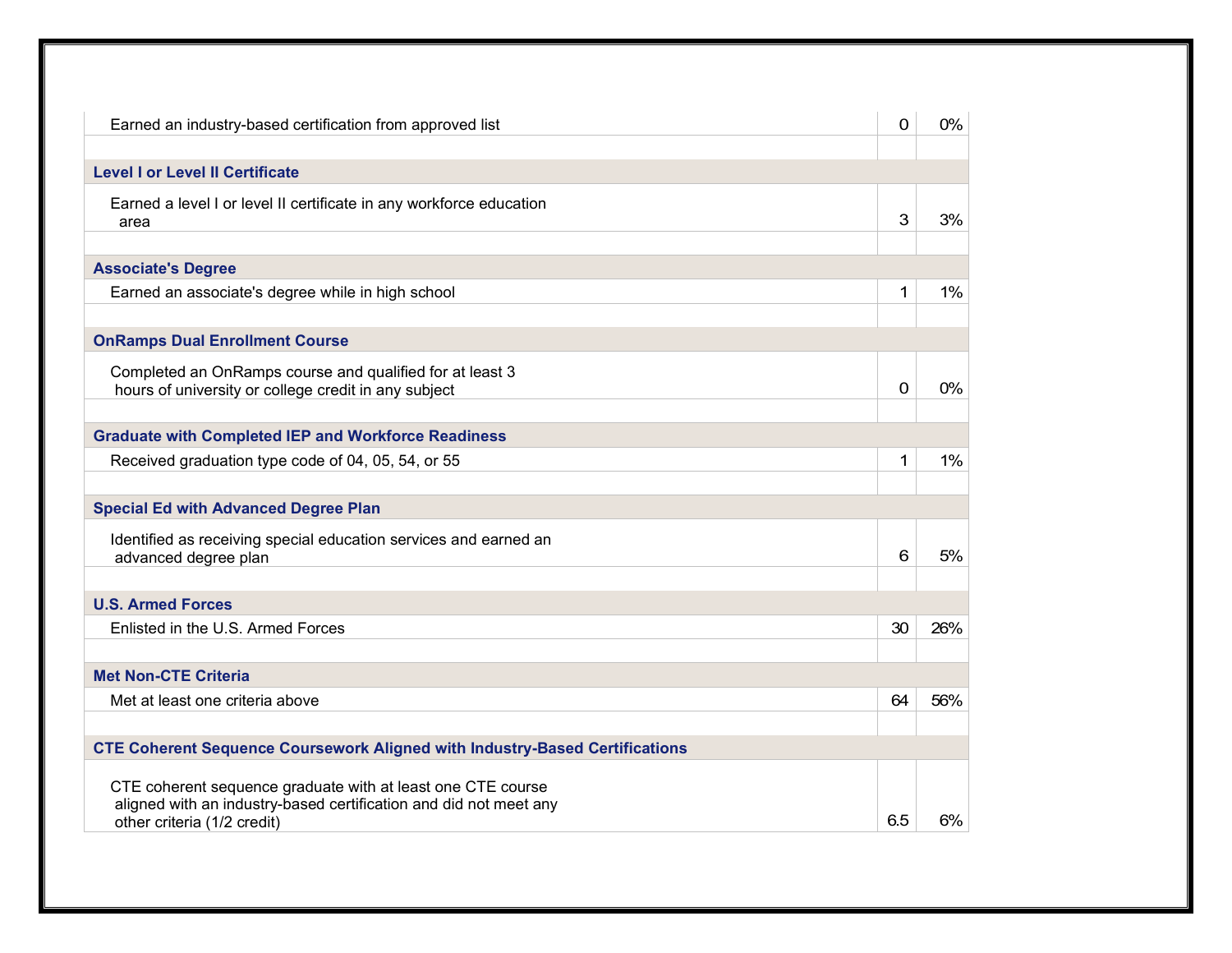

# Appendix E: Closing the Gaps Data

|                                    |               |                |               |           | <b>Two</b>   |              |                               |                      |                |                         | Non-                    |            |                 |
|------------------------------------|---------------|----------------|---------------|-----------|--------------|--------------|-------------------------------|----------------------|----------------|-------------------------|-------------------------|------------|-----------------|
|                                    |               |                |               |           | or           |              | <b>EL</b>                     |                      |                | <b>Contin</b>           | <b>Contin</b>           |            |                 |
|                                    | All           | <b>African</b> |               |           | Mor          | <b>Econ</b>  | (Current<br>$\boldsymbol{\&}$ | <b>Special</b><br>Ed | <b>Special</b> | $\mathbf{u}$            | $\mathbf{u}$ -          | <b>Tot</b> | <b>Total</b>    |
|                                    | <b>Studen</b> | America        | <b>Hispan</b> | Whit      | e.<br>Race   | <b>Disad</b> | <b>Monitored</b>              | (Curren              | Ed<br>(Forme)  | ously<br><b>Enrolle</b> | ously<br><b>Enrolle</b> | al         | <b>Evaluate</b> |
|                                    | ts            | $\mathbf n$    | ic            | e         | $\mathbf{s}$ | $\mathbf{V}$ | $)+$                          | $1$                  | $\mathbf{r}$   | d                       | d                       | <b>Met</b> | d               |
| <b>Academic Achievement Status</b> |               |                |               |           |              |              |                               |                      |                |                         |                         |            |                 |
| <b>ELA/Reading Target</b>          | 44%           | 32%            | 37%           | 60%       | 56%          | 33%          | 29%                           | 19%                  | 36%            | 46%                     | 42%                     |            |                 |
| <b>Target Met</b>                  | N             | Y              | Y             | ${\sf N}$ |              | Y            | N                             | N                    |                | N                       | N                       |            |                 |
| % at Meets GL Standard or<br>Above | 37%           | 33%            | 37%           | 46%       | $\star$      | 35%          | 26%                           | 18%                  | 42%            | 39%                     | 32%                     |            |                 |
| # at Meets GL Standard or Above    | 489           | 40             | 437           | $***$     | $\star$      | 424          | 32                            | 31                   | 5              | 370                     | 119                     |            |                 |
| Total Tests (Adjusted)             | 1,318         | 120            | 1,169         | $***$     | $\star$      | 1,195        | 124                           | 168                  | 12             | 943                     | 375                     |            |                 |
| <b>Math Target</b>                 | 46%           | 31%            | 40%           | 59%       | 54%          | 36%          | 40%                           | 23%                  | 44%            | 47%                     | 45%                     |            |                 |
| <b>Target Met</b>                  | N             | Y              | Y             |           |              | Y            | N                             | Y                    |                | Y                       | N                       |            |                 |
| % at Meets GL Standard or<br>Above | 44%           | 37%            | 45%           | 27%       | $\star$      | 43%          | 34%                           | 27%                  | 56%            | 47%                     | 37%                     |            |                 |
| # at Meets GL Standard or Above    | 446           | 32             | 407           | $***$     | $\star$      | 398          | 29                            | 36                   | 5              | 334                     | 112                     |            |                 |
| Total Tests (Adjusted)             | 1,015         | 87             | 903           | $***$     | $\star$      | 923          | 85                            | 131                  | 9              | 712                     | 303                     |            |                 |
| <b>Total Indicators</b>            |               |                |               |           |              |              |                               |                      |                |                         |                         | 8          | 17              |
| <b>Growth Status</b>               |               |                |               |           |              |              |                               |                      |                |                         |                         |            |                 |
| <b>ELA/Reading Target</b>          | 66            | 62             | 65            | 69        | 68           | 64           | 64                            | 59                   | 65             | 66                      | 67                      |            |                 |
| <b>Target Met</b>                  | Y             | Y              | Y             |           |              | Y            | Y                             | N                    |                | Y                       | N                       |            |                 |
| Academic Growth Score              | 66            | 73             | 65            | 68        | $\star$      | 66           | 65                            | 58                   | $\star$        | 67                      | 64                      |            |                 |
| <b>Growth Points</b>               | 559           | 58.5           | 488           | $***$     | $\star$      | 501.5        | 55                            | 60.5                 | $\star$        | 388                     | 171.5                   |            |                 |
| <b>Total Tests</b>                 | 847           | 80             | 749           | $***$     | $\star$      | 758          | 85                            | 104                  | $\star$        | 581                     | 266                     |            |                 |
| <b>Math Target</b>                 | 71            | 67             | 69            | 74        | 73           | 68           | 68                            | 61                   | 70             | 71                      | 70                      |            |                 |
| <b>Target Met</b>                  | $\mathsf{N}$  | $\mathsf{N}$   | Y             |           |              | Y            | N                             | ${\sf N}$            |                | N                       | N                       |            |                 |
| <b>Academic Growth Score</b>       | 69            | 64             | 69            | 75        | $\star$      | 69           | 62                            | 60                   | 83             | 69                      | 67                      |            |                 |
| <b>Growth Points</b>               | 568           | 45             | 511           | $***$     | $\star$      | 516.5        | 46                            | 60.5                 | 5              | 402                     | 166.5                   |            |                 |
| <b>Total Tests</b>                 | 827           | 70             | 740           | $***$     | $\star$      | 750          | 74                            | 101                  | 6              | 579                     | 248                     |            |                 |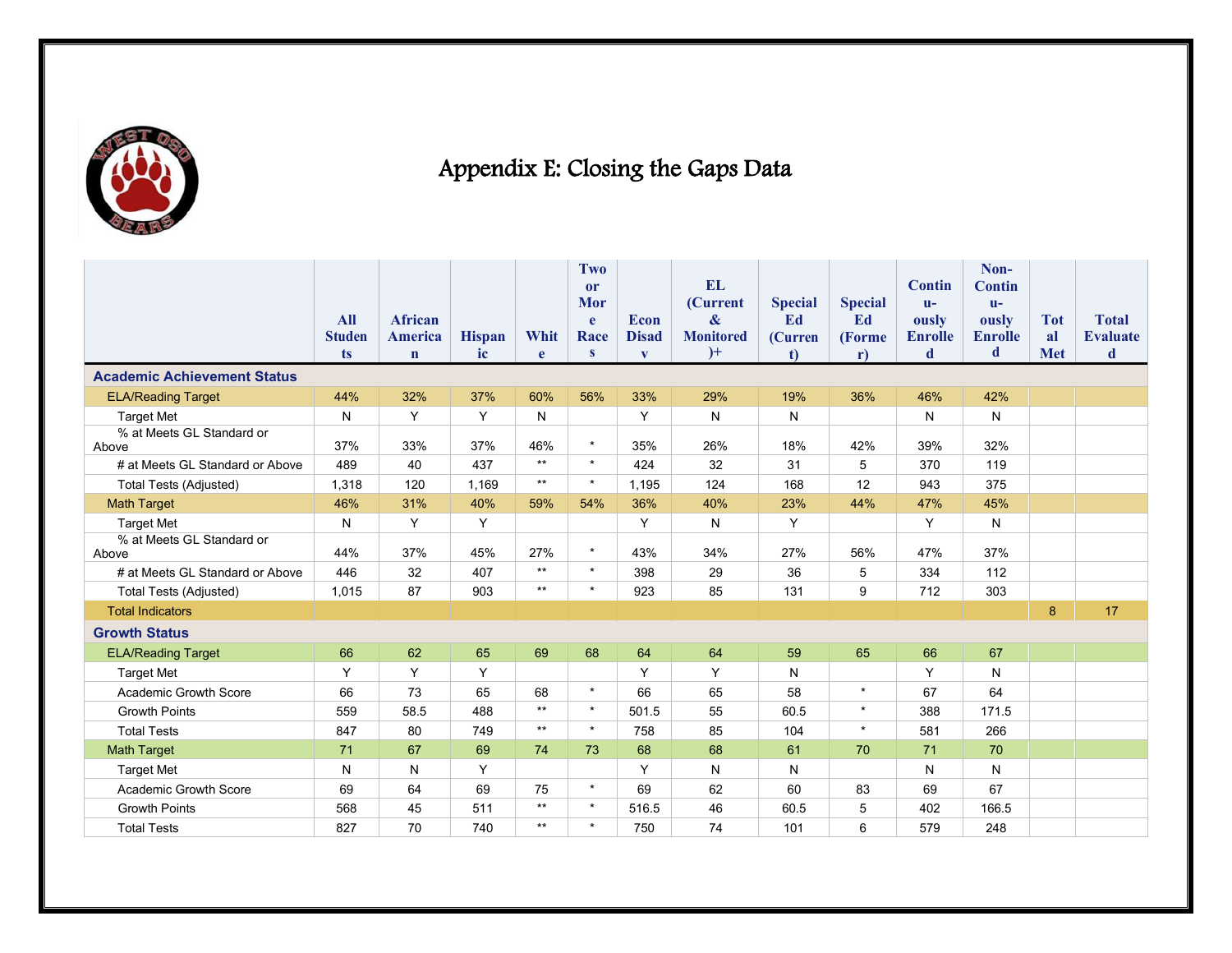| <b>Total Indicators</b>                            |             |        |       |                |                          |          |                |                |         |       |     | 8                    | 16             |
|----------------------------------------------------|-------------|--------|-------|----------------|--------------------------|----------|----------------|----------------|---------|-------|-----|----------------------|----------------|
| <b>Graduation Rate Status ***</b>                  |             |        |       |                |                          |          |                |                |         |       |     |                      |                |
| Target                                             | 90%         | 90%    | 90%   | 90%            | 90%                      | 90%      | 90%            | 90%            | n/a     | n/a   | n/a |                      |                |
| <b>Target Met</b>                                  | N           |        | N     |                |                          | Y        |                |                |         |       |     |                      |                |
| 2017 % Graduated                                   | 90.3%       | 80.8%  | 93.2% | $\blacksquare$ | $\blacksquare$           | 90.1%    | $\blacksquare$ | $\blacksquare$ |         |       |     |                      |                |
| 2018 % Graduated                                   | 89.5%       | 100.0% | 87.9% | $\star$        | $\blacksquare$           | 90.8%    | $\star$        | 88.9%          |         |       |     |                      |                |
| 2018# Graduated                                    | 111         | 13     | 94    | $\star$        | $\blacksquare$           | 99       | $\star$        | 16             |         |       |     |                      |                |
| 2018 Total in Class                                | 124         | 13     | 107   | $\star$        |                          | 109      | $\star$        | 18             |         |       |     |                      |                |
| <b>Total Indicators</b>                            |             |        |       |                |                          |          |                |                |         |       |     | $\blacktriangleleft$ | $\overline{3}$ |
| <b>English Language Proficiency Status</b>         |             |        |       |                |                          |          |                |                |         |       |     |                      |                |
| Target                                             |             |        |       |                |                          |          | 36%            |                |         |       |     |                      |                |
| <b>Target Met</b>                                  |             |        |       |                |                          |          | Y              |                |         |       |     |                      |                |
| <b>TELPAS Progress Rate</b>                        |             |        |       |                |                          |          | 37%            |                |         |       |     |                      |                |
| <b>TELPAS Progress</b>                             |             |        |       |                |                          |          | 46             |                |         |       |     |                      |                |
| <b>TELPAS Total</b>                                |             |        |       |                |                          |          | 126            |                |         |       |     |                      |                |
| <b>Total Indicators</b>                            |             |        |       |                |                          |          |                |                |         |       |     | $\blacktriangleleft$ |                |
| <b>Student Success Status</b>                      |             |        |       |                |                          |          |                |                |         |       |     |                      |                |
| <b>Target</b>                                      | 47          | 36     | 41    | 58             | 55                       | 38       | 37             | 23             | 43      | 48    | 45  |                      |                |
| <b>Target Met</b>                                  | N           | Y      | Y     | N              |                          | Y        | N              | Y              | Y       | N     | N   |                      |                |
| <b>STAAR Component Score</b>                       | 42          | 39     | 43    | 43             | 25                       | 41       | 31             | 25             | 47      | 44    | 37  |                      |                |
| % at Approaches GL Standard or                     |             |        |       |                |                          |          |                |                |         |       |     |                      |                |
| Above                                              | 72%         | 68%    | 72%   | 74%            | 50%                      | 71%      | 58%            | 45%            | 74%     | 74%   | 66% |                      |                |
| % at Meets GL Standard or<br>Above                 | 39%         | 35%    | 40%   | 36%            | 13%                      | 37%      | 26%            | 22%            | 48%     | 42%   | 32% |                      |                |
| % at Masters GL Standard                           | 16%         | 14%    | 16%   | 19%            | 13%                      | 15%      | 10%            | 9%             | 19%     | 17%   | 13% |                      |                |
| <b>Total Tests</b>                                 | 3,372       | 295    | 2,999 | 70             | 8                        | 3,055    | 289            | 436            | 27      | 2,385 | 987 |                      |                |
| <b>Total Indicators</b>                            |             |        |       |                |                          |          |                |                |         |       |     | 5 <sup>1</sup>       | 10             |
| <b>School Quality Status</b>                       |             |        |       |                |                          |          |                |                |         |       |     |                      |                |
|                                                    | 47%         | 31%    | 41%   |                |                          |          | 30%            | 27%            |         | 50%   | 31% |                      |                |
| <b>Target</b>                                      | Υ           |        | Y     | 58%            | 53%                      | 39%<br>Y |                |                | 43%     | Υ     |     |                      |                |
| <b>Target Met</b>                                  |             | 89%    | 56%   | $\star$        | $\mathbf{r}$             | 61%      | $\star$        | 53%            | $\star$ | 61%   | 62% |                      |                |
| % Students meeting CCMR<br># Students meeting CCMR | 61%<br>70.5 | 12.5   | 54    | $\star$        | $\overline{\phantom{a}}$ | 62.5     | $\star$        | 9              | $\star$ | 57.5  | 13  |                      |                |
| <b>Total Students</b>                              | 115         | 14     | 96    | $\star$        | $\blacksquare$           | 102      | $\star$        | 17             | $\star$ | 94    | 21  |                      |                |
| <b>Total Indicators</b>                            |             |        |       |                |                          |          |                |                |         |       |     | $\overline{4}$       | $\overline{4}$ |
|                                                    |             |        |       |                |                          |          |                |                |         |       |     |                      |                |
| <b>Participation</b>                               |             |        |       |                |                          |          |                |                |         |       |     |                      |                |
| Target                                             | 95%         | 95%    | 95%   | 95%            | 95%                      | 95%      | 95%            | 95%            | 95%     | 95%   | 95% |                      |                |
| ELA/Reading                                        |             |        |       |                |                          |          |                |                |         |       |     |                      |                |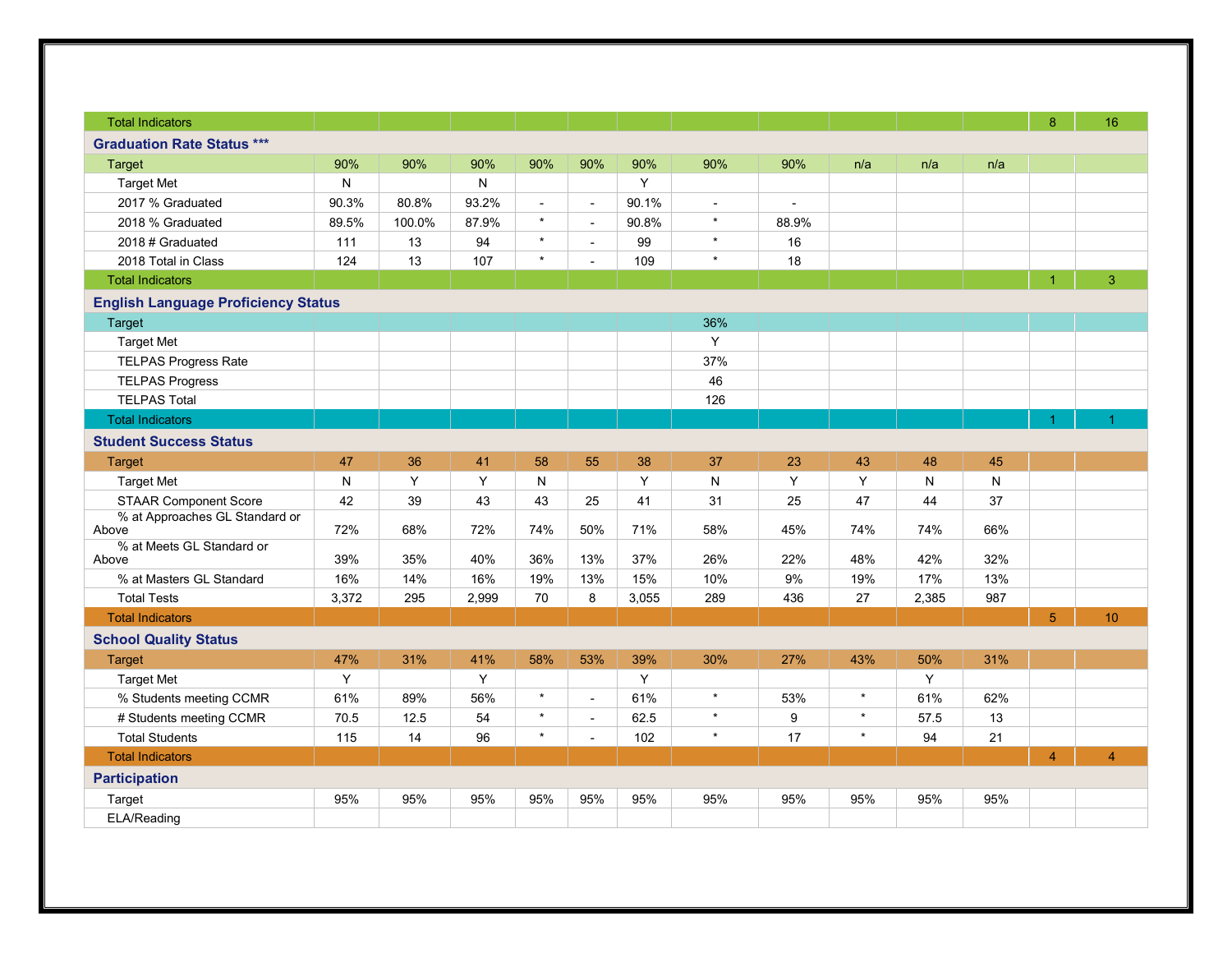| % Participation    | 100%  | 100% | 100%  | 100%  | $\star$ | 100% | 100% | 99%  | 100% | 100% | 100% |  |
|--------------------|-------|------|-------|-------|---------|------|------|------|------|------|------|--|
| # Participants     | 1,411 | 128  | 1,249 | $***$ |         | ,248 | 133  | 183  | 13   | 973  | 438  |  |
| <b>Total Tests</b> | 1,413 | 128  | 1,251 | $***$ |         | .250 | 133  | 185  | 13   | 974  | 439  |  |
| <b>Mathematics</b> |       |      |       |       |         |      |      |      |      |      |      |  |
| % Participation    | 100%  | 100% | 100%  | 100%  | $\star$ | 100% | 100% | 100% | 100% | 100% | 100% |  |
| # Participants     | 1,090 | 95   | 965   | $***$ |         | 964  | 91   | 142  | 10   | 738  | 352  |  |
| <b>Total Tests</b> | 1,091 | 95   | 966   | $***$ |         | 965  | 91   | 142  | 10   | 738  | 353  |  |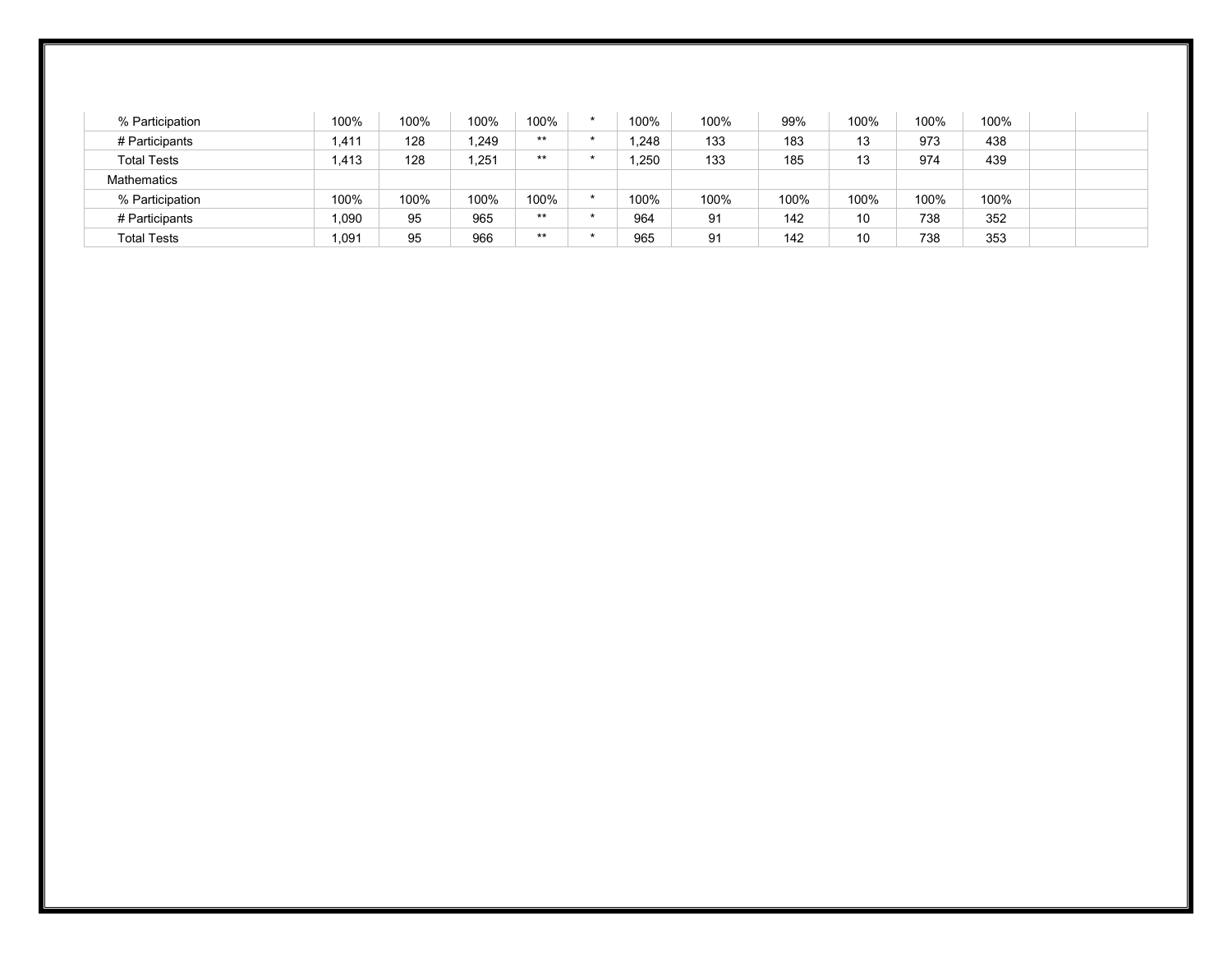

### Appendix F: Financial Data

**2017-2018 Actual Financial data** 

#### **Totals for West Oso ISD (178915)**

**Total Enrolled Students in Membership:** 2,102

|                                  |                     |         |                       | <b>District</b>  |         |                       |                  | <b>State</b> |                    |
|----------------------------------|---------------------|---------|-----------------------|------------------|---------|-----------------------|------------------|--------------|--------------------|
|                                  | <b>General Fund</b> | %       | Per<br><b>Student</b> | <b>All Funds</b> | %       | Per<br><b>Student</b> | <b>All Funds</b> | %            | <b>Per Student</b> |
| <b>Receipts</b>                  |                     |         |                       |                  |         |                       |                  |              |                    |
| <b>Total Revenue</b>             | 21,227,294          | 100.00% | 10,099                | 26,676,074       | 100.00% | 12,691                | 63,158,400,197   | 100.00%      | 11,729             |
| <b>Local Tax</b>                 | 8,953,733           | 42.18%  | 4,260                 | 11,092,187       | 41.58%  | 5,277                 | 29,898,897,099   | 47.34%       | 5,552              |
| Other Local and Intermediate     | 205,981             | 0.97%   | 98                    | 224,562          | 0.84%   | 107                   | 3,062,782,060    | 4.85%        | 569                |
| <b>State</b>                     | 10,123,319          | 47.69%  | 4,816                 | 10,830,801       | 40.60%  | 5,153                 | 23,747,526,632   | 37.60%       | 4,410              |
| Federal                          | 1,944,261           | 9.16%   | 925                   | 4,528,524        | 16.98%  | 2,154                 | 6,449,194,406    | 10.21%       | 1,198              |
|                                  |                     |         |                       |                  |         |                       |                  |              |                    |
| <b>Total Receipts</b>            | 21,227,294          | 100.00% | 10,099                | 26,676,074       | 100.00% | 12,691                | 78,621,000,420   | 100.00%      | 14,600             |
| <b>Total Revenue</b>             | 21,227,294          | 100.00% | 10,099                | 26,676,074       | 100.00% | 12,691                | 63,158,400,197   | 100.00%      | 11,729             |
| Recapture                        | $\mathbf 0$         | 0.00%   | $\mathbf 0$           | $\mathbf{0}$     | 0.00%   | $\mathbf 0$           | 2,068,522,423    | 2.63%        | 384                |
| <b>Total Other Resources</b>     | $\mathbf{0}$        | 0.00%   | $\mathbf{0}$          | $\mathbf{0}$     | 0.00%   | 0                     | 13,394,077,800   | 17.04%       | 2,487              |
| <b>Fund Balances (for ISDs)</b>  |                     |         |                       |                  |         |                       |                  |              |                    |
| <b>Total Fund Balance**</b>      | 1,730,128           | 8.15%   | 823                   | 2,032,530        | 7.62%   | 967                   | 35,850,846,786   | 59.68%       | 7,045              |
| <b>Nonspendable Fund Balance</b> | 30,059              | 0.14%   | 14                    | 30,059           | 0.11%   | 14                    | 239,176,837      | 0.40%        | 47                 |
| <b>Restricted Fund Balance</b>   | 118,347             | 0.56%   | 56                    | 416,447          | 1.56%   | 198                   | 17,226,468,243   | 28.68%       | 3,385              |
| <b>Committed Fund Balance</b>    | $\mathbf 0$         | 0.00%   | $\mathbf 0$           | $\mathbf{0}$     | 0.00%   | 0                     | 3,318,730,683    | 5.52%        | 652                |
|                                  |                     |         |                       |                  |         |                       |                  |              |                    |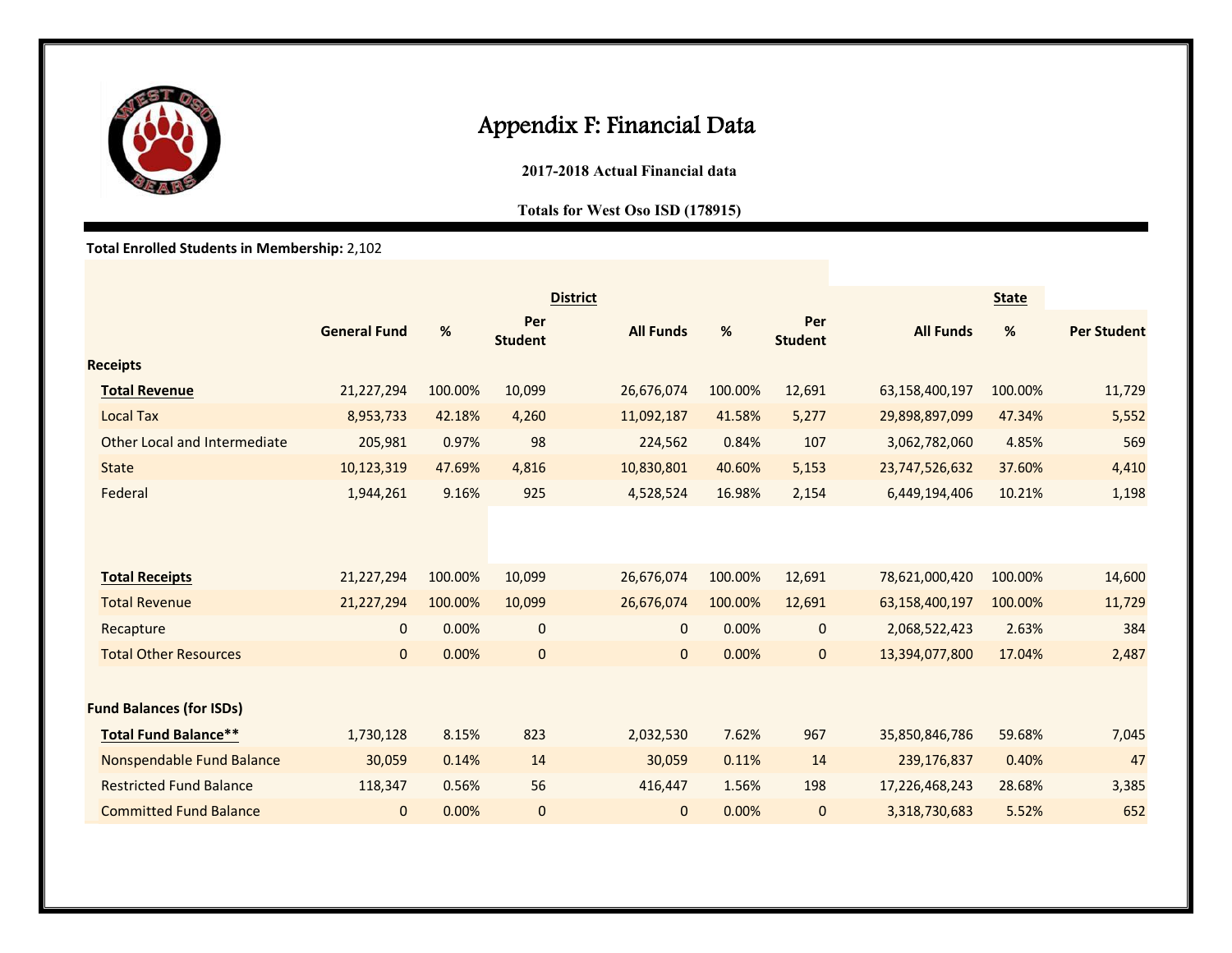| <b>Assigned Fund Balance</b>                                    | 75,000     | 0.35%   | 36          | 79,302     | 0.30%   | 38        | 2,536,919,034  | 4.22%   | 499            |
|-----------------------------------------------------------------|------------|---------|-------------|------------|---------|-----------|----------------|---------|----------------|
| <b>Unassigned Fund Balance</b>                                  | 1,506,722  | 7.10%   | 717         | 1,506,722  | 5.65%   | 717       | 12,529,551,989 | 20.86%  | 2,462          |
| <b>Disbursements</b>                                            |            |         |             |            |         |           |                |         |                |
| <b>Total Expenditures</b>                                       |            |         |             |            |         |           |                |         |                |
| <b>BY OBJECT</b>                                                | 21,112,257 | 100.00% | 10,044      | 26,390,278 | 100.00% | 12,555    | 70,292,451,357 | 100.00% | 13,054         |
| Payroll (Objects 6100)                                          | 14,946,359 | 70.79%  | 7,111       | 16,887,563 | 63.99%  | 8,034     | 41,624,867,679 | 59.22%  | 7,730          |
| <b>Other Operating (Objects</b><br>6200-6400)                   | 5,363,078  | 25.40%  | 2,551       | 6,502,482  | 24.64%  | 3,093     | 11,850,276,791 | 16.86%  | 2,201          |
| <b>Debt Service (Objects</b><br>6500)                           | 285,935    | 1.35%   | 136         | 2,434,258  | 9.22%   | 1,158     | 7,697,906,295  | 10.95%  | 1,430          |
| <b>Capital Outlay (Objects</b><br>6600)                         | 516,885    | 2.45%   | 246         | 565,975    | 2.14%   | 269       | 9,119,400,592  | 12.97%  | 1,694          |
|                                                                 |            |         |             |            |         |           |                |         |                |
| BY FUNCTION (Objects 6100-<br>6400 only)                        |            |         |             |            |         |           |                |         |                |
| Debt Service (71)                                               | 0          |         | $\mathbf 0$ | $\pmb{0}$  |         | $\pmb{0}$ | $\mathbf{0}$   |         | $\overline{0}$ |
| <b>Facilities Acquisition &amp;</b><br><b>Construction (81)</b> | $\pmb{0}$  |         | 0           | $\pmb{0}$  |         | $\pmb{0}$ | 467,408,659    |         | 87             |
|                                                                 |            |         |             |            |         |           |                |         |                |
| <b>Total Operating</b><br><b>Expenditures</b>                   | 20,309,437 | 100.00% | 9,662       | 23,390,045 | 100.00% | 11,128    | 53,007,735,811 | 100.00% | 9,844          |
|                                                                 |            |         |             |            |         |           |                |         |                |
| Instruction (11,95)                                             | 10,274,959 | 50.59%  | 4,888       | 13,144,667 | 56.20%  | 6,253     | 29,573,638,083 | 55.79%  | 5,492          |
| <b>Instructional Res</b><br>Media (12)                          | 361,958    | 1.78%   | 172         | 361,958    | 1.55%   | 172       | 605,950,802    | 1.14%   | 113            |
| Curriculum/Staff<br>Develop (13)                                | 170,038    | 0.84%   | 81          | 189,466    | 0.81%   | 90        | 1,174,310,004  | 2.22%   | 218            |
| Instructional<br>Leadership (21)                                | 161,041    | 0.79%   | 77          | 287,248    | 1.23%   | 137       | 833,658,903    | 1.57%   | 155            |
| School Leadership<br>(23)                                       | 1,082,957  | 5.33%   | 515         | 1,082,957  | 4.63%   | 515       | 3,099,426,611  | 5.85%   | 576            |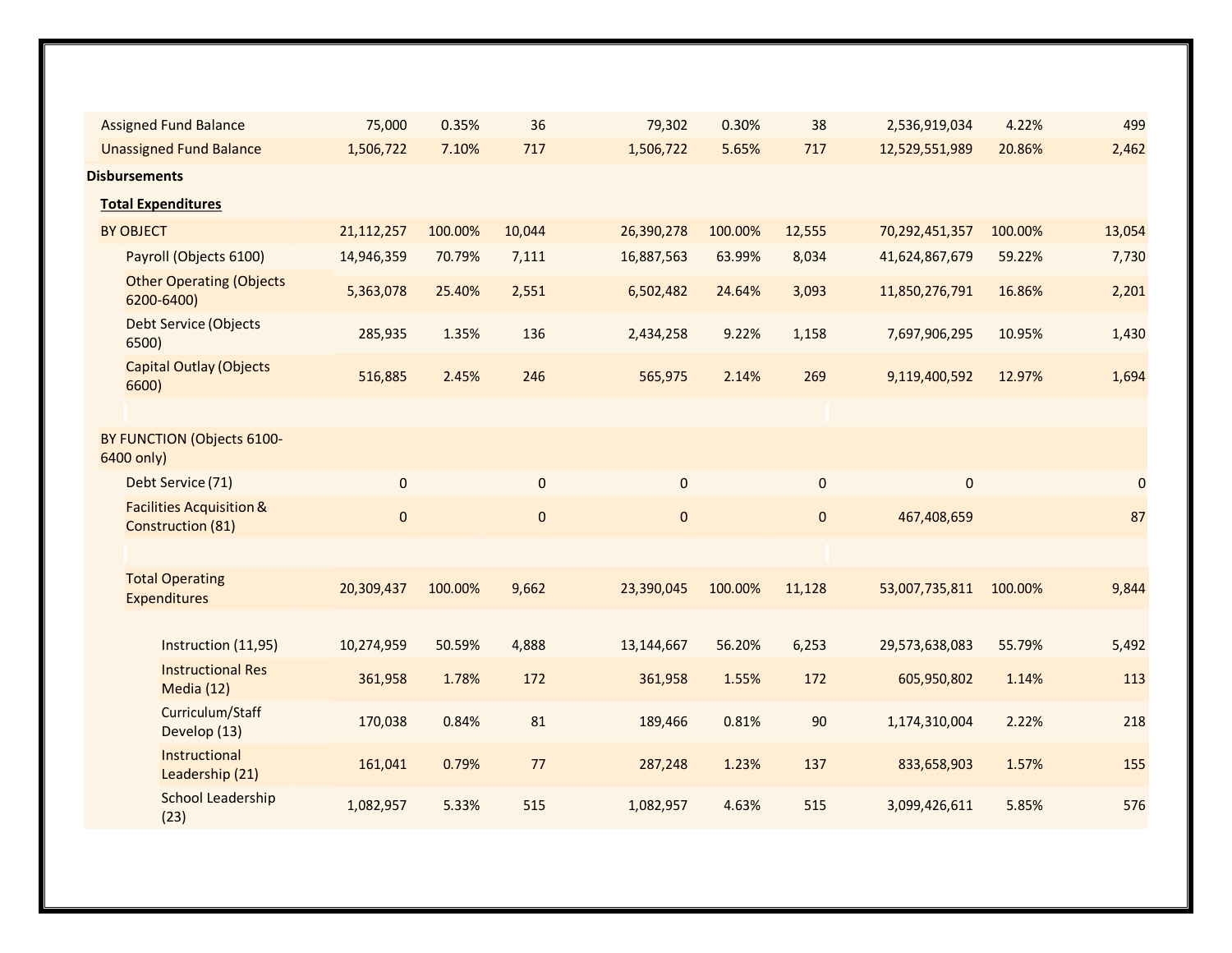|           | Guidance<br><b>Counseling Svcs (31)</b>                  | 892,557      | 4.39%   | 425          | 892,557        | 3.82%   | 425          | 1,926,098,691  | 3.63%   | 358    |
|-----------|----------------------------------------------------------|--------------|---------|--------------|----------------|---------|--------------|----------------|---------|--------|
|           | <b>Social Work Services</b><br>(32)                      | 1,062        | 0.01%   | $\mathbf{1}$ | 1,062          | 0.00%   | $1\,$        | 142,409,113    | 0.27%   | 26     |
|           | <b>Health Services (33)</b>                              | 128,011      | 0.63%   | 61           | 128,011        | 0.55%   | 61           | 536,700,538    | 1.01%   | 100    |
|           | Transportation (34)                                      | 256,016      | 1.26%   | 122          | 295,080        | 1.26%   | 140          | 1,570,586,301  | 2.96%   | 292    |
|           | Food (35)                                                | 1,191,563    | 5.87%   | 567          | 1,215,395      | 5.20%   | 578          | 2,825,048,050  | 5.33%   | 525    |
|           | Extracurricular (36)                                     | 798,498      | 3.93%   | 380          | 800,867        | 3.42%   | 381          | 1,610,863,870  | 3.04%   | 299    |
|           | General<br>Administration<br>(41, 92)                    | 1,300,306    | 6.40%   | 619          | 1,300,306      | 5.56%   | 619          | 1,787,695,433  | 3.37%   | 332    |
|           | Plant<br>Maint/Operation<br>(51)                         | 3,208,864    | 15.80%  | 1,527        | 3,208,864      | 13.72%  | 1,527        | 5,547,616,328  | 10.47%  | 1,030  |
|           | Security/Monitoring<br>(52)                              | 229,716      | 1.13%   | 109          | 229,716        | 0.98%   | 109          | 505,751,521    | 0.95%   | 94     |
|           | <b>Data Processing</b><br>Services (53)                  | 246,035      | 1.21%   | 117          | 246,035        | 1.05%   | 117          | 1,009,632,415  | 1.90%   | 187    |
|           | <b>Community Services</b><br>(61)                        | 5,856        | 0.03%   | 3            | 5,856          | 0.03%   | 3            | 258,349,148    | 0.00%   | 48     |
|           |                                                          |              |         |              |                |         |              |                |         |        |
|           | <b>Total Disbursements</b>                               | 21,261,324   | 100.00% | 10,115       | 26,539,345     | 100.00% | 12,626       | 76,425,568,379 | 100.00% | 14,193 |
|           | <b>Total Expenditures</b>                                | 21,112,257   | 99.30%  | 10,044       | 26,390,278     | 99.44%  | 12,555       | 70,292,451,357 | 100.00% | 13,054 |
| Recapture |                                                          | $\mathbf 0$  | 0.00%   | $\mathbf{0}$ | $\mathbf{0}$   | 0.00%   | $\pmb{0}$    | 2,068,522,423  | 2.63%   | 384    |
|           | <b>Total Other Uses</b>                                  | $\mathbf{0}$ | 0.00%   | $\mathbf{0}$ | $\overline{0}$ | 0.00%   | $\mathbf{0}$ | 3,402,247,277  | 4.45%   | 632    |
|           | <b>Intergovernmental Charge</b>                          | 149,067      | 0.70%   | 71           | 149,067        | 0.56%   | 71           | 662,347,322    | 1.25%   | 123    |
| Program   | <b>Program Expenditures</b><br>Updiating Experientines - | 13,533,029   | 100.00% | 6,438        | 16,585,726     | 100.00% | 7,890        | 39,129,628,714 | 100.00% | 7,267  |
| Regular   |                                                          | 7,708,466    | 56.96%  | 3,667        | 8,007,551      | 48.28%  | 3,809        | 23,408,623,199 | 59.82%  | 4,347  |
|           |                                                          |              |         |              |                |         |              |                |         |        |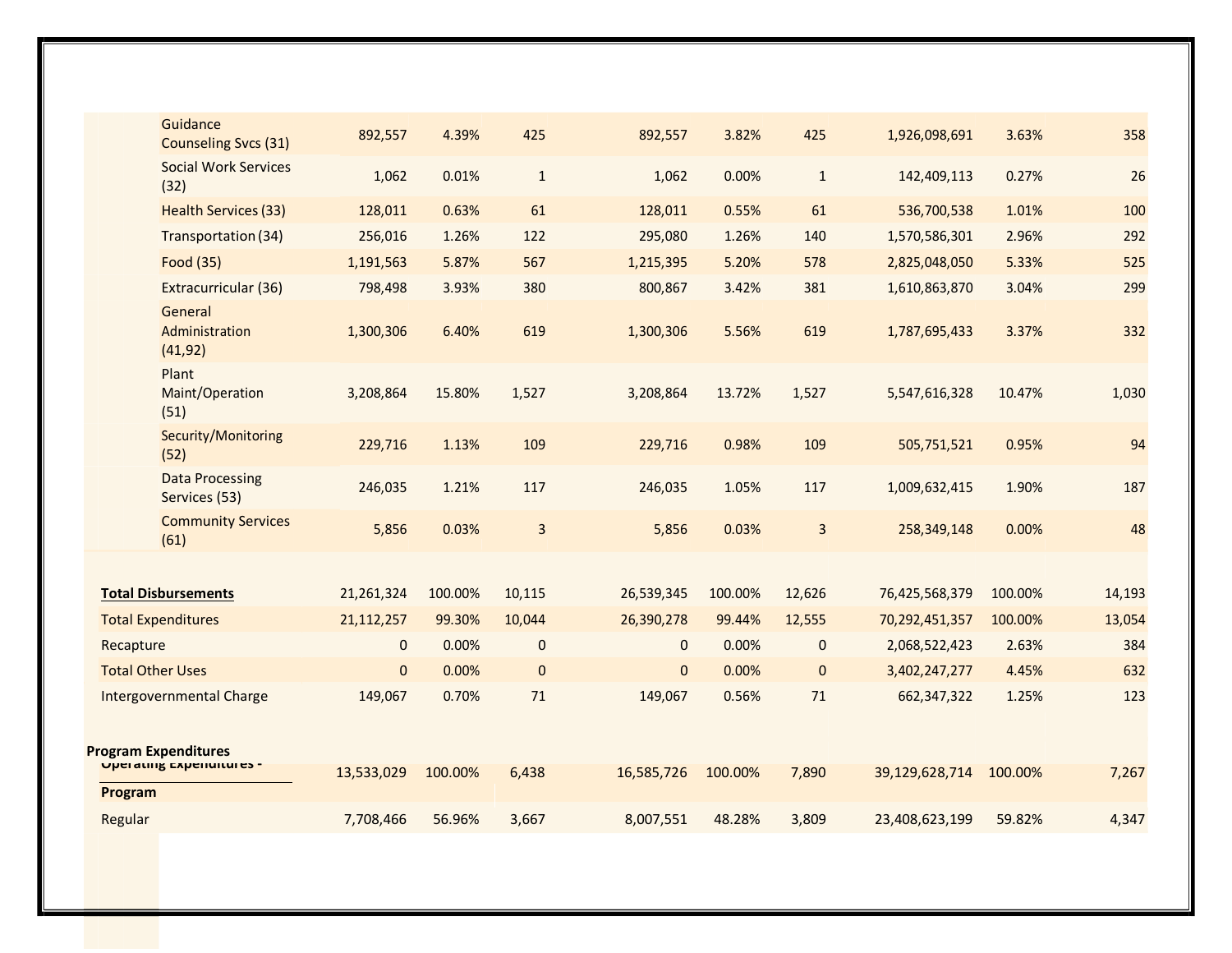| <b>Gifted and Talented</b>          | 316,789      | 2.34%  | 151          | 316,789      | 1.91%  | 151         | 396,918,069   | 1.01%  | 74    |
|-------------------------------------|--------------|--------|--------------|--------------|--------|-------------|---------------|--------|-------|
| <b>Career and Technical</b>         | 455,468      | 3.37%  | 217          | 483,243      | 2.91%  | 230         | 1,595,080,075 | 4.08%  | 296   |
| <b>Students with Disabilities</b>   | 3,038,829    | 22.45% | 1,446        | 3,386,042    | 20.42% | 1,611       | 6,228,755,783 | 15.92% | 1,157 |
| <b>Accelerated Education</b>        | 691          | 0.01%  | $\mathbf{0}$ | 1,686,531    | 10.17% | 802         | 1,729,817,631 | 4.42%  | 321   |
| <b>Bilingual</b>                    | 215,225      | 1.59%  | 102          | 215,225      | 1.30%  | 102         | 624,626,340   | 1.60%  | 116   |
| Nondisc Alt Ed-AEP Basic Serv       | $\mathbf{0}$ | 0.00%  | $\mathbf 0$  | $\mathbf{0}$ | 0.00%  | $\mathbf 0$ | 156,186,644   | 0.40%  | 29    |
| Disc Alt Ed-DAEP Basic Serv         | 126,528      | 0.93%  | 60           | 126,528      | 0.76%  | 60          | 223,139,912   | 0.57%  | 41    |
| <b>UISC AIT EQ-UALP</b>             | $\mathbf{0}$ | 0.00%  | $\mathbf{0}$ | $\mathbf{0}$ | 0.00%  | $\mathbf 0$ | 27,092,836    | 0.07%  | 5     |
| Supplemental                        |              |        |              |              |        |             |               |        |       |
| T1 A Schoolwide-St<br>$Comp$ = 40%  | 928,853      | 6.86%  | 442          | 1,621,637    | 9.78%  | 771         | 2,061,367,635 | 5.27%  | 383   |
| <b>Athletics/Related Activities</b> | 432,827      | 3.20%  | 206          | 432,827      | 2.61%  | 206         | 1,059,340,400 | 2.71%  | 197   |
| <b>High School Allotment</b>        | 153,225      | 1.13%  | 73           | 153,225      | 0.92%  | 73          | 568,417,706   | 1.45%  | 106   |
| Prekindergarten                     | 156,128      | 1.15%  | 74           | 156,128      | 0.94%  | 74          | 1,050,262,484 | 2.68%  | 195   |

|                                               | <b>District</b> |         |                   | <b>State</b> |         |
|-----------------------------------------------|-----------------|---------|-------------------|--------------|---------|
| <b>Instructional Expenditure</b><br>Ratio     | 62.3%           |         |                   | 62.7%        |         |
| <b>Tax Rates</b>                              |                 |         |                   |              |         |
| 2017 (current tax year) Tax<br>Rates          |                 |         |                   |              |         |
| <b>Maintenance and Operations</b>             | 1.1700          |         |                   | 1.0933       |         |
| <b>Interest and Sinking Funds</b>             | 0.2800          |         |                   | 0.2108       |         |
| <b>Total Tax Rate</b>                         | 1.4500          |         |                   | 1.3041       |         |
| 2016 Tax Year State Certified Property Values |                 |         |                   |              |         |
|                                               | Amount          | Percent | Amount            |              | Percent |
| <b>Property Value</b>                         | 766,963,661     | N/A     | 2,220,042,195,073 |              | N/A     |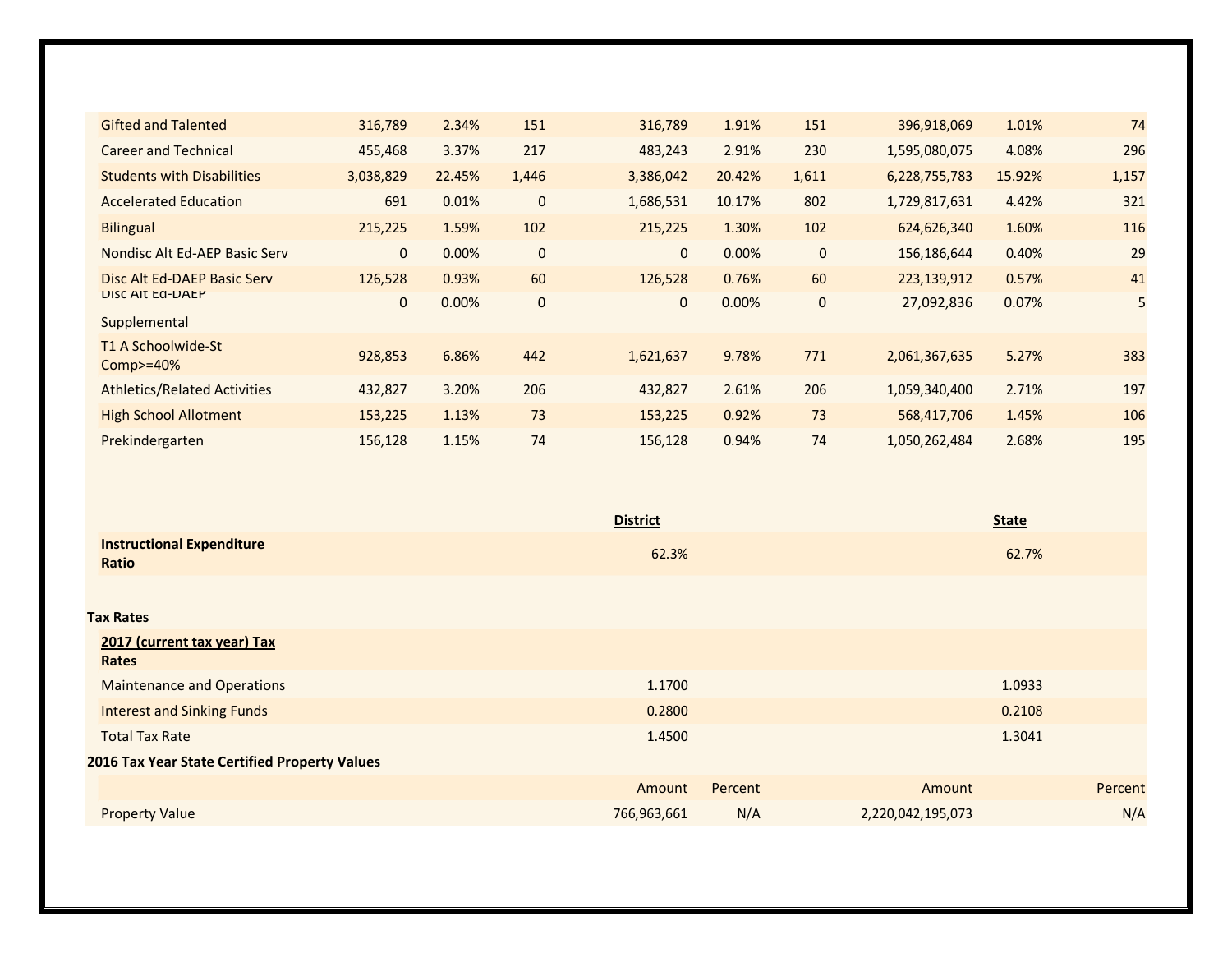| <b>Property Value per pupil</b>                                                        | 364,873     | N/A    | 436,998           | N/A    |
|----------------------------------------------------------------------------------------|-------------|--------|-------------------|--------|
| Property Value by category:                                                            |             |        |                   |        |
| <b>Business</b>                                                                        | 638,778,684 | 73.74% | 892,180,729,305   | 35.47% |
| Residential                                                                            | 185,708,084 | 21.44% | 1,479,753,710,535 | 58.82% |
| Land                                                                                   | 21,198,729  | 2.45%  | 65,281,339,904    | 2.60%  |
| Oil and Gas                                                                            | 4,748,073   | 0.55%  | 64, 143, 342, 124 | 2.55%  |
| Other                                                                                  | 15,868,375  | 1.83%  | 14, 174, 456, 770 | 0.56%  |
|                                                                                        |             |        |                   |        |
| Unassigned Fund Balance percentage of total budgeted expenditures                      |             |        |                   |        |
| 2017-2018 School Districts'<br><b>General Fund Unassigned</b><br>Fund Balance***       | 1,506,722   |        | 12,575,271,982    |        |
| 2017-2018 School Districts'<br><b>General Fund Total Budgeted</b><br>Expenditures      | 20,462,869  |        | 45,316,911,612    |        |
| 2017-2018 School Districts'<br><b>Percent of Total Budgeted</b><br><b>Expenditures</b> | 7.4%        |        | 27.7%             |        |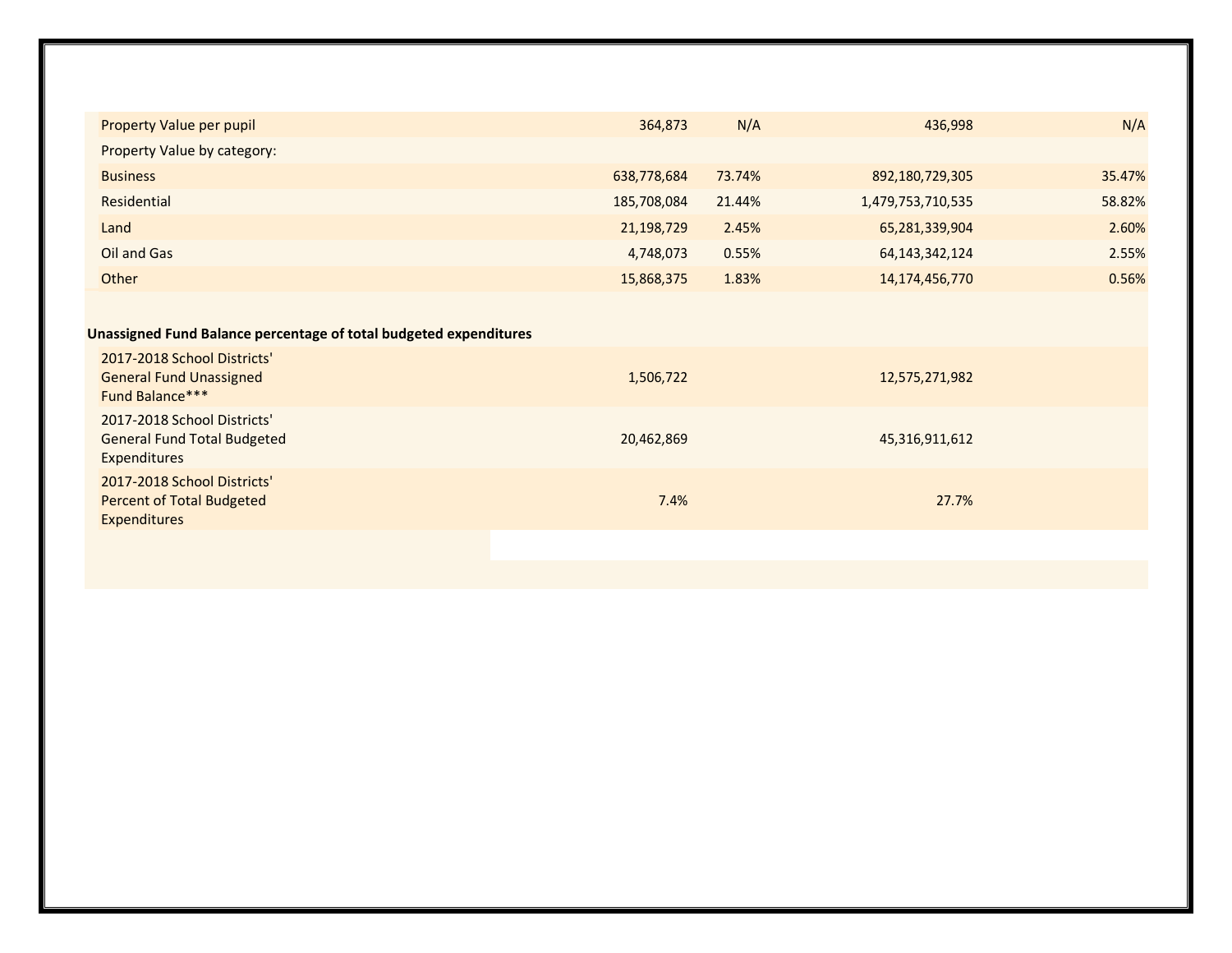

### Appendix G: Parent Survey

District Results 2019-2020

1. What is the best communication method between the school and parents in a non-emergency situation?



2. From which source do you typically receive information about activities from the school or school district?

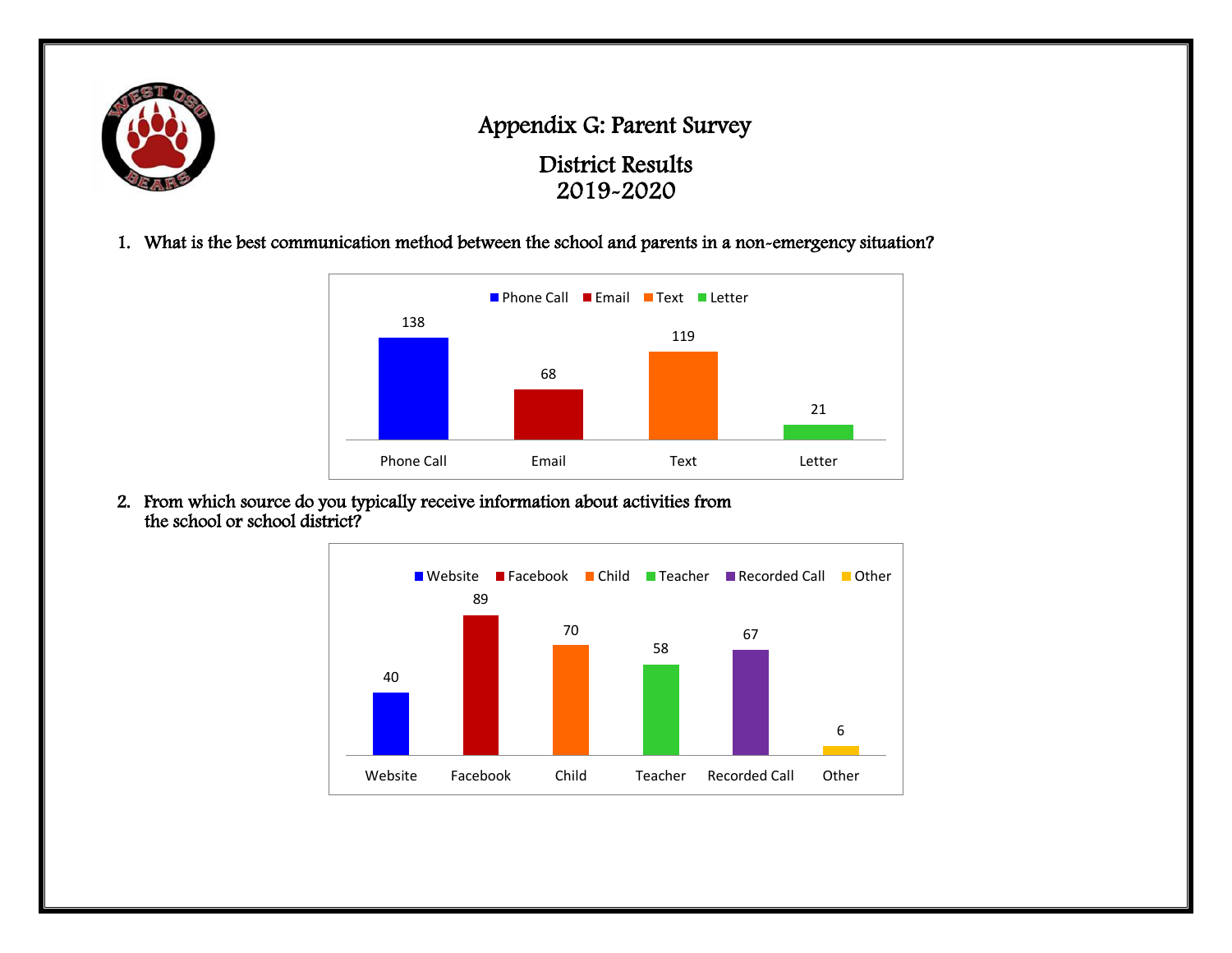3. What types of Parent Involvement would you be interested in attending?



#### 4. Check the kinds of resources and services you would like to see made available in the district.

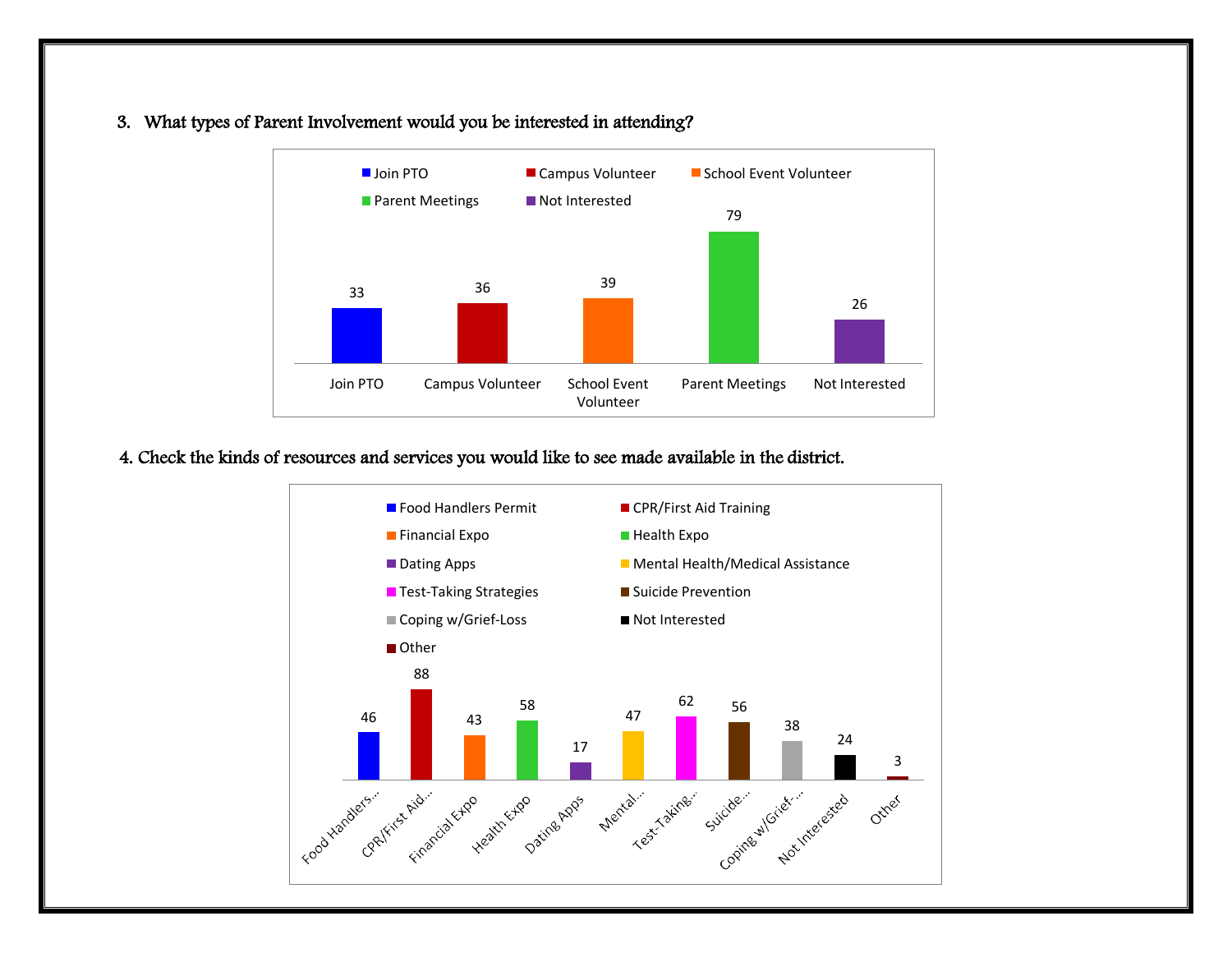#### 5. What is the best time of the day to offer the above topics?



#### 6. What do you know about the parent portal and/or its importance? (found on school webpage)